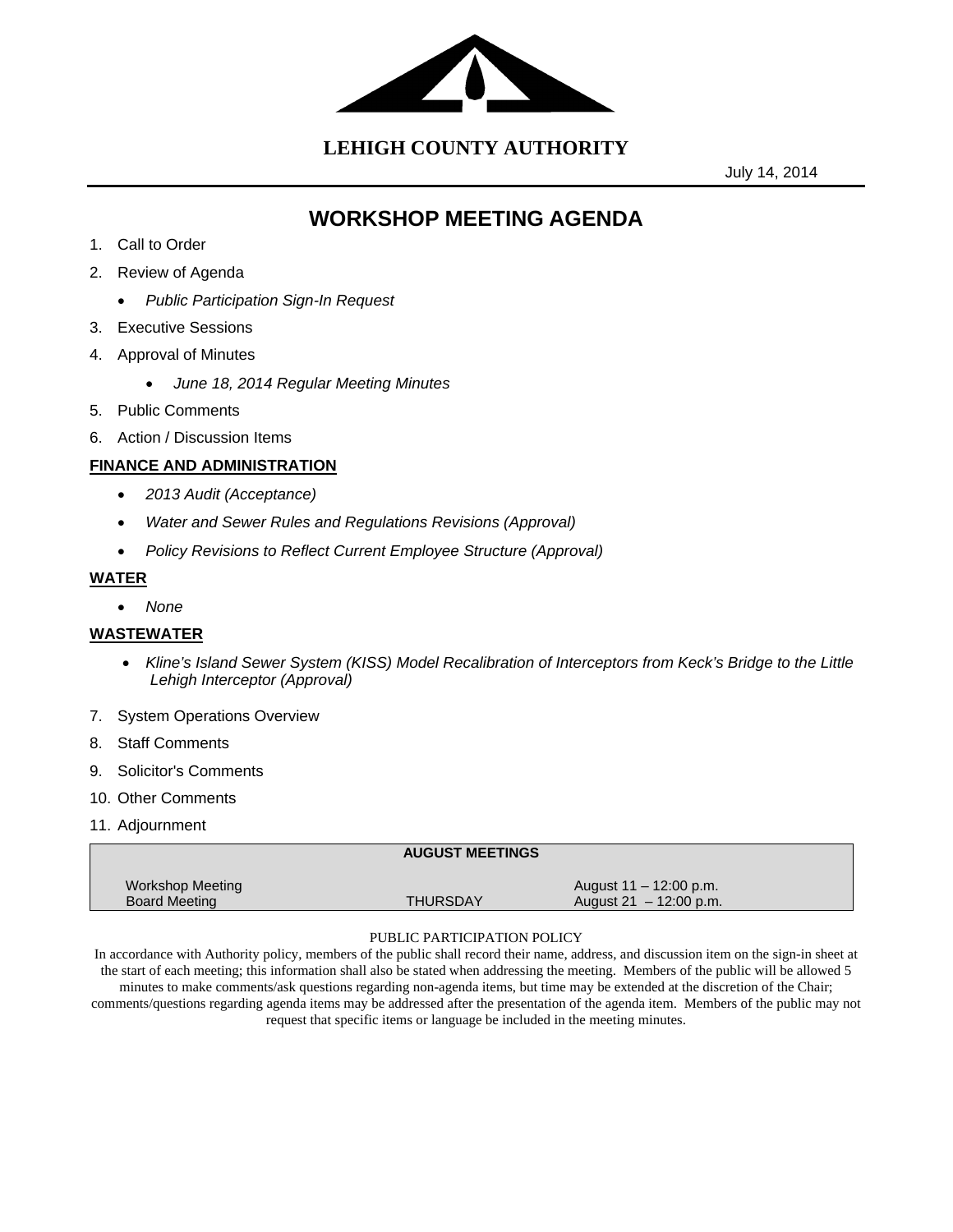## **FINANCE & ADMINISTRATION**

## **ACTION ITEMS**

### **1.** *2013 Audit (Acceptance)*

The auditor's report and financial statements for year-end December 31, 2013 is complete. Staff recommends Board acceptance of the report.

### **2.** *Water and Sewer Rules & Regulations Revisions (Approval)*

Two revisions are recommended by the Staff to deal with circumstances that have arisen recently (i) clarifying procedures for customers who feel they have unusual circumstances resulting in higher bills and (ii) establishing that it is the property owner's responsibility to abandon service at the main for services no longer needed for a property *(gold)*.

### **3.** *Policy Revisions to Reflect Current Employee Structure (Approval)*

With the reorganization and creation of new positions as a result of the concession transaction, there is the need to have the Board take action revising a few policies to reflect the shifting of responsibilities to the proper new position. The attached table shows the changes and the staff recommends the Board approve the changes to the appropriate policy *(pink)*.

### **DISCUSSION ITEMS**

#### **1.** *TAG Report/Discussion*

Attendees at the first Northeast US TAG meeting will report on the session and their recommendation(s) regarding the technologies presented and future participation.

#### **INFORMATION ITEMS**

#### **1.** *CMMS Upgrade and Expansion Project*

RJN installed the Cityworks application on June 24. Pilot phase is scheduled for August – October. Verizon Wireless is willing to provide sample mobile devices, ex. IPad, Android tablet, for evaluation during the pilot phase.

#### **2.** *WEB Map Upgrade Project*

CDM has delivered the pilot updated web map for LCA testing and evaluation. We expect to have the updated map Live for all employees by the end of July.

#### *3. Recently Purchased Investments – Certificates of Deposit (CDs)*

| Fund            | Bank                            | Location | Gross<br>Amount | Date of<br>Purchase | Date<br>Due | Net Rate<br>% |
|-----------------|---------------------------------|----------|-----------------|---------------------|-------------|---------------|
| LLRI CR         | <b>PSDLAF Collatoralized CD</b> |          | 400.000.00      | 6/24/2014           | 9/23/2014   | 0.09          |
| Cons Wtr (2)    | <b>PSDLAF Collatoralized CD</b> |          | 155,000.00      | 6/24/2014           | 9/23/2014   | 0.09          |
| Cons LL2 (314)  | <b>PSDLAF Collatoralized CD</b> |          | 245.000.00      | 6/24/2014           | 9/23/2014   | 0.09          |
| WW Capac        | <b>PSDLAF Collatoralized CD</b> |          | 600.000.00      | 6/24/2014           | 9/23/2014   | 0.09          |
| 2010 Wtr Cons A | <b>PSDLAF Flex Pool</b>         |          | 3.250.000.00    | 6/24/2014           | 9/23/2014   | 0.09          |
| Wtr R&R         | <b>PSDLAF Collatoralized CD</b> |          | 1.000.000.00    | 6/24/2014           | 9/23/2014   | 0.09          |

Fund Descriptions for Investments:

| Cons Wtr (2)    | Consolidated Water (2)                            |
|-----------------|---------------------------------------------------|
| LLRI CR         | Little Lehigh Relief Interceptor Capital Reserves |
| Cons LL2 (314)  | Consolidated Little Lehigh Relief Interceptor 2   |
| WW Capac        | <b>Wastewater Capacity</b>                        |
| 2010 Wtr Cons A | 2010 Water Construction, Series A Bond            |
| Wtr R&R         | Renewal and Replacement                           |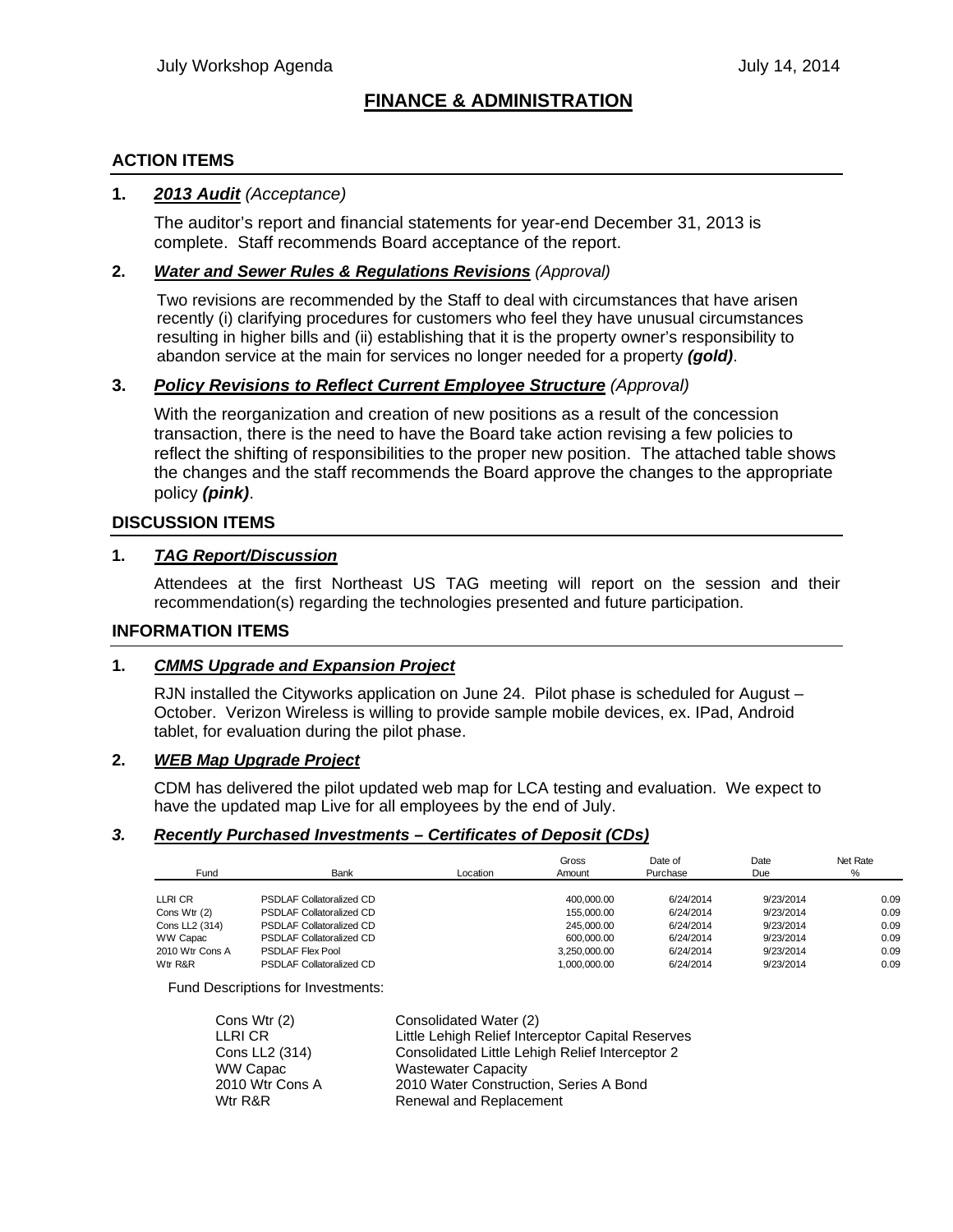## **WATER**

## **ACTION ITEMS**

**1.** *None.*

#### **DISCUSSION ITEMS**

#### **1.** *None.*

#### **INFORMATION ITEMS**

## **1.** *Arcadia West Pumping Station Modifications*

Layout drawings are being prepared for the station piping and bypass pumping. Pump delivery dates have not been confirmed; however, the booster pumps are expected in July and the high service pump by the end of July or early August. Electrical and SCADA tieins will be made as the work progresses.

### **2.** *Pine Lakes of Lynn Township Pump Station Upgrade*

Currently this pump station is a hydro-pneumatic system that has proven to be problematic over time. This project will convert the hydro-pneumatic operated equipment to a variable frequency drive controlled double pumping system. Other miscellaneous improvements are included in the project scope. A RFP for engineering services will be sent in the middle of July 2014.

### **3.** *Allentown Division- Schantz Spring Chlorination Issue*

Alternative options in lieu of a  $CL<sub>2</sub>$  Booster Station as originally scoped by the City are being fully evaluated based on cost and feasibility. Backup power supply, more reliable chemical feed pumps, and full-time data recording are all being considered in an effort to reduce the potential for unchlorinated slugs of water in the future. Barry Isett Inc. has provided a proposal to determine costs of the alternate plan vs the original booster station. City of Allentown has agreed to the concept and has been authorized to proceed with the evaluation. The contract with Barry Isett is finalized and Isett is preparing to begin their work. This Project is identified as Un-Completed Work and will be funded by the City.

### **4.** *Allentown Division- WFP Chemical Building Roof Replacement*

The Project includes modifications to the roof of WFP chemical storage area (i.e. installation of hatches), removal and replacement of (2) 8,000 gallon chemical storage tanks; and replacement of the 20-year old rubber membrane roof system. Construction has been underway since 3/31/2014. Water pipes, sprinklers, storm drains, etc. were moved first. Steel and other construction materials started arriving on May 19, 2014. Dismantling of the existing roof began on May 19, 2014. Both replacement sodium hypochlorite tanks are set in-place. Replacement tank #1 was certified for use by PaDEP on 6/5/2014, and is currently on-line. Replacement tank #2 was certified for use as of 6/27/2014. All four new hatches are now in place. The new membrane roof is being installed but construction has been hampered by wet weather. The anticipated completion date for the project has been revised to July 15, 2014. This Project is identified as Un-Completed Work and will be funded by the City.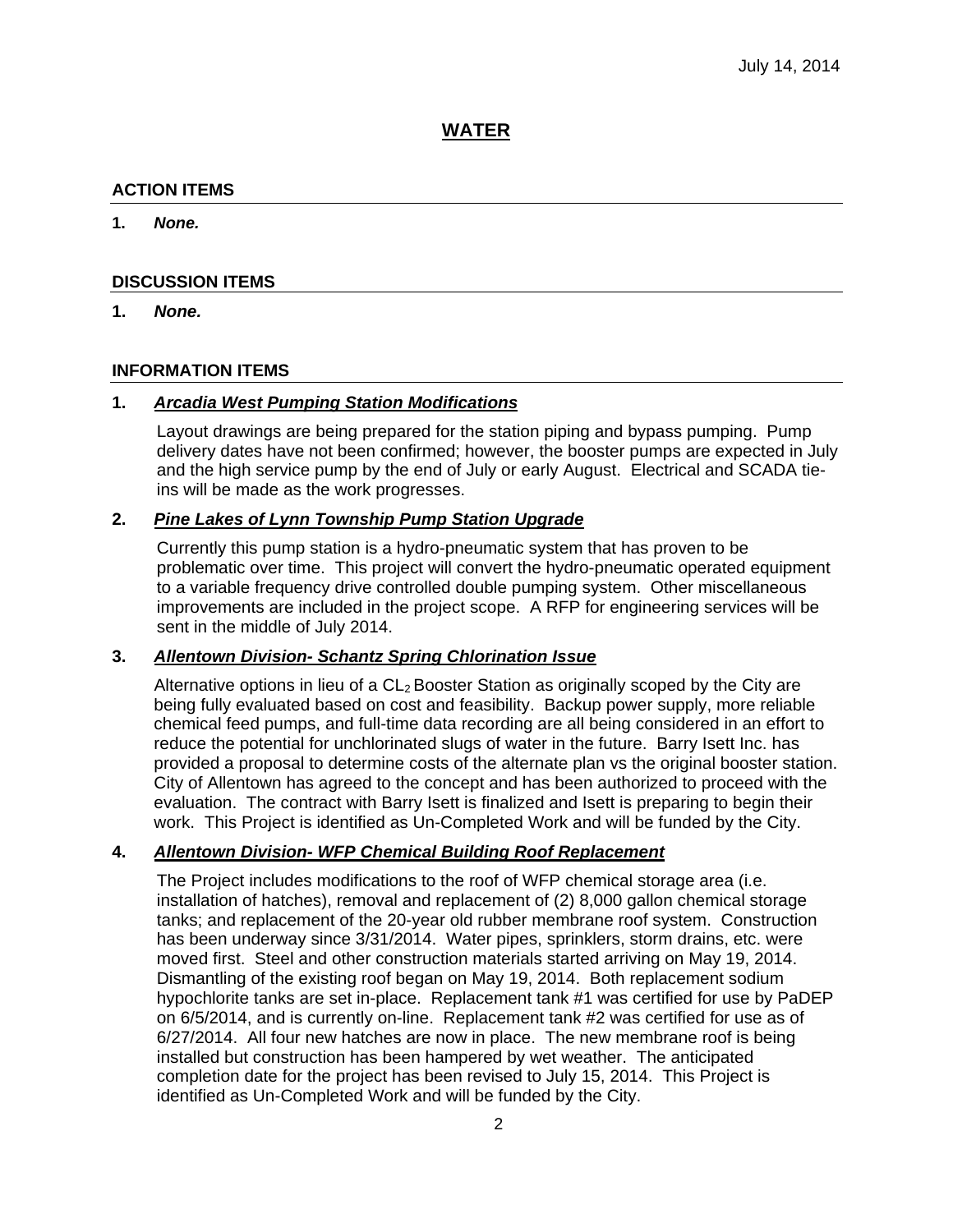## **5.** *Allentown Division- Water Main Replacement Program*

The Board authorized the design phase of this project in October 2013 and a Professional Service Authorization was awarded to Gannett Fleming, Inc. The project will replace the required one-mile of main and an additional 1,475 LF for the first year "cycle 1". The project was advertised for bid on May 6, 2014 and bids were received on June 5, 2014. On June 18, 2014 the Board authorized the cycle 1 construction phase of this project and a Professional Service Authorization was awarded to Gannett Fleming, Inc. for construction management and inspection. Additionally the Board authorized Doli Construction Corp. (Doli) as the General contractor for the project. The intent to award has been issued to Doli and LCA is currently awaiting the necessary performance and payment bonds and insurances. LCA anticipates delivery of these items by July 8, 2014 for our review and approval with issuance of the notice to proceed in the following days thereafter. Substantial Completion of Cycle-1 is expected in October 2014.

## **6.** *Developments*

Water system construction is occurring in the following developments: Valley West Estates, Phases 4, 5 & 6, 46 residential lots (sfd), UMT

Water system plans are being reviewed for the following developments:

Above & Beyond (personal care facility), 2 commercial lots, UMT

Diocesan Pastoral Center, 2 commercial lots, 3 additional lots and residual lot for existing cemetery, LMT

Grant Street Townes, 18 residential lots (sfa), WashT

Hamilton Crossings, 2 commercial lots with 20 buildings having retail, financial,

convenience and restaurant uses, LMT

Hickory Park Estates, 3 residential lots (sfd), UMT

Hillview Farms, 31 residential lots (sfd), LMT/SWT

Indian Creek Industrial Park, 6 commercial lots, UMilT, water and sewer

Lehigh Hills, 247 residential lots (sfa/sfd), UMT

Lehigh Hills, Lot 4, 1 commercial building, UMT

Liberty at Mill Creek, 2 industrial lots, UMT

Morgan Hills, 40 residential lots (sfd), WeisT, water and sewer

North Whitehall Commercial Center (Walmart), 5 commercial lots, NWT, water and sewer

Route 100 Bypass & Cetronia Road Proposed Commercial Development, 1

commercial lot with 4 buildings having auto, convenience, financial and day care uses, UMT

Shepherd's Corner, 1 commercial lot, LMT

Spring Creek Properties Settlement Subdivision (formerly Spring Creek Properties Subdivision I), 16 commercial and industrial lots, LMT

Trexler Business Center, Lot 1, 1 commercial building, LMT

Weilers Road Twins, 82 residential lots (sfa), UMT

West Park, Lot 8, 1 industrial building, UMT

Woodmere Estates, 60 residential units (sfd), UMT

Woodmont at Upper Macungie (formerly Rabenold Farms II), 288 apartment units and clubhouse, (Portion north of I-78), UMT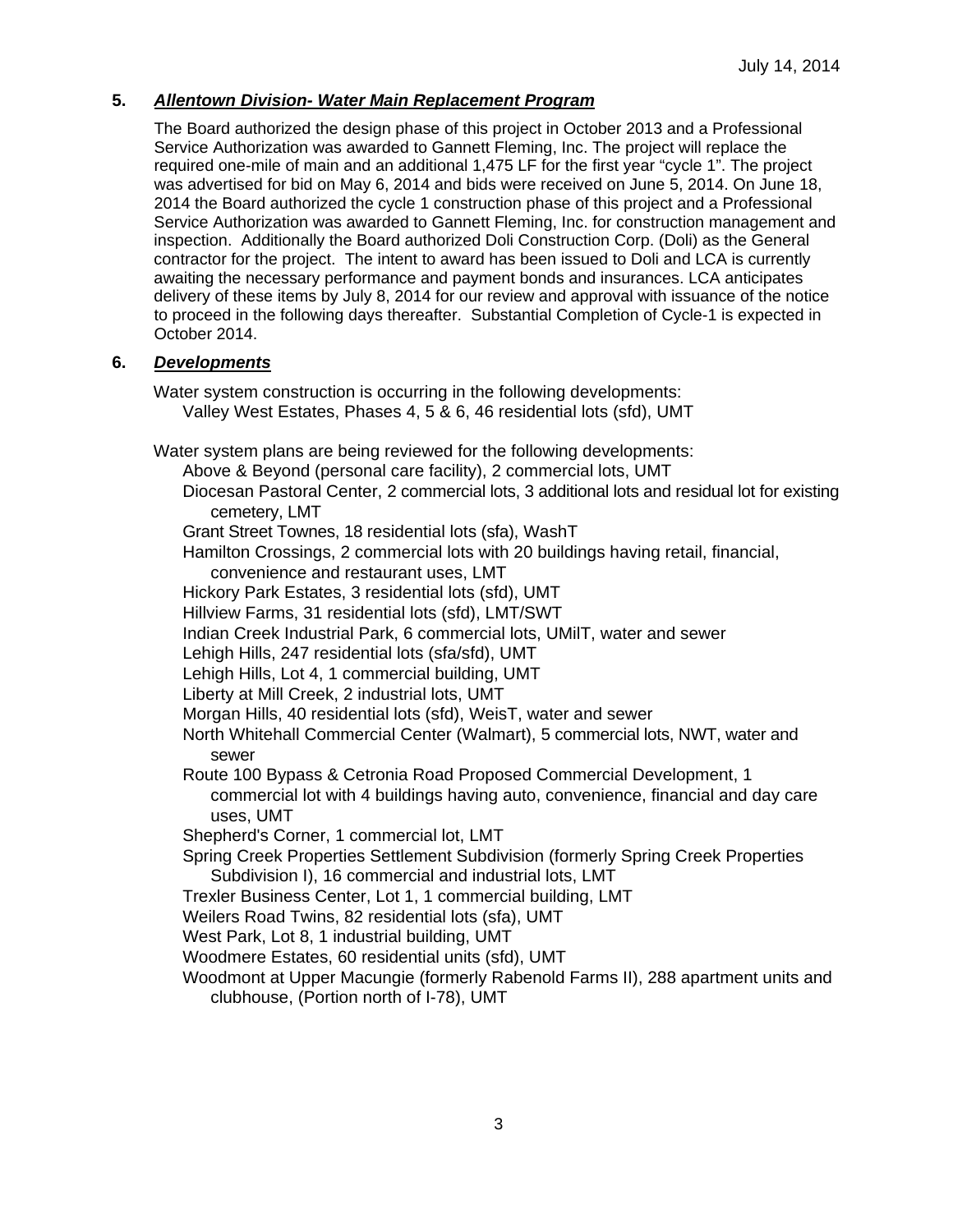## **WASTEWATER**

## **ACTION ITEMS**

## **1.** *Kline's Island Sewer System (KISS) Model Recalibration of Interceptors from Keck's Bridge to the Little Lehigh Interceptor (Approval)*

A memo, Capital Project Authorization Amendment and Professional Services Authorization for Arcadis (name change from Malcolm Pirnie) is being presented to the Board for consideration. The work is related to the recalibration of the combined City and Suburban Hydraulic Models (KISS Model). The goal is to create a robust system-wide tool to support planning at Kline's Island System and the LCA Western Lehigh Area. The recalibrated model will be utilized for the alternatives analysis for both the LCA Suburban Division AO Project and Wastewater Capacity Programs and the LCA City Divisions AO Project. The Arcadis Proposal is attached *(purple)*.

## **DISCUSSION ITEMS**

**1.** *None.*

## **INFORMATION ITEMS**

#### **1.** *Infiltration and Inflow (I&I) Program Update*

#### **Current Information:**

 The LCA will be requesting an extension for the EPA Administration Order (AO) completion date before the end of the year. The AO issued in September 2009 stated "Respondents shall eliminate the discharges from the SSOs in the System no later than December 31, 2014." A meeting was held with the City and City Signatories to determine if there is an interest in making a joint request to EPA. Two of the Signatories attending the meeting will not be participating in the joint extension request. We are currently obtaining signatures from those Signatories and the City.

### **Back-ground Information:**

The following is work planned for 2014:

- Submission of reports to EPA and DEP.
- Rehab effectiveness metering in Phase 1 pipe lining project areas to determine the reduction in peak flows as a result of the rehab work.
- Phase 2 of Signatory pipe lining projects as determined by KCE.
- Rehab effectiveness metering in Phase 2 pipe lining project areas.
- WLI Manhole Inspections. This work is near completion.
- Test and Seal project for branches of the WLI that were CCTVed in 2011 2012.
- Long term flow meters will continue on a limited basis. Two rain gauges and meters remain in the system.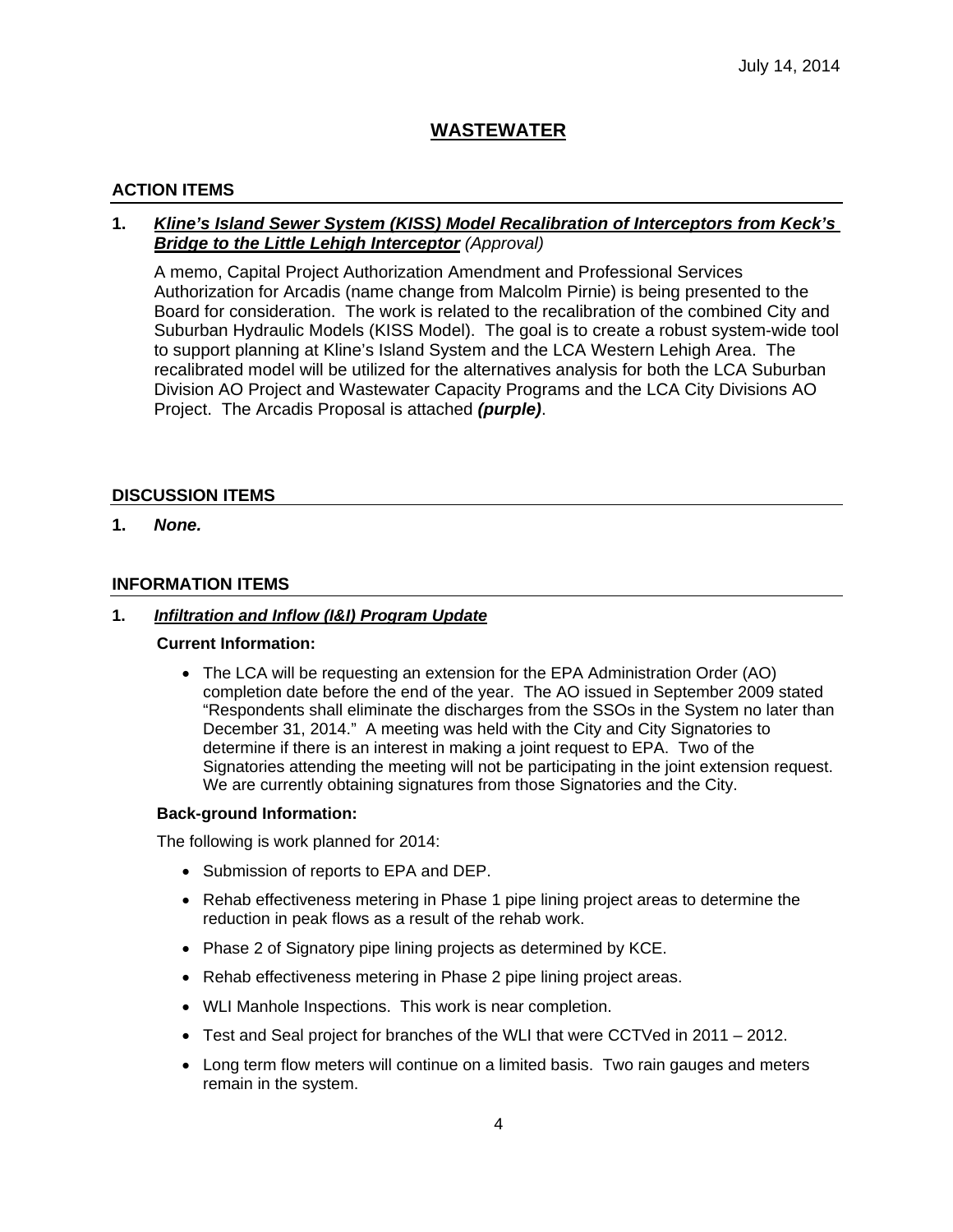- Alternative Modeling and feasibility analysis to evaluate the various alternatives to achieve the preliminary objectives. The alternatives will include various combinations of I & I elimination, storage and capacity increases.
- Preliminary Program Objectives Evaluation Report will be submitted to DEP by the end of 2014. This document will define the current system performance and assess what it will take to achieve the system preliminary objectives. The report will include a discussion of the investigation and evaluation work completed including flow evaluation, SSES prioritization, modeling, current and future level of service, current and future system sizing requirements, and will propose the Level of Control for system operation.
- The development of the Capital Improvements Plan is scheduled to begin by the end of the year. This will identify the rehab needs, replacement needs, expansion requirements, costs of improvements and schedule for implementation to achieve the program objectives.
- The City and LCA hydraulic models have been combined by Arcadis. A meeting was held with City representatives and the City Engineer and LCA representatives and our Engineer to discuss the combined model and to determine if additional flow monitoring is required to calibrate the models. Ten meters have been installed near the park Pump Station to collect flow data for three to four months. The flow data will help the two models work together. A proposal for updating the calibration with the new flow data will be presented to the Board for consideration.

#### **2.** *Wastewater Treatment Capacity*

#### **Current Information:**

A meeting with Wastewater Capacity Team at the DRBC office is planned for July. The discussion will be centered on the revised permit limits and grand-fathered loads presented to LCA in March.

### **Back-ground Information:**

The Memo of Understanding (MOU) regarding working together on a joint Act 537 Plan with the City was never executed with the City. The MOU was revised as a result of the Concession. The City revised the MOU and returned to LCA. We are in the process of continued negotiations.

A Stakeholder's Advisory Committee (SAC) Meeting will be scheduled for summer 2014.

DEP has indicated that a Jordan Creek study must be submitted to DEP prior to the issuance of final effluent standards. If we want to avoid the study, then water quality standards would be imposed for effluent limitations. There is no work currently being done on the Jordan Creek discharge option.

A meeting was held with the DRBC to discuss updating the prospective effluent limits for the various alternatives. The model was refined and the grandfathered loads for Phosphorus and Ammonia have been updated based on the actual Kline's Island data. The new effluent limits have been developed and provided by the DRBC. The Engineering team held a meeting to discuss the revised effluent limits provided by the DRBC. A follow-up letter is being provided to the DRBC requesting back-up documentation and sources of data.

A meeting was held at the Pretreatment Plant with the DEP to discuss the land application option. Four individuals from DEP toured the area to see the various sites that are being investigated for land application of the plant effluent. DEP is still excited about this option but did present the requirement for total dissolved solids (TDS) which will be one of the challenges. In the next several months, the WASTEWATER Capacity Team will provide an update to the Board.

#### **3.** *Northern Lehigh Wastewater System*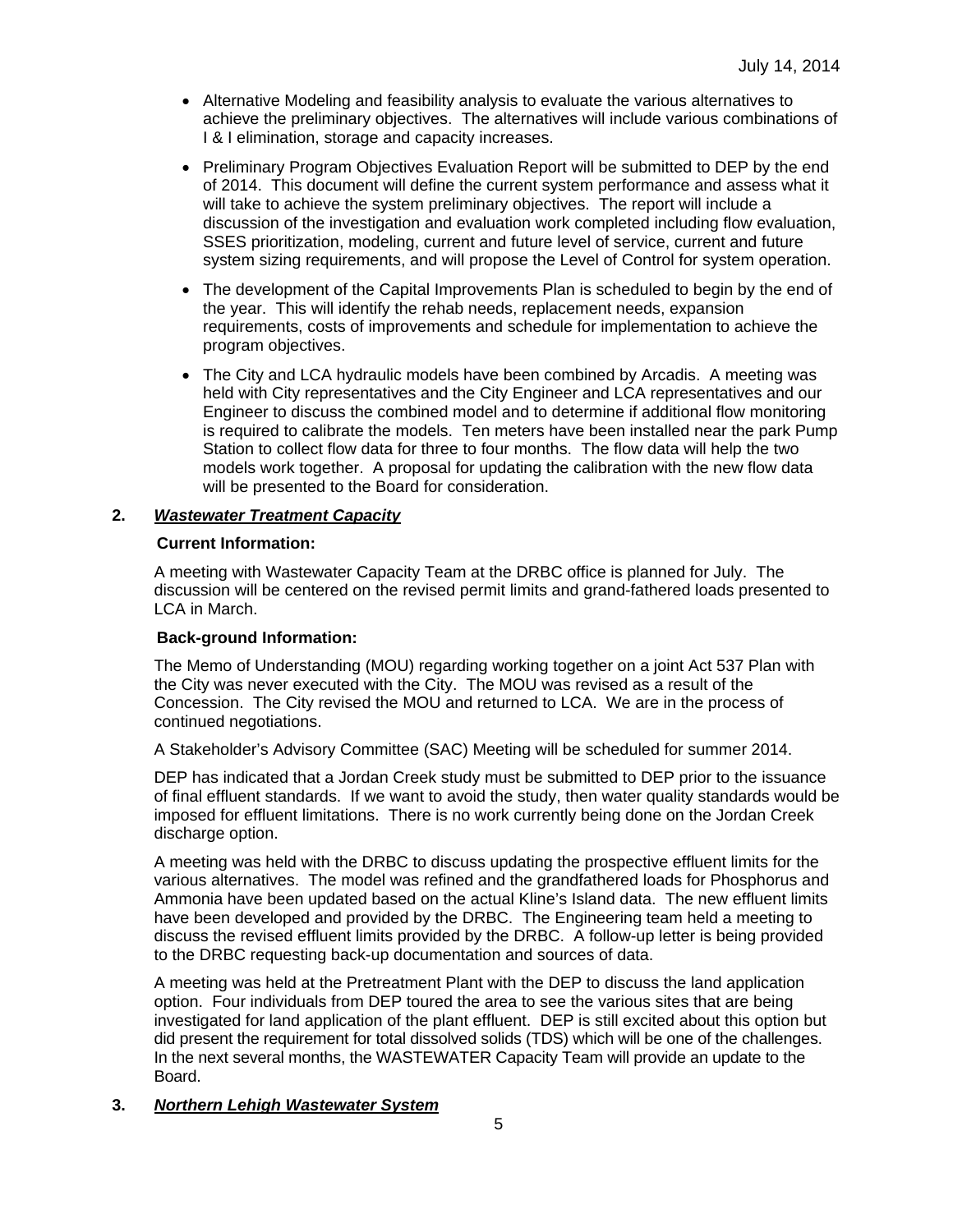The project is composed of the following:

## *Wastewater Treatment Plant (on a 5-acre tract at KidsPeace)*

The North Whitehall Township (NWT) Board of Supervisors granted approval of the Conditional Use for the proposed WWTP. In late November 2012 the opposition, the Voice of the Jordan (Voice), appealed the NWT decision to Lehigh County Court of Common Pleas. On June 5, 2013 the Court ordered "that the decision of the NWT Board of Supervisors dated October 23, 2012 is hereby reaffirmed". On July 29, 2013 the Voice filed an appeal of the previous Court ruling to Commonwealth Court. Arguments in Harrisburg took place on December 11, 2013, a decision rendered by the Court on January 9, 2014 affirmed the lower Courts decision and Township approval. The Voice has filed a Petition with the Pennsylvania Supreme Court to hear the case. We are evaluating the timing of any legal action to request that the Court require the Voice to post a bond. *No Current Activity*

The total cost of the WTP including soft costs and KidsPeace acquisition costs is estimated at \$4.69 million*.* 

#### *Wal-Mart*

Wal-Mart has put the proposed store on-hold indefinitely. Wal-Mart was a key financial contributor to the offsite conveyance facilities, which includes gravity sewers, a pump station and force main to deliver the wastewater from their proposed development and other future wastewater customers to the proposed wastewater treatment facilities at the Kids Peace site. Cost-sharing negotiations are on hold. *No Current Activity.*

### *KidsPeace Agreement*

A revised amendment to the Agreement has been sent to KidsPeace. It primarily focuses the financial impact on the Jordan Creek Wastewater system because of KidsPeace's sale of the 101 Acre parcel to Lehigh Carbon-Community College (LCCC). The 101 Acre parcel was an integral economic component for LCA in the 2006 Agreement. Since that revised amendment submittal, KidsPeace has filed for Chapter 11 Bankruptcy. We have retained an attorney who specializes in bankruptcy, Jack Seitz, to represent LCA in this matter. LCA has agreed not to contest the motion filed by the KidsPeace with the bankruptcy court that allows KidsPeace to retain the Acquisition Agreement after the bankruptcy proceedings. *No Current Activity*

### *Act 537 Plan (Plan) Revision*

NWT continues to work on developing an alternate a solution for the wastewater treatment needs for a revised 1-5 year service area which would include a WTP located on the eastside of Route 309 that would discharge to the Coplay Creek. LCA met with NWT on November 21, 2013 to discuss the status of their efforts. NWT has requested that LCA work their engineer to obtain the information necessary to secure conceptual pricing for the WTP and to develop high level capital and operating cost estimates. *No Current Activity.* 

### **4.** *Arcadia West WWTP Improvements*

Construction is complete at the site. Facility operation has significantly improved with several weeks of performance within contractual and regulatory requirements. After discussion with Staff, we are moving forward with a "Commencement Date" of July 7, 2014. This initiates a 14-day cycle of composite sampling to determine the effectiveness, and starts the 5-year performance warranties, of the Single Batch Reactors and filter equipment. The Equipment Supplier will be meeting with our Operational Staff to review performance in July. The project is still within budget.

### **5.** *Park Pump Station Improvements*

*Fuel Tank Replacement*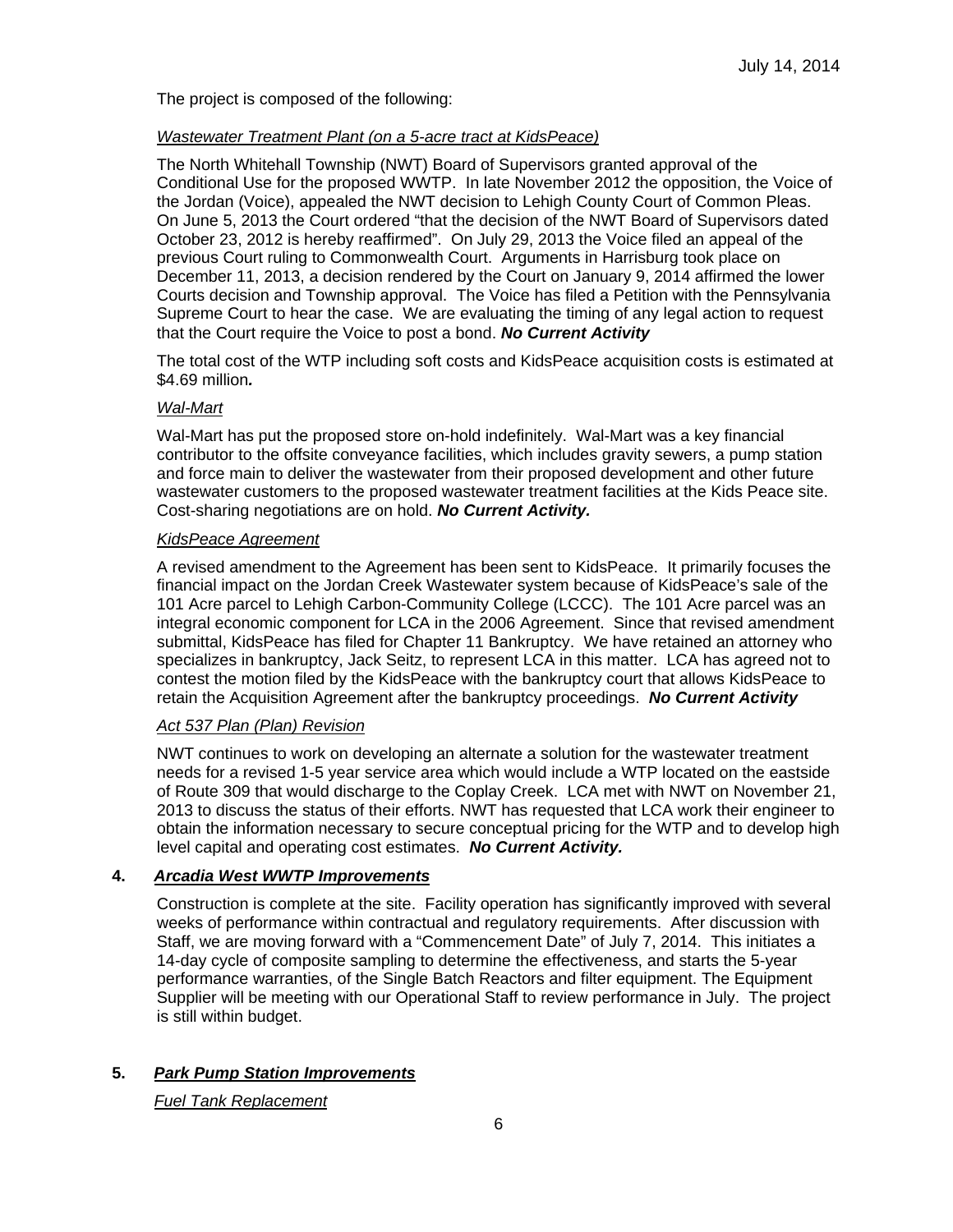Staff has reviewed specifications and plans for replacement of the fuel tank at the Park Pump Station. We expect to place the work to bid in August.

## **6.** *LCA WTP*

## *Digester Mixer Replacements:*

The General contractor has completed the installation of mixers in the first two digesters. The new mixers in the 3rd and final digester have been installed. The electrical contractor is in the process of completing his work. We expect the project will be completed by the August 2014.

## **7.** *Allentown Division - WWTP-New Bar Rack at Headworks*

The Project includes the replacement of the existing screen equipment with new coarse bar screens to minimize potential for jamming or mechanical malfunctions experienced by the existing screening equipment, resulting in discharges from Outfall 003 during high flow events. The project has been bid by the City and a contract in the amount of \$737,000 has been awarded to Blooming Glen Contractors. Given the long lead time for the equipment, we expected the bulk of the work to start in mid-June 2014. The City released the check for procurement of the screens on June 5, 2014. Infilco required 85% of the equipment costs to be paid in advance of shipment. Installation has been delayed until some issues with Blooming Glen are resolved. This Project is identified as Administrative Order / Un-Completed Work and will be funded by the City.

## **8.** *Allentown Division - WWTP-Replacement of Motor Control Centers*

This Project will replace five aged motor control centers that provide power on a 24/7 basis to various parts of the WWTP. The motor control centers are located in areas where they are exposed to corrosive wastewater gas and have deteriorated considerably. Because of the age of the existing MCCs, replacement parts are nearly impossible to find. This equipment is critical for the daily operation of the WWTP. The design of the electrical upgrade has been awarded to CDM and kickoff meeting for project was held 2-12-14. Design is currently underway. A contract amendment with CDM has been approved and it will allow for additional design services that were not part of the original specifications. Currently, the CDM projected construction schedule has the MCC fully installed and operational by July 2015.

### **9.** *Allentown Division - WWTP-Other Work*

## *PPL Combined Heat & Power (CH&P) Facility:*

The Combined Heat and Power (CH&P) facility at the Kline's Island WWTP which was constructed through Addendum No.3 to Energy Services Master Agreement between the City and PPL Energy Plus began limited basis firing of digester gas on April 21, 2014. PPL is in the process of shake down for all of the components that makeup the facility. The production of electricity will slowly be increased as all of the bugs are worked out of the facility.

### **10.** *WWTP SCADA Upgrade*

Transdyne conducted the radio communication study for the SCADA system upgrade on April 28, 2014. Additional walk through of the PSPS was conducted on June 16, 2014. We received their SCADA Upgrades System Propagation Study report on June 30, 2014. Staff will review and incorporate into an updated capital project plan.

## **11.** *Lynn Township – WWTP Improvements, Phases 1 & 2*

Gannett Fleming visited the plant on May  $15<sup>th</sup>$  as part of their design effort. As a result of their visit, and on-going interaction on several design concepts, a revised scope of work is being developed and presented for LCA approval. Among the proposed changes will be to defer installation of UV light and continue to use chlorine to disinfect the waste discharge to the creek. A revised Water Quality Management (WQM) Part II permit package will be submitted to DEP for approval and the specifications finalized for bidding the work. Gannett has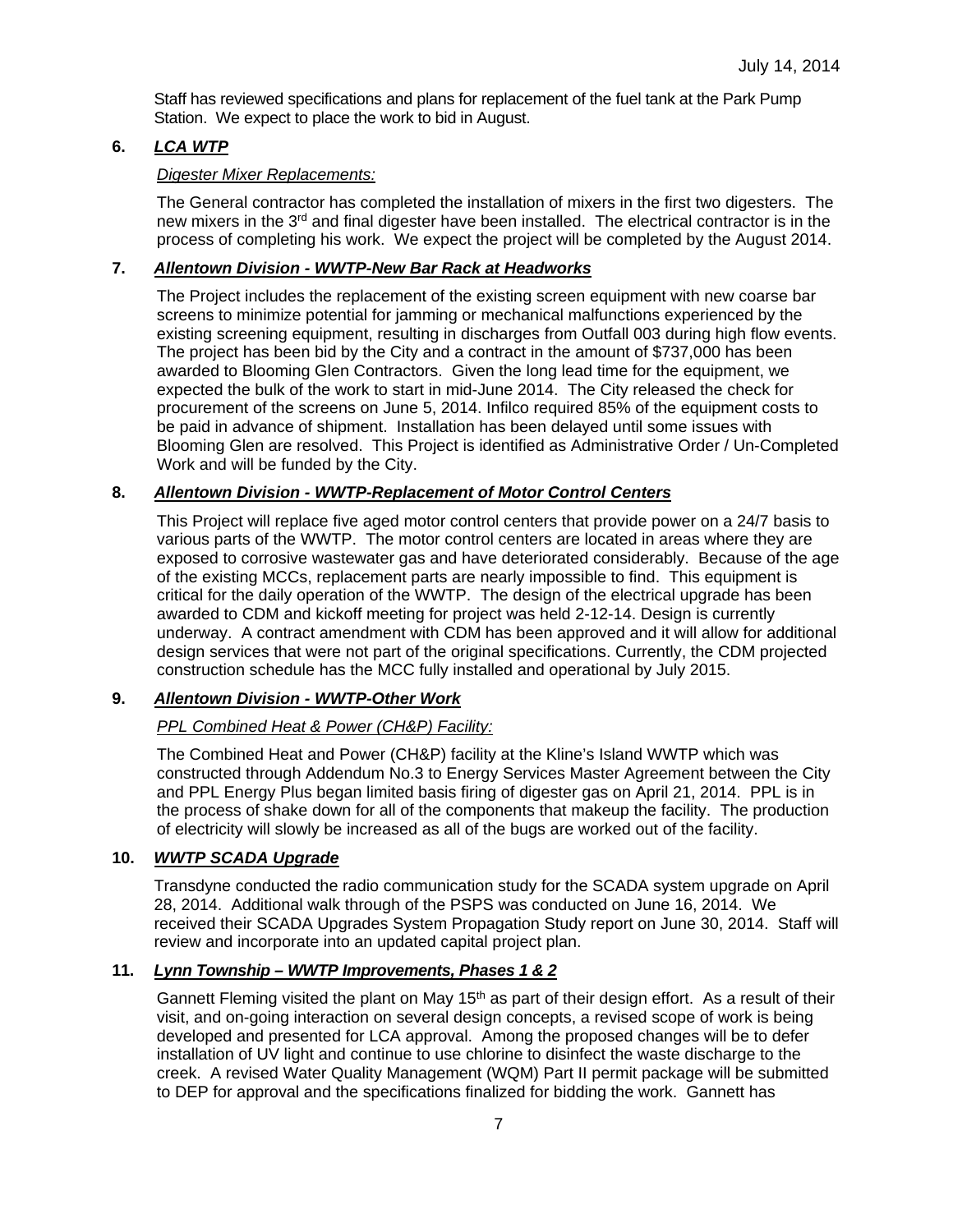obtained buy-in from DEP on the change in the design scope. Application will be made for PennVEST funding after permits have been acquired. It appears that replacing the RAS pumps and blowers will be performed in-house. We learned that township adoption of a 55+ active adult community overlay district is still in the approval process. The impact this district will have on the timing to upgrade the 80,000 GPD plant to 160,000 GPD (Phase 3) will need to be investigated with the affected property owners.

### **12.** *Allentown Division – Manhole Collars with Water Tight Frame and Covers (above-ground)*

This project involves, where applicable, installing a 5-foot diameter, three to four foot deep concrete collar around 100 aged brick manholes identified by previous City staff. This technique will be used to secure a new water tight frame and cover onto the manhole. Where vehicular accesses to the manholes are problematic, alternative solutions will be investigated to secure new water tight frame and covers. This work will eliminate the potential for inflow and infiltration (I/I) entering these manholes, this eliminating the potential for sanitary sewer overflows (SSO's) from these manholes. The City has directed LCA to bring the project to a bid ready stage, but not to bid unless authorized to do so by the City. A RFP was issued and proposals were received on March 26, 2014 for engineering consulting services. A professional service agreement was approved administratively with Barry Isett & Associates (BIA) on June 25, 2014. The project is anticipated to be bid ready by the end of August 2014. The project is identified as Administrative Order and will be funded by the City.

#### **13.** *Allentown Division – Sanitary Sewer Manhole Lining (below-ground)*

This project will install a lining system in 47 aged brick manholes identified by previous City staff. This lining system will eliminate infiltration and will provide additional structural reinforcement to the manholes. The City has directed LCA to bring the project to a bid ready stage, but not to bid unless authorized to do so by the City. A RFP was issued for engineering consulting services and proposals were received. A professional service agreement was approved administratively with Barry Isett & Associates (BIA) on April 4, 2014. BIA inspected all 47 manholes via a video camera and these DVD's are currently under LCA review – bid specifications are to be complete by the end of July 2014. The project is anticipated to be bid ready by the end of August 2014. The project is identified as Administrative Order Work and will be funded by the City.

### **14.** *Allentown Division – Belt Filter Presses*

The wastewater treatment plant has three belt filter presses that are used to dewater both wastewater sludge and water plant chemical sludge. This project will install a remanufactured belt press for existing BFP #1, and will rehabilitate in-place existing BFP #2 and #3. Units #1 and #2 will also get a new control cabinet. Board approval has already been received to purchase the remanufactured unit for BFP #1, OEM parts for BFP #2 and #3 and also for D'Huy Engineering to design the construction work for the entire project. Construction specifications are to be completed by mid-July 2014. The project is planned to be completed by the end of 2014 and will be funded by LCA.

### **15.** *Allentown Division – Sanitary Sewer Evaluation Study (SSES)*

This project involves field investigatory work to identify sources of inflow and infiltration (I/I) in the City's sanitary sewer system located in the Primary and Secondary basins as identified in the WR&A report. The work will include closed circuit television (CCTV) inspection of approximately 102,000 linear feet of sanitary sewer mains ranging in size from 8 to 36 inches in diameter. The work will include the inspection of approximately 550 manholes and sewer piping point repairs, joint repairs, smoke testing, and heavy cleaning. The design phase of this project was authorized administratively. The project was advertised for bid on March 20, 2014 and bids were opened on April 28, 2014. Board approval for the construction phase of the project was given on at the May 27, 2014 Meeting. The construction contract was awarded to Video Pipe Services and the Notice to Proceed was issued on June 23, 2014. The project has an anticipated completion date of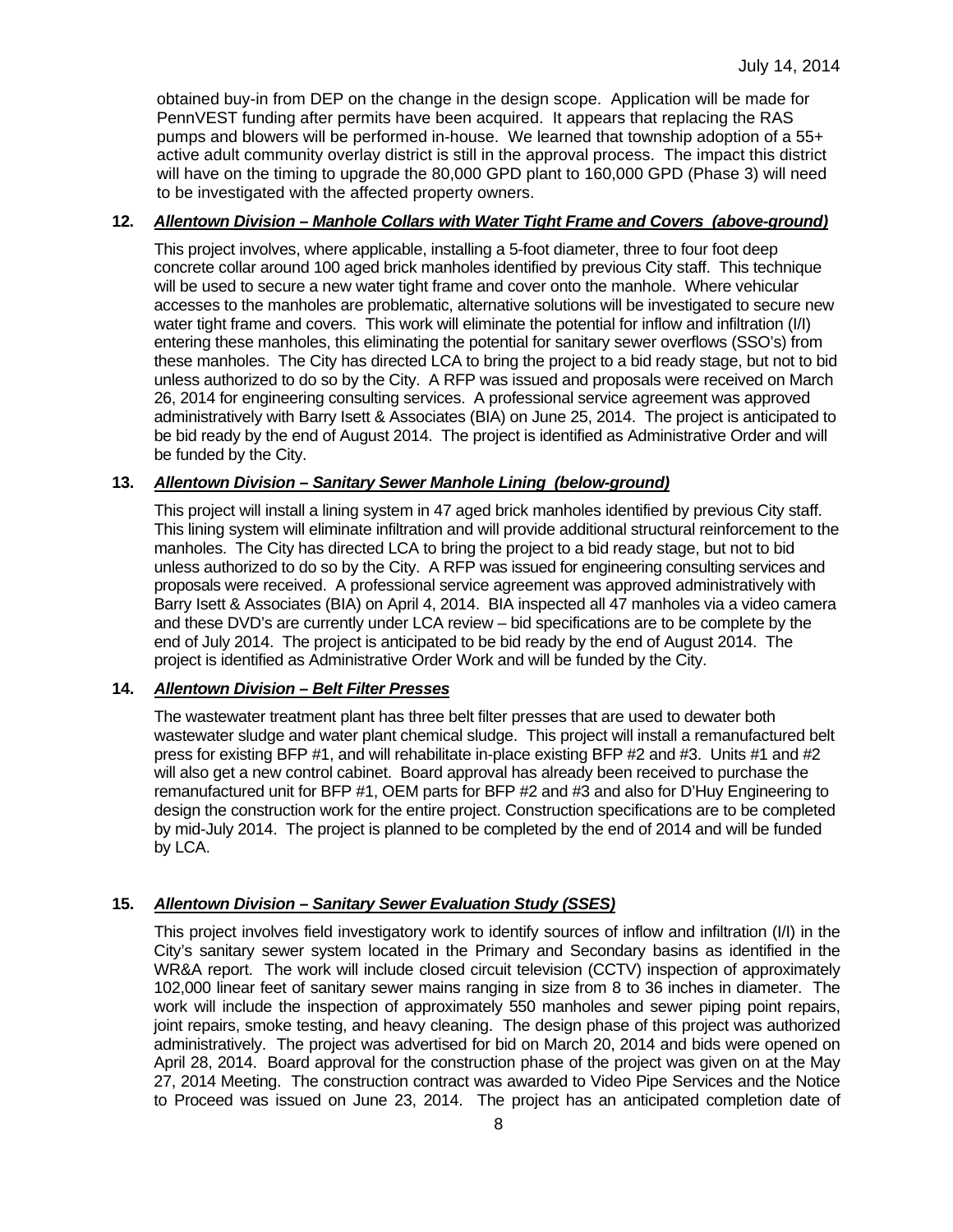September 2014 (90 calendar contract). This project is identified as Administrative Order / Un-Completed Work and will be funded by the City.

## **16.** *Wynnewood Terrace Pump Station and Force Main Replacement*

Design work is complete and DEP has granted the permit. Staff has initiated an application to PENNVEST for construction funding and is anticipated to meet August due date. We have received and responded to comments on the NPDES Permit. A "Letter of No Prejudice" has been solicited, due to Sanitary Sewer Overflows in 2014, so that bidding can start in August.

## **17.** *Wynnewood Terrace Collector System Rehabilitation*

In May, LCA applied for a grant from the PA Small Sewer Systems Grant Program. Submission was completed by the deadline. We expect notification of any awards at their July 8 meeting. We are seeking \$125,800 in grant for this \$148,000 test and seal project.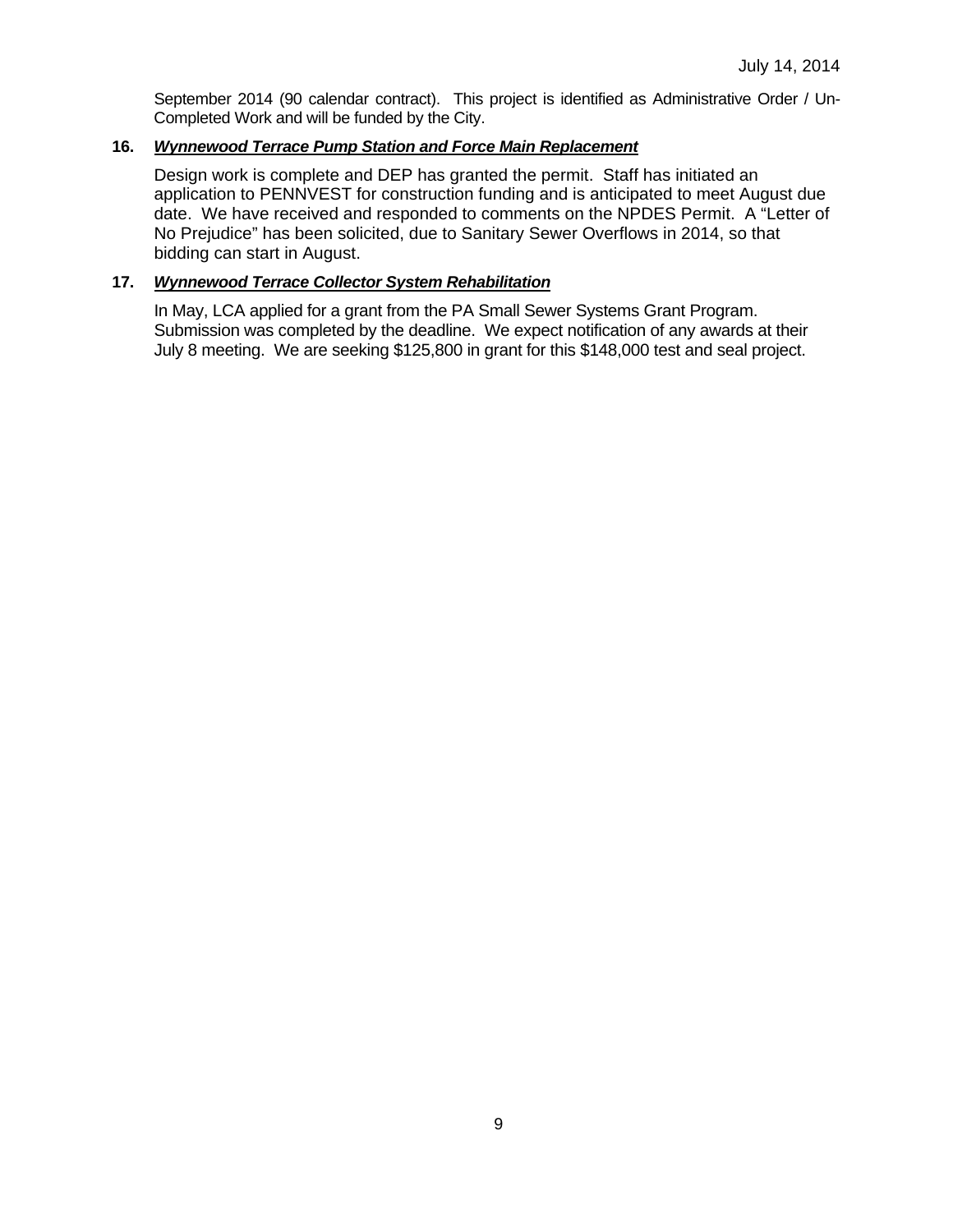# LEHIGH COUNTY AUTHORITY

**RULES AND REGULATIONS**

**FOR**

**WATER SERVICE**

Effective: 13 January 2014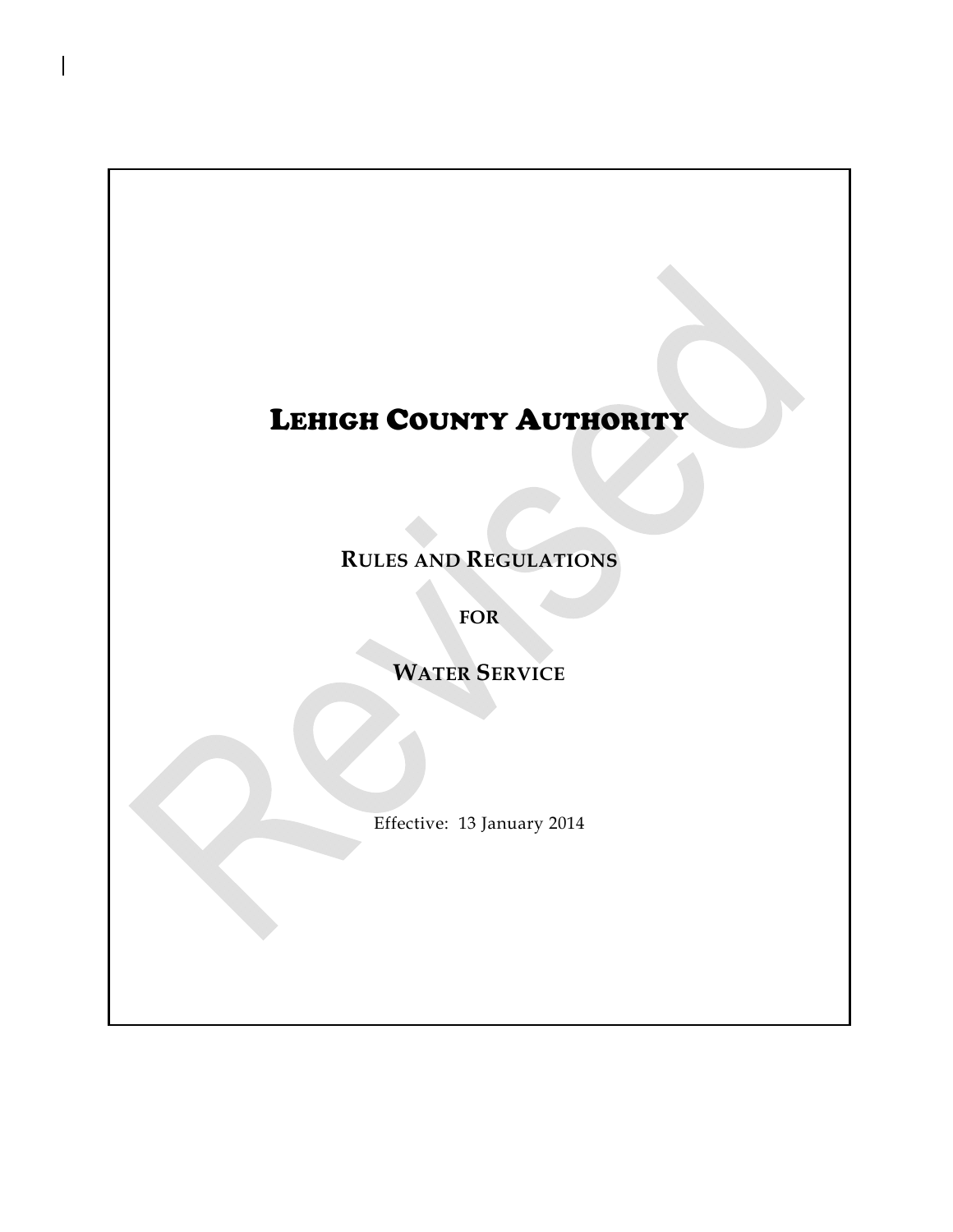## *SERVING YOUR WATER NEEDS*

Lehigh County Authority welcomes the opportunity to serve you and accepts the responsibility of providing quality water at economical prices.

Our professional staff offers prompt, courteous service, 24 hours each day, 7 days per week, with a full-time customer service representative available Monday through Friday, 8:15 am to 4:45 pm to answer your questions. For customers within the City of Allentown, inquiries should be directed to our customer service representative by telephone at 610-437- 7515 or by email at *cityservice@lehighcountyauthority.org*. After-hour emergencies may be reported by calling 610-477-7515. For all other customers, the customer service telephone number is 610-398-1444, and in case of emergency, 610- 398-2503.

To help us better serve you, please be aware of the water facilities on your property and ensure that they are maintained and accessible. These include such facilities as a water meter, backflow-prevention assembly, shutoff valve and curb box - all more thoroughly described in this document. Of course, hydrants can be equally important water service facilities and should be easily accessible at all times.

Your efforts to keep your facilities in good working order, and to avoid leaks through dripping faucets, leaking toilets and the like, can help to hold down the cost of your water service.

The Authority appreciates the opportunity to serve you and will strive to continually improve the quality of your water service.

Should you want more information about LCA and our operations, please call us at either 398-2503 or 398-1444. Meanwhile...

**Use all the water you need - WASTE NONE!**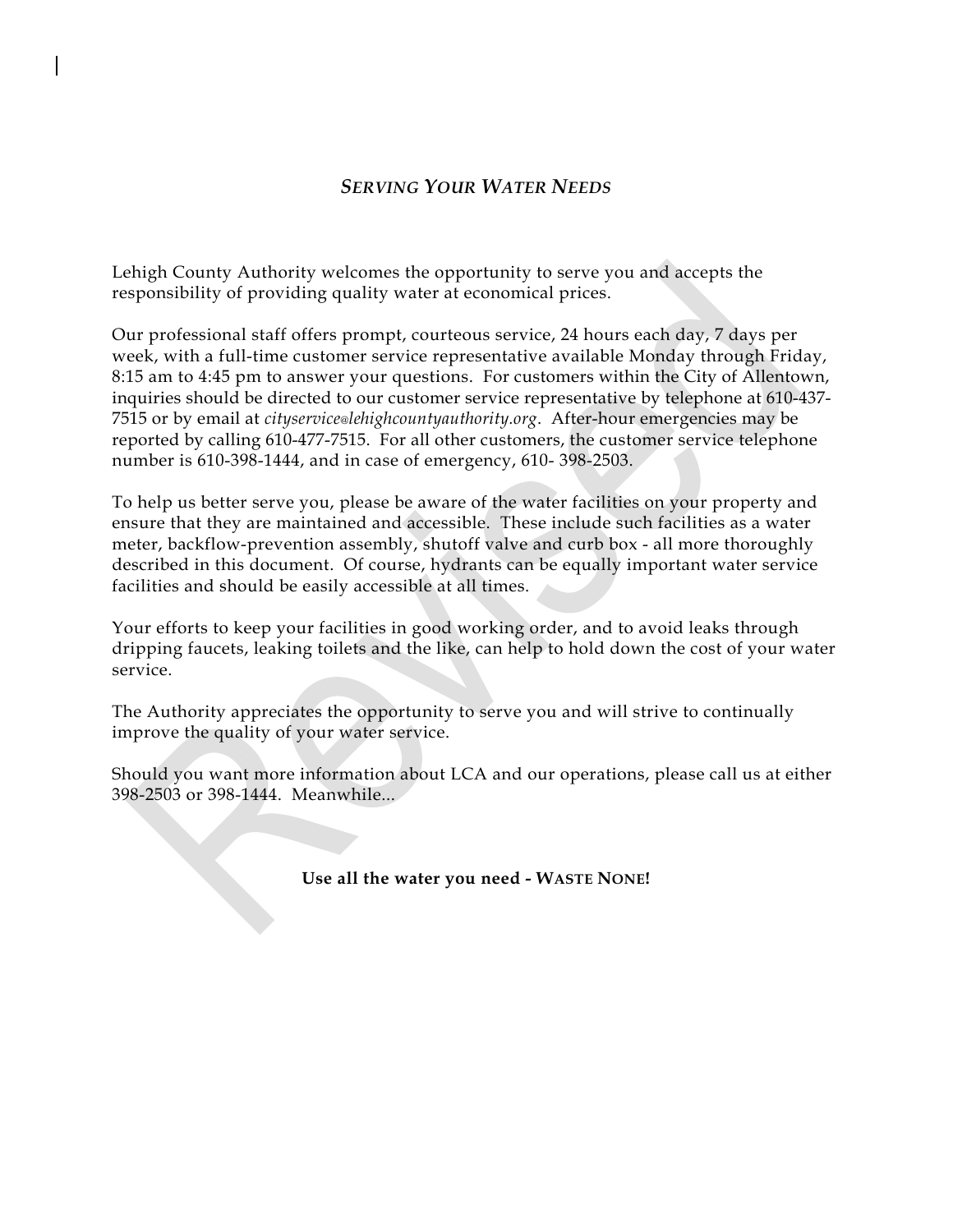# **RULES AND REGULATIONS FOR WATER SERVICE**

### **1. DEFINITIONS**

Except where context indicates otherwise, the following meanings shall apply when used in these Rules and Regulations regardless of whether the first letter of the word is upper case or lower case.

- a. Applicant: A person who applies for service.
- b. Authority: Lehigh County Authority.
- c. Authority's Service Line: The lateral pipe, including the tee or tap in the main, from the main to a point at or near the property line, and the curb stop and curb box.
- d. Backflow: Water or other substances in the customer's facility flowing back into the Authority system.
- e. Backflow-Prevention Assembly: The assembly installed on the customer's service line to prevent backflow.
- f. Capital Recovery Charges: The up-front charges, set forth in the Authority's Schedule of Rates and Charges, including Connection, Customer Facility and Tapping Fees, and Assessments.
- g. Connection Fee: The fee established in §3.m herein which is based on the cost of connecting to the Authority water line and extending the Authority's Service Line to the property line.
- h. Cross-Connection: Any actual or potential connection between the Authority's system and a system containing a source or potential source of contamination or pollution.
- i. Curb Box: A structure which permits access to the curb stop.
- j. Curb Stop: A shutoff valve placed on a service line generally at the property line.
- k. Customer: Any person who receives service from the Authority.
- l. Customer Facilities Fee: The fee established in §3.m herein reflecting the Authority's cost of providing and/or installing a Meter and backflow-prevention assembly and/or Customer's Service Line.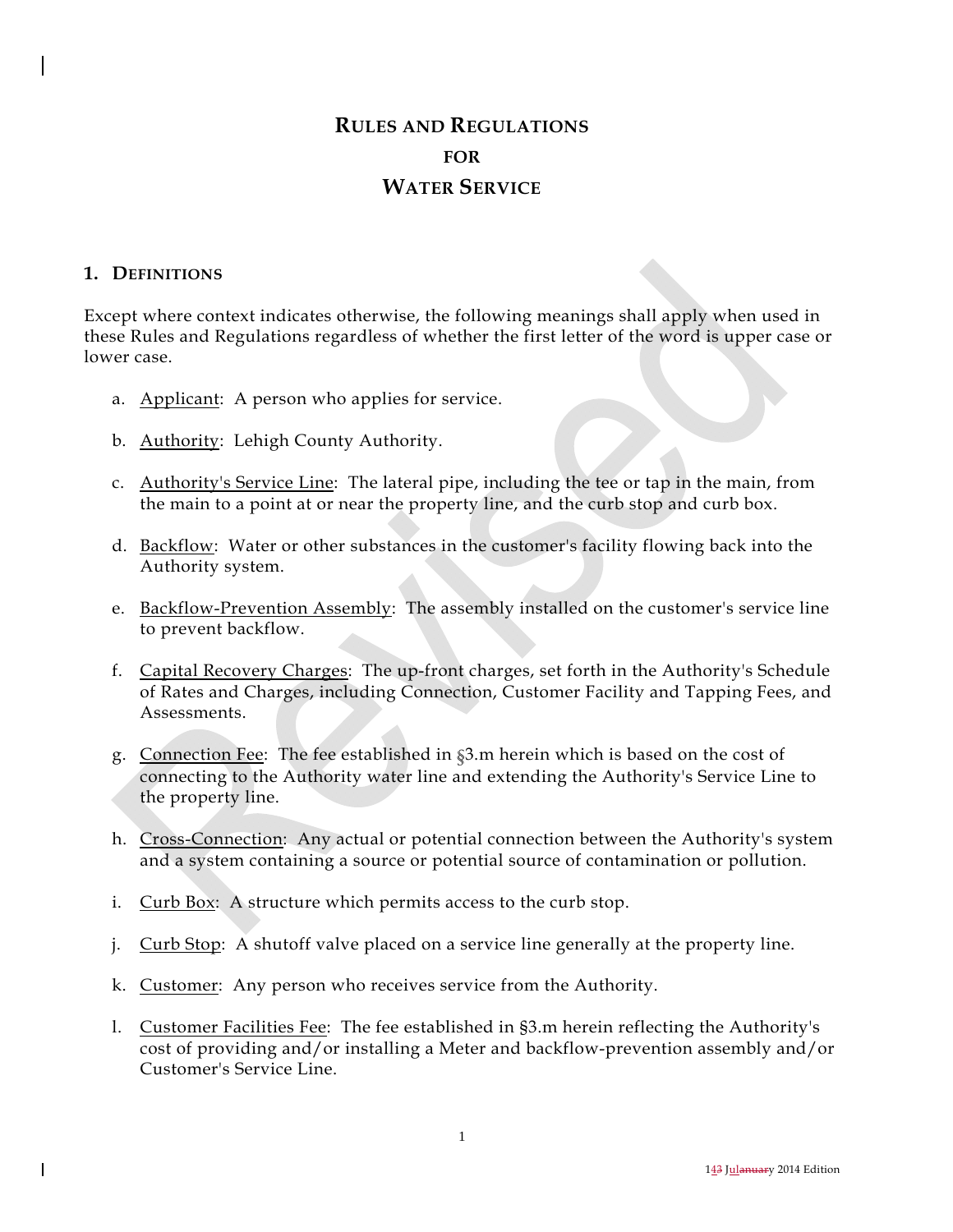- m. Customer's Service Line: The pipe from the customer-side of the curb stop to the meter setting.
- n. Extension of Service: Providing facilities which connect the system to one or more premises not previously connected.
- o. Lien Administration Fee: The fee established in §3.p herein representing the Authority's administrative costs as a result of a customer failing to make timely payment, thus requiring a municipal lien to be filed.
- p. Main: An Authority-owned pipeline suitable for the connection of a service line.
- q. Main Extension: Extension of service requiring additional water main construction.
- r. Meter: A device for measuring the quantity of water used.
- s. Meter Inspection Fee: A fee, established in the Authority's Commercial/Industrial Water Meter and Fire Protection System Installation Policy and set forth in the Authority's Schedule of Water Rates and Charges, for each inspection of the meter setting and fire protection piping in commercial/industrial installations.
- t. Meter Setting: The location of the meter and components, including shutoff valves and any meter bypass.
- u. Meter Test Fee: A fee established in §3.k herein charged for performance of a special test to determine the accuracy of a meter.
- v. Non-sufficient Funds (NSF) Fee: A fee charged if a customer's check is returned by the bank for insufficient funds, closed account or other such reasons, established herein and set forth in the Authority's Schedule of Water Rates and Charges.
- w. Person: An individual, partnership, company, corporation, school, association, corporate political body, joint ownership, or any other entity capable of functioning in the context used herein.
- x. Plan Review Deposit: A fee to reimburse the Authority for engineering, legal, administrative and other justifiable expenses incurred in the review of preliminary or final plans submitted for new service.
- y. Plan Review Fee: A fee to reimburse the Authority for engineering, legal, administrative and other related expenses incurred in the review of Sketch Plans submitted for new service.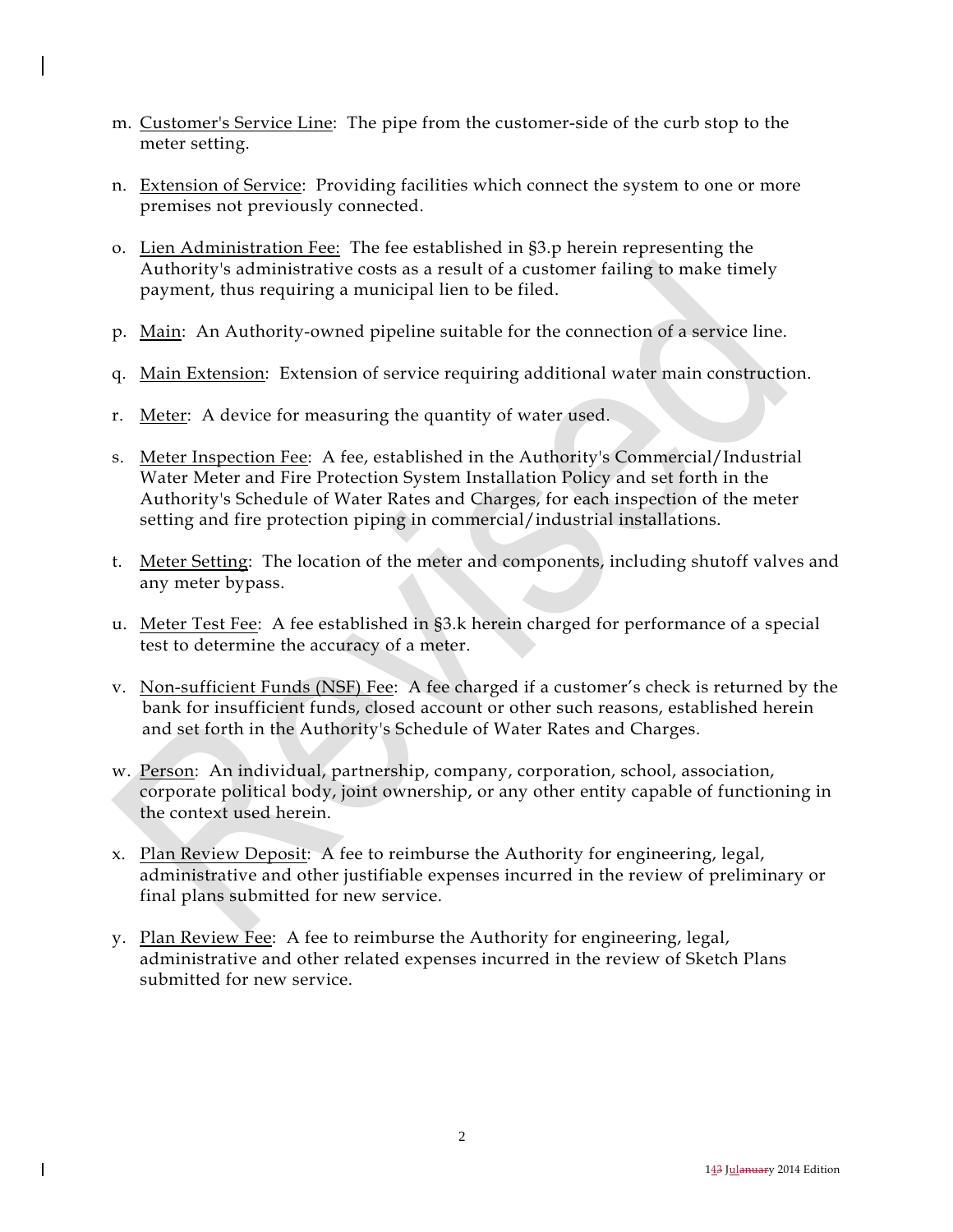- z. Premises: The property, building or other site to which service is furnished, comprising, but not limited to the following:
	- (1) a residential building under one roof occupied by one person or family; or
	- (2) a nonresidential building or combined residential/non-residential building under one roof occupied by more than one person; or
	- (3) each combination of buildings owned by one person, or leased and occupied by one person, and served by a single service line on a single lot; or
	- (4) each side of a double house, a townhouse, a condominium unit, a mobile home site or an apartment, having an individual service line; or
	- (5) a complex of buildings, including mobile homes, which are connected to a water system not owned by the Authority, but which water system is connected to and served by the Authority System through a single connection.
	- (6) such other situations as the Authority shall deem applicable.
- aa. Property Owner: The person in whose name the property is deeded.
- bb. Schedule of Rates and Charges: The adopted Authority rates and charges for service.
- cc. Service: (1) Furnishing or readiness to furnish water for any purpose, including the extinguishment of fires, and/or (2) any installation or improvement or change in the service line or the system facilities, at the customer's request or as required by the Authority, and/or (3) any Authority activities related thereto.
- dd. Service Initiation Fee: A fee, set forth in the Schedule of Water Rates and Charges, to defray the labor and administrative costs associated with the establishment of a new water account.
- ee. Service Line: The pipeline comprised of the Authority's service line and the customer's service line.
- ff. Service Restoration Charge: A charge established in §3.n herein for restoring service to a premises which has had service terminated or discontinued.
- gg. Site Visit Charge: A charge, established in §3.i herein and set forth in the Schedule of Water Rates and Charges, for Authority personnel to visit a customer's property with a termination notice.
- hh. Site Revisitation Charge: A charge established in  $\frac{1}{5}$ , herein and set forth in the Schedule of Water Rates and Charges, to recover the Authority's costs for a return visit due to inadequate preparation or follow through by the party requesting the appointment.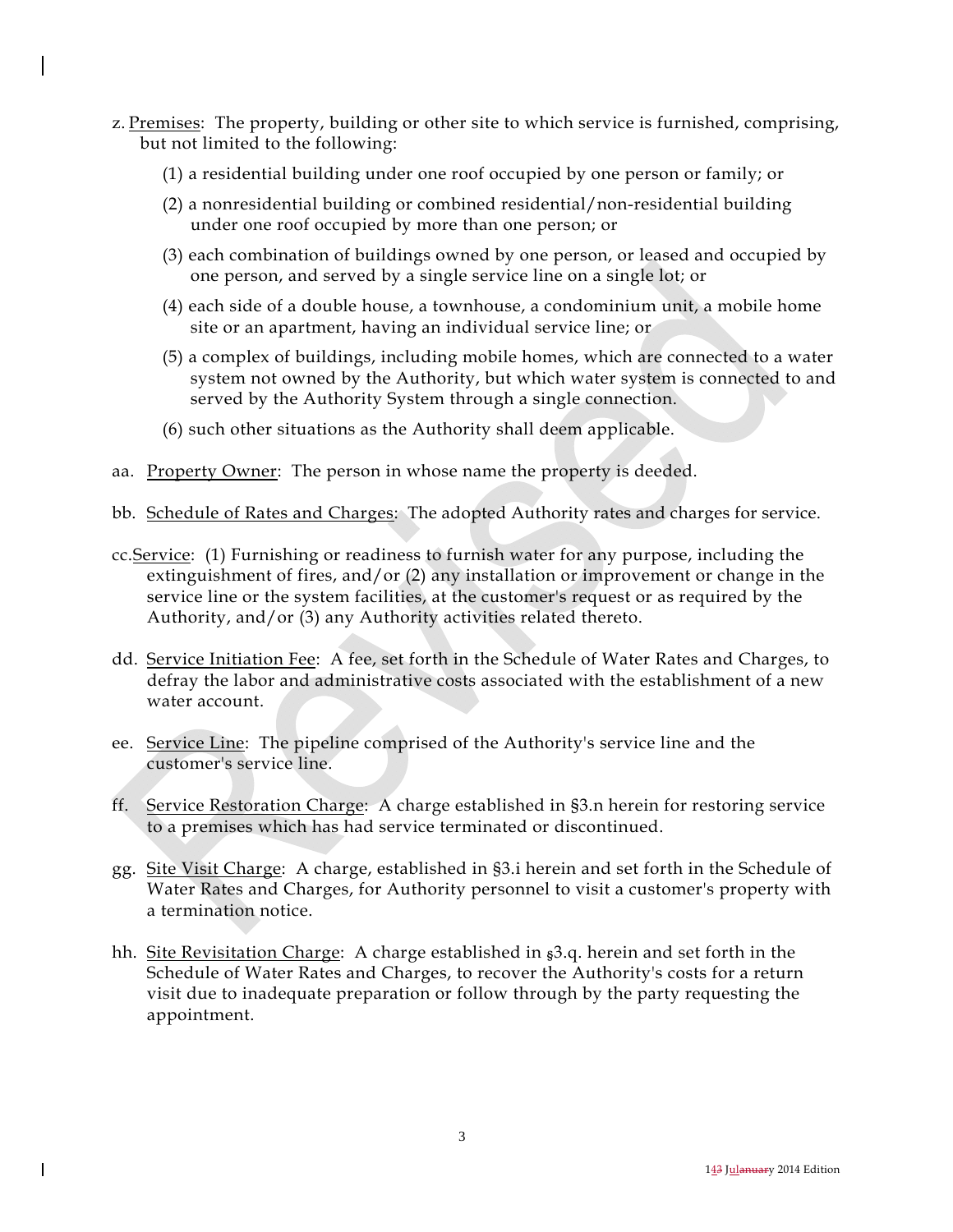- ii. Specifications for Water System Construction: The Authority's published specifications which outline methods of installation, materials, and testing and disinfection requirements.
- jj. System: The Authority's water supply, transmission and distribution facilities, in whole or in part.
- kk. Tapping Fee: A fee by a new customer, contributing its fair share of the Authority's cost of constructing the existing System which was available for the new customer's connection and use.
- ll. Tenant: A person who leases or rents premises.

## **2. APPLICATION FOR SERVICE**

- a. General: Owners of premises abutting existing mains may obtain service by filing an application, obtaining a construction permit, submitting plumbing and site development plans for review, paying all applicable fees and charges and fulfilling all other requirements of the Authority. Owners of premises requiring a water main extension from the Authority System to serve the premises must also comply with the terms established in Section 7.
- b. Application and Contract: An applicant shall complete the appropriate Authority water service form. Upon approval by the Authority, this application shall constitute the contract between the Authority and the customer. In situations where an application has not been completed, the provision of service to a property by the Authority shall constitute the contractual relationship between the Authority and the customer. The contract shall be subject to the provisions of these Rules and Regulations.
- c. Separate Application for Each Premises: Any person who desires service at more than one premises must make separate application for each premises.
- d. Tenant as Applicant: A tenant may make application for service, provided the application is cosigned by the property owner. In cosigning, the property owner agrees to guarantee the payment of all bills rendered to that tenant; however, the property owner will be held liable for payment regardless of cosignature. Where private fire service is rendered to a multiple-tenant premises, such bills for fire service shall be billed to the property owner.
- e. Change in Occupancy Requires New Application: A new application must be made upon any change in ownership of a property, in tenancy where the tenant is the applicant, or in use. Similarly, a customer moving from one premises to another within the Authority's system must make a new application for service.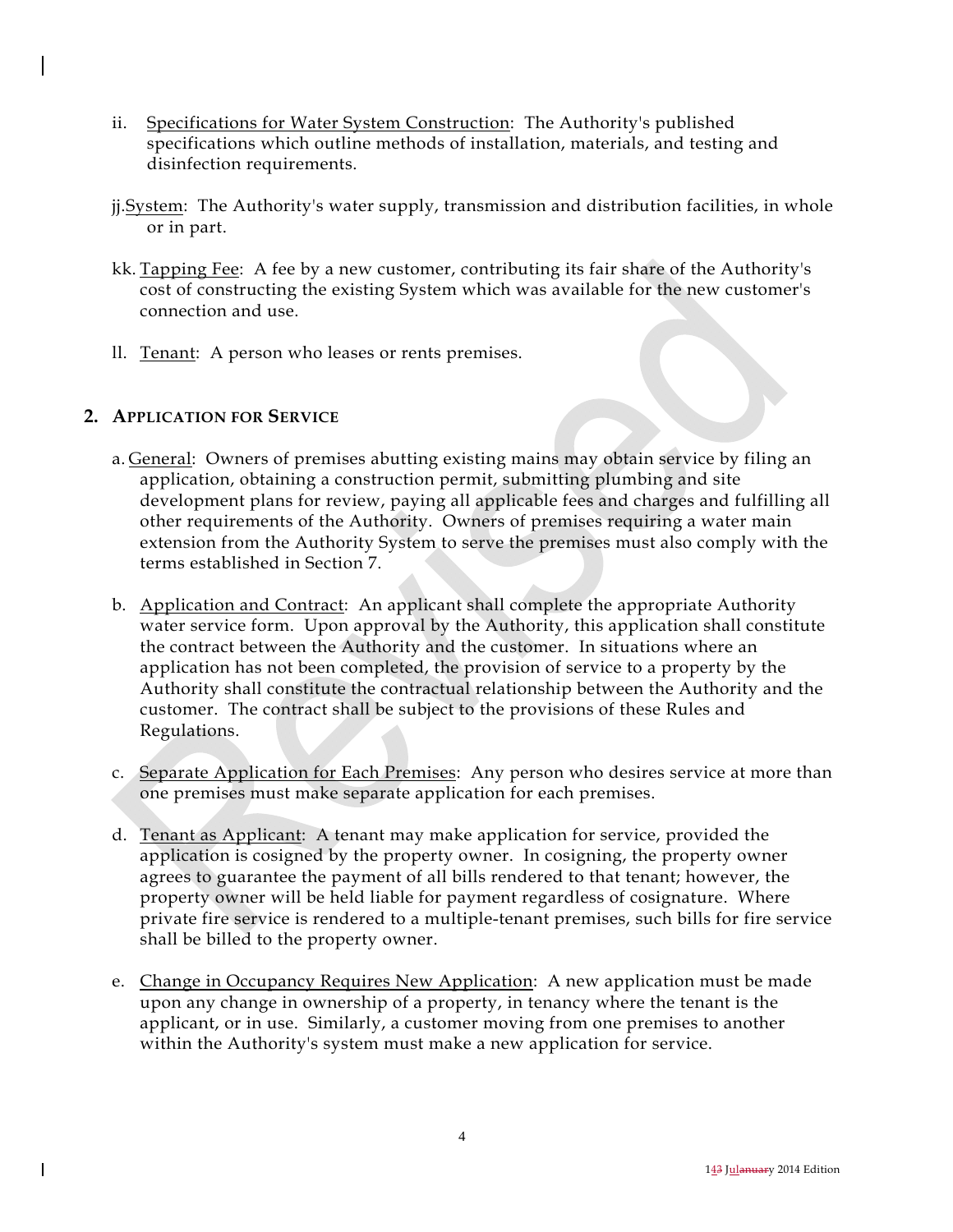- f. Standby Service: Any applicant desiring service intended to supplement a source of supply other than the Authority's shall state so on the application form.
- g. Water for Temporary Use: An applicant who wishes to use water for temporary purposes shall indicate which of the following methods of obtaining water shall be employed:
	- (1) Installation of a temporary service line from an approved main and abandonment of that service line (remove the tap and plug the main) upon termination of service.
	- (2) Connection to an installed permanent service line.
	- (3) Hauling of water from an Authority-approved source.

If method (1) or (2) is used, metered service will be required. The Authority will supply and install a meter after the posting of a deposit equal to the replacement cost of the meter plus the estimated cost of meter installation and removal. The customer shall protect the meter from loss or damage. The deposit, less any Authority cost, will be refunded to the customer upon return of the meter in good condition and after payment of the final bill. Bills will be calculated in accordance with the Authority's Schedule of Rates and Charges. In the case of a lost or damaged meter, a bill for the applicable time period shall be based, solely at the Authority's discretion, on either (1) ten times the minimum charge for that size meter or (2) the Authority-estimated consumption.

If method (3) is used, a letter authorizing the customer to remove water from the designated location, together with an explanation and instructions, will be issued by the Authority. Fire hydrants may not be used to supply temporary service, unless they are specifically designated in writing for such use. Bills will be calculated on the basis of the quantity of water used, charged at the highest priced unit rate in the Authority's Schedule of Rates and Charges.

Water for temporary use will not be subject to Capital Recovery Charges.

- h. Construction Permit: Owners of premises abutting existing mains and connecting to the System without requiring a main extension to either serve the premises or comply with these Rules and Regulations, shall apply for and comply with a Construction Permit from the Authority. The connection of one single-family residential dwelling shall be exempt from the construction permit requirement.
- i. Plan Review for Service: Whenever new service is requested the applicant shall submit plans acceptable to the Authority showing how that service will be provided. The Authority may waive this requirement if it determines that the plans will be of minimal value. The applicant shall complete a plan review application and pay the applicable fees and charges before review of the plans.

 With the plan review application, the applicant shall pay either a non-refundable Plan Review Fee when a sketch plan is submitted or a Plan Review Deposit when either a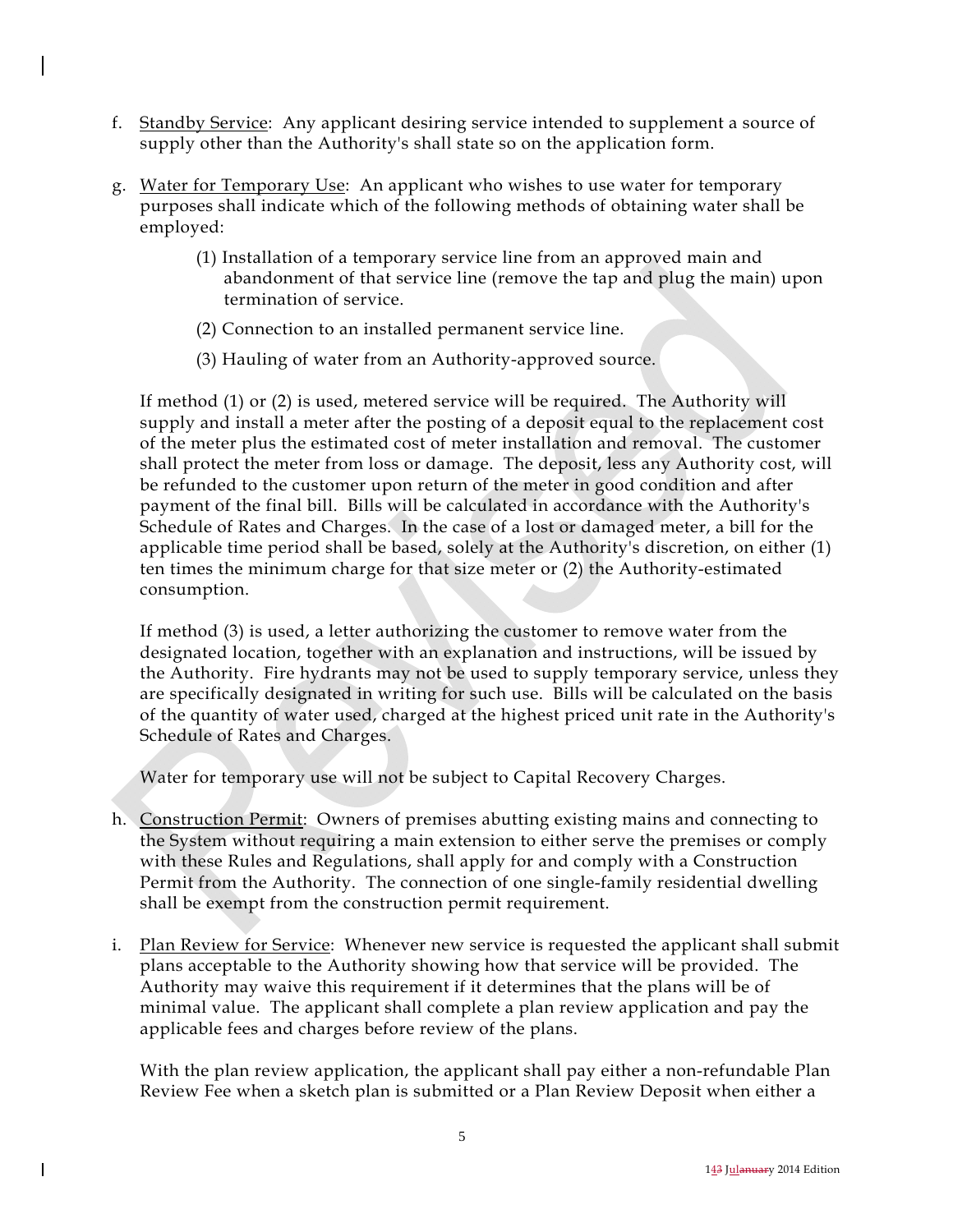preliminary or final plan is submitted. The amount of the Plan Review Fee or Plan Review Deposit, as set forth in the Authority's Schedule of Rates and Charges, shall be based upon whether the plan submitted is for a land development, small subdivision (less than twenty lots), or large subdivision (twenty lots or greater).

 The Plan Review Deposit shall be used by the Authority for recovery of engineering, legal, administrative and other related expenses incurred in the review of the plans submitted. Payment for such review shall be based on the actual costs incurred. Each deposit account will be reviewed on a biweekly basis during periods of activity. An additional deposit will be required before the review will continue if the balance is deemed by the Authority to be insufficient to complete review. Any unspent funds will be refunded to the applicant without interest within forty-five days following review completion or plan withdrawal. When a municipality permits the applicant to omit the sketch plan phase of a plan review and the Authority determines during the preliminary or final plan review that it is not feasible for it to serve the premises, the Authority will refund the difference between the Plan Review Deposit and the Plan Review Fee to the applicant.

## **3. FEES AND CHARGES; PAYMENT AND COLLECTION**

- a. General: This section establishes and discusses fees and charges applying to water service by the Authority. While there are additional Authority fees and charges included in other Authority policies, the terms for payment and collection established in this Section apply to all Authority rates, fees and charges, unless different terms are specified elsewhere for a particular fee or charge.
- b. Charges for Water Service: Charges for service shall be in accordance with the Authority Schedule of Rates and Charges. Each premises shall be billed separately.

 If the Authority permits more than one service line to serve a property, and if a single premises is served, the metered usage through all service lines shall be totaled and a single volume billing calculation made.

- c. Service Initiation Fee: A non-refundable fee, set forth in the Schedule of Water Rates and Charges, due prior to initiation of a new water service account for a premises. This fee is established to defray the labor and administrative costs associated with the establishment of the new account.
- d. Billing Period: Unless otherwise agreed to at the time of connection to the Authority system, customers served by meters sized <sup>%</sup>-inch through one-inch shall be billed quarterly. Unless otherwise agreed to at the time of connection to the Authority system, customers with meters larger than one-inch shall be billed monthly.
- e. Fractional Bills: Fractional bills shall be prorated to the nearest day, on the basis of thirty-day months and ninety-one day quarters.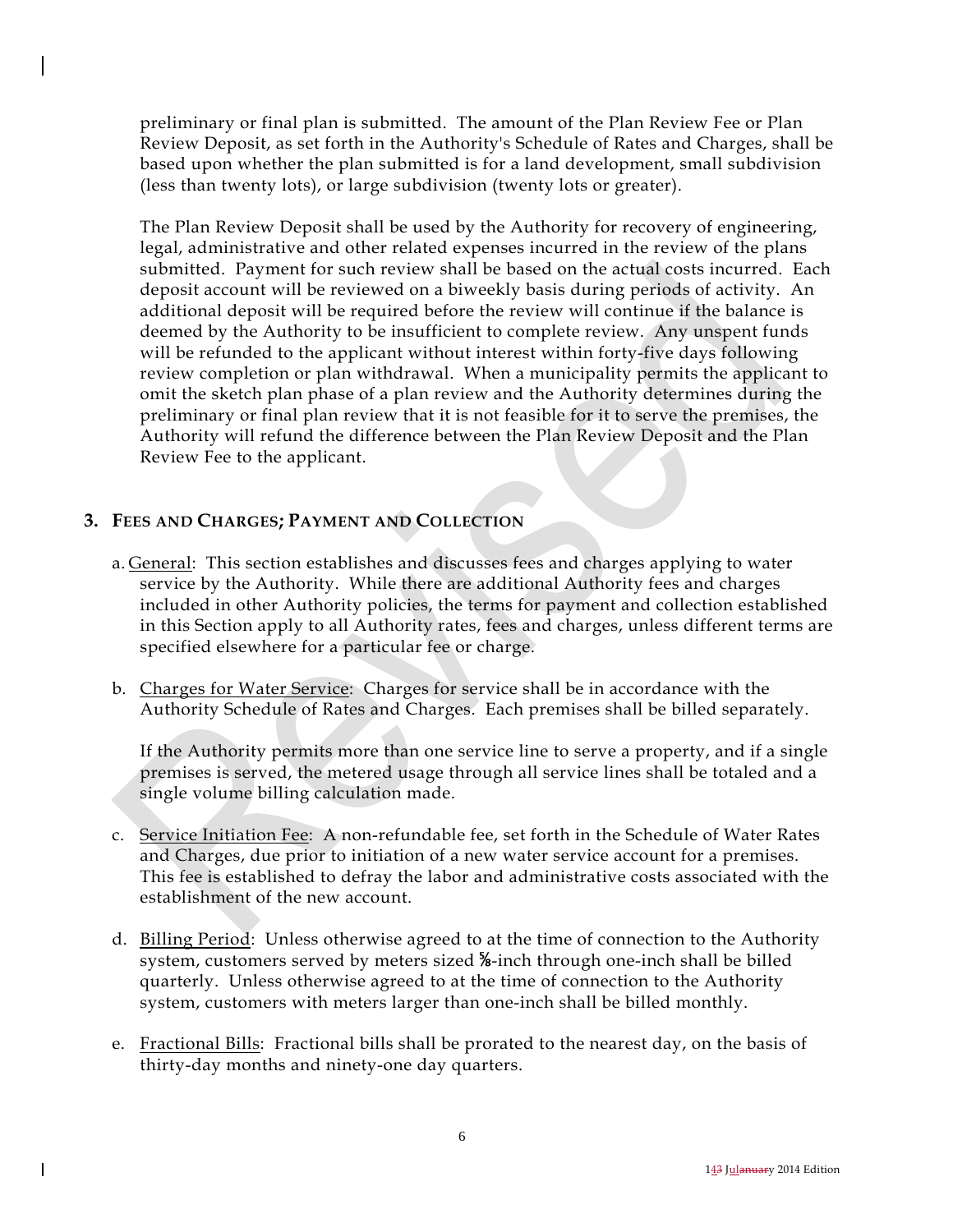- f. Estimated Bills: Bills shall be estimated by the Authority in cases where the meter is unable to be read, where the meter is out of service during a billing period, or where water has been used which does not pass through a meter.
- g Due Dates: All bills shall be due and payable on the due date as indicated on the original bill. For purposes of determining timely payment, the Authority will use the payment receipt date.

 If a bill is not paid by the due date, the bill together with a five (5) percent late payment charge, shall be owing and a past due notice will be issued.

- h. Returned Check: If a customer's check is returned by the bank for insufficient funds, closed account or other such reasons, the customer's account will be treated as though no payment was received as of that date and a NSF Fee will be added to that customer's account.
- i. Termination: If the bill remains unpaid 23 additional days after the due date another late payment charge of five (5) percent of the bill will be added. Also at this time a warning notice shall be issued by regular mail to the last address given the Authority for billing purposes. This notice will specify the day on or after which service will be discontinued if payment is not received and the availability of a dispute resolution procedure.

 If the entire amount due is not paid within an additional 15 days after the date of the warning notice nor has the customer filed a dispute under the procedure detailed in §3.l below, the Authority may then discontinue service. Instituting and following the dispute resolution and/or termination procedures shall not preclude the Authority from pursuing other legal options to collect the delinquency. Additional termination notices may be issued by phone or in person, but are not required, and the Authority's inability to contact a customer by phone or in person will not cause the termination to be canceled.

 If a termination site visit is conducted prior to service termination, the customer will be assessed a Site Visit Charge even if service is not terminated. At the time of a termination site visit, the customer must pay the initial bill, late payment charges and the Site Visit Charge or service will be terminated. Personal checks will be accepted. Authority personnel cannot make change when performing a site visit; therefore, any overpayment will be credited to the customer's account.

 Service will not be terminated on Fridays or the day before an LCA-observed holiday. After service has been terminated for non-payment, a Restoration Charge, along with all outstanding service charges, late payment charges, Site Visit Charges and penalties shall be paid before service will be reinstated.

 In situations where the charges for water service to a premises are being paid by a landlord rather than the tenant, the termination procedure will follow the provisions of Pennsylvania's Utility Service Tenants Rights Act.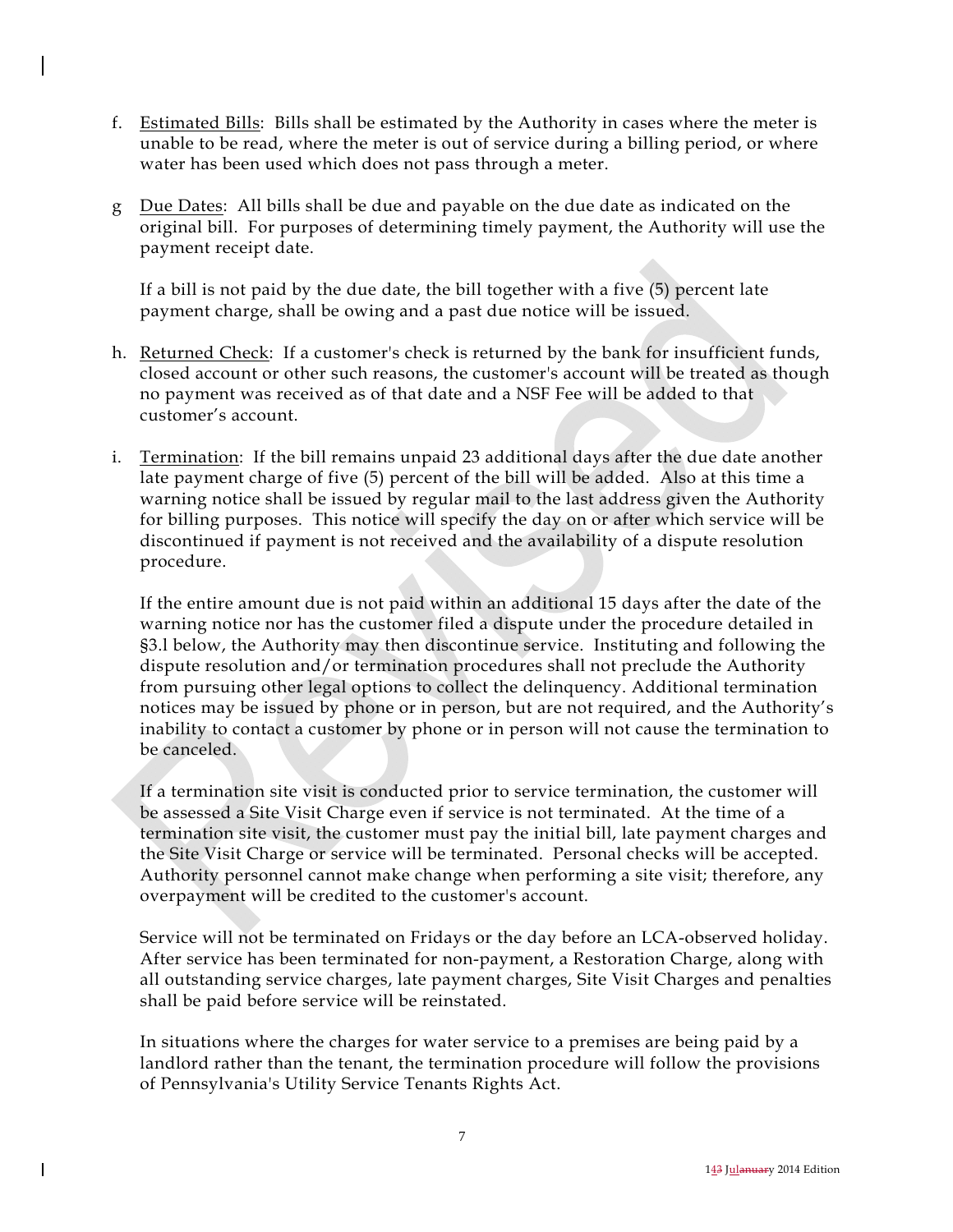If the bill remains unpaid beyond 38 days after the due date, a monthly Penalty will be applied in the amount of 1½ percent of the outstanding principal amount.

- j. Failure to Receive Bill: Failure to receive a bill shall not exempt any customer from the obligation to pay the bill by its due date.
- k Questions Regarding Billings: Any customer doubting the accuracy of the meter or meter reading shall bring or mail the bill, together with an explanatory note, preferably at least 10 days prior to its due date to the office of the Authority for investigation. The Authority, upon receipt, will then check the billing in question and either confirm the original billing or issue a corrected bill. Where special tests are requested, or in the case of the correction of a billing error, the due date will be adjusted by the time required to check and reissue the bill.

 When a customer doubts the accuracy of a meter and requests a special test, the Authority shall perform such test upon payment of a Meter Test Fee set forth in the Authority's Schedule of Rates and Charges. If results of such test indicate that the meter registers more than four percent higher than the actual amount, the fee shall be refunded and an appropriate adjustment made in the customer's billing; otherwise, the fee will be retained by the Authority.

 l. Dispute Resolution: Except as covered in §3k above, if a customer disputes a bill, payment shall still be made in full by the due date; however, the customer may make this payment under protest by including a letter with the payment indicating such and detailing the reason for the disagreement or presenting the dispute in person to the customer service representative at the Authority's office.

 Should the customer not be satisfied with the handling of this dispute by the customer service representative or that person's supervisors, then a request should be made for a hearing with Authority Board of Directors for review of the dispute. This hearing shall be held prior to termination, if applicable.

 Thereafter, if the customer wishes to pursue the billing dispute, the customer must deliver to the customer service representative a written statement, under oath or affirmation, describing the details of the dispute and further declaring that the written statement is not being executed for the purpose of delay. After receiving this statement, the Authority will not terminate service until the claim has been judicially determined; however, the customer shall continue to pay all billings under protest thereafter, until judicial resolution, into an escrow account to be established by the Authority for this purpose. If after ninety days the customer has not instituted judicial proceedings to resolve the suit and continued to make payment of all billings, the Authority may begin the termination proceedings at the warning notice stage, as set out in §3.i above, with the customer having waived its ability to file a dispute on the same issues.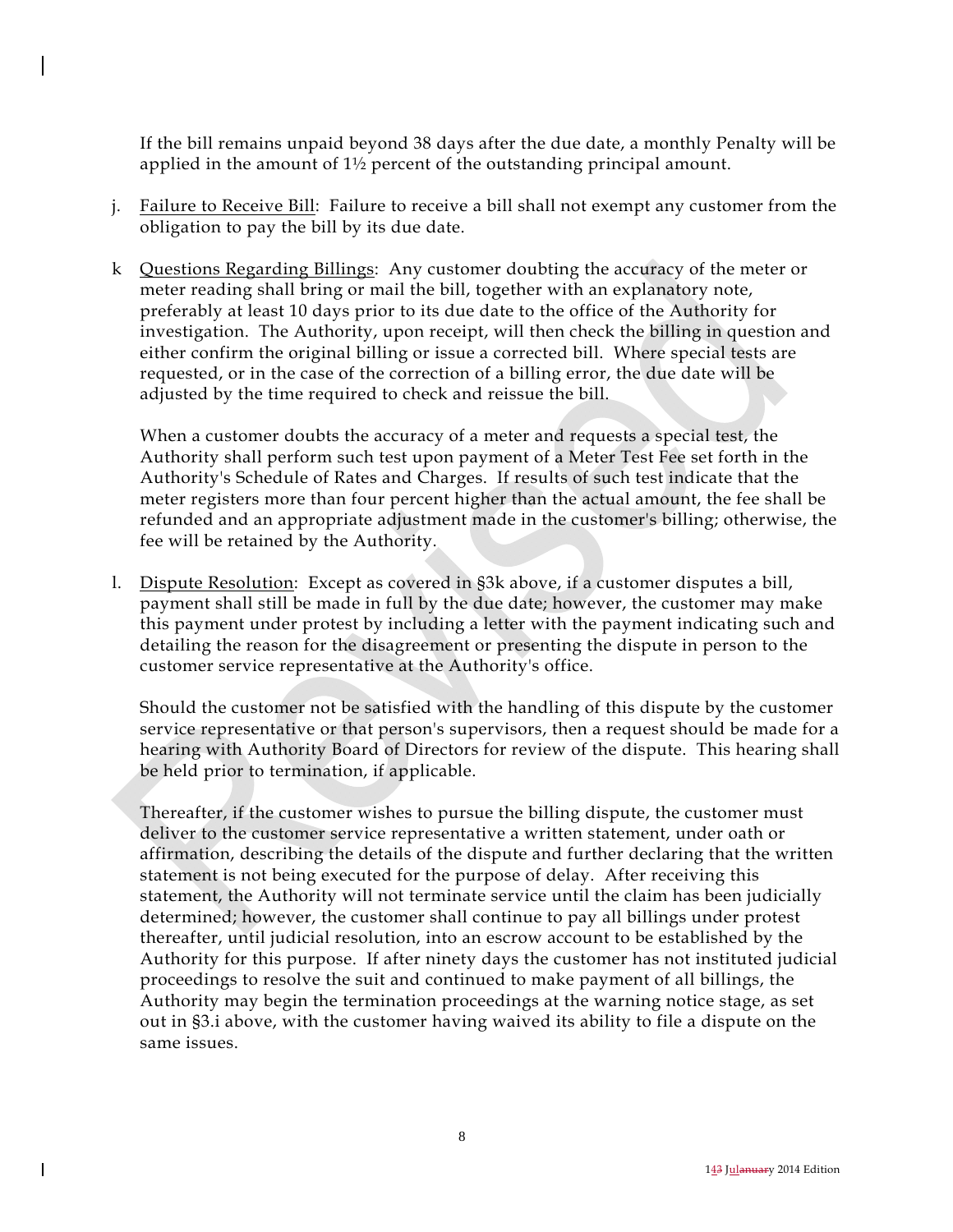- m. Customer Relief from Collections Procedures under Unusual Circumstances: Except as outlined in §§3.k and l above, customers may request relief from the Authority's bill collection's procedures, including imposition of late payment charges and termination of water service. The Authority will establish administrative procedures to respond to such requests in a uniform manner on any circumstances that may warrant such relief.
- n. Capital Recovery Charges: The up-front charges at the rates set forth in the Schedule of Water Rates and Charges, including Connection, Customer Facilities and Tapping Fees.
	- i) Connection Fee: A capital recovery fee charged for each new Service which shall be based on the cost of connecting to the System, inspecting the Customer Service Line, and installing and/or inspecting the Authority Service Line.
	- ii) Customer Facilities Fee: A fee reflecting the Authority's cost of providing the meter and backflow-prevention assembly, as well as installing the meter, for new services. The fee can also include, at the customer's option and based on actual cost, installation of the backflow-prevention assembly and customer's service line by the Authority.
	- iii) Tapping Fee: A fee by a new customer contributing its fair share of the Authority's cost of constructing the existing System which was available for the new customer's connection and use.
	- no. Service Restoration Charge: A charge, set forth in the Authority's Schedule of Rates and Charges, shall be made for restoring any service which has been discontinued because of a delinquent account, for violation of these Rules and Regulations, or where a customer has requested a temporary discontinuance of service. This charge shall have two components - one for situations where the customer requests service to be restored during business hours and a larger amount, to reflect overtime costs, if the request is for restoration after business hours and on weekends. Once service is terminated, the customer must pay the initial bill, penalties, the Site Visit Charge and the Service Restoration Charge before service will be restored. Payment must be made by cash, money order or certified check. Authority personnel cannot make change when performing a service restoration visit; therefore, any overpayment will be credited to the customer's account.
	- op. Security Deposits: The Authority may require a security deposit before commencement of service or resumption of service after termination. Such deposit will be 1.5 times the estimated water bill for one billing period. This deposit will not be applied to billing delinquencies and will be refunded after one year of prompt payment of bills for service.
	- pq. Lien Administration Fee: A fee, set forth in the Authority's Schedule of Rates and Charges, shall be charged whenever a municipal lien is filed as a result of that customer failing to make timely payment. This fee represents the Authority's administrative costs involved with this process and shall be charged in addition to any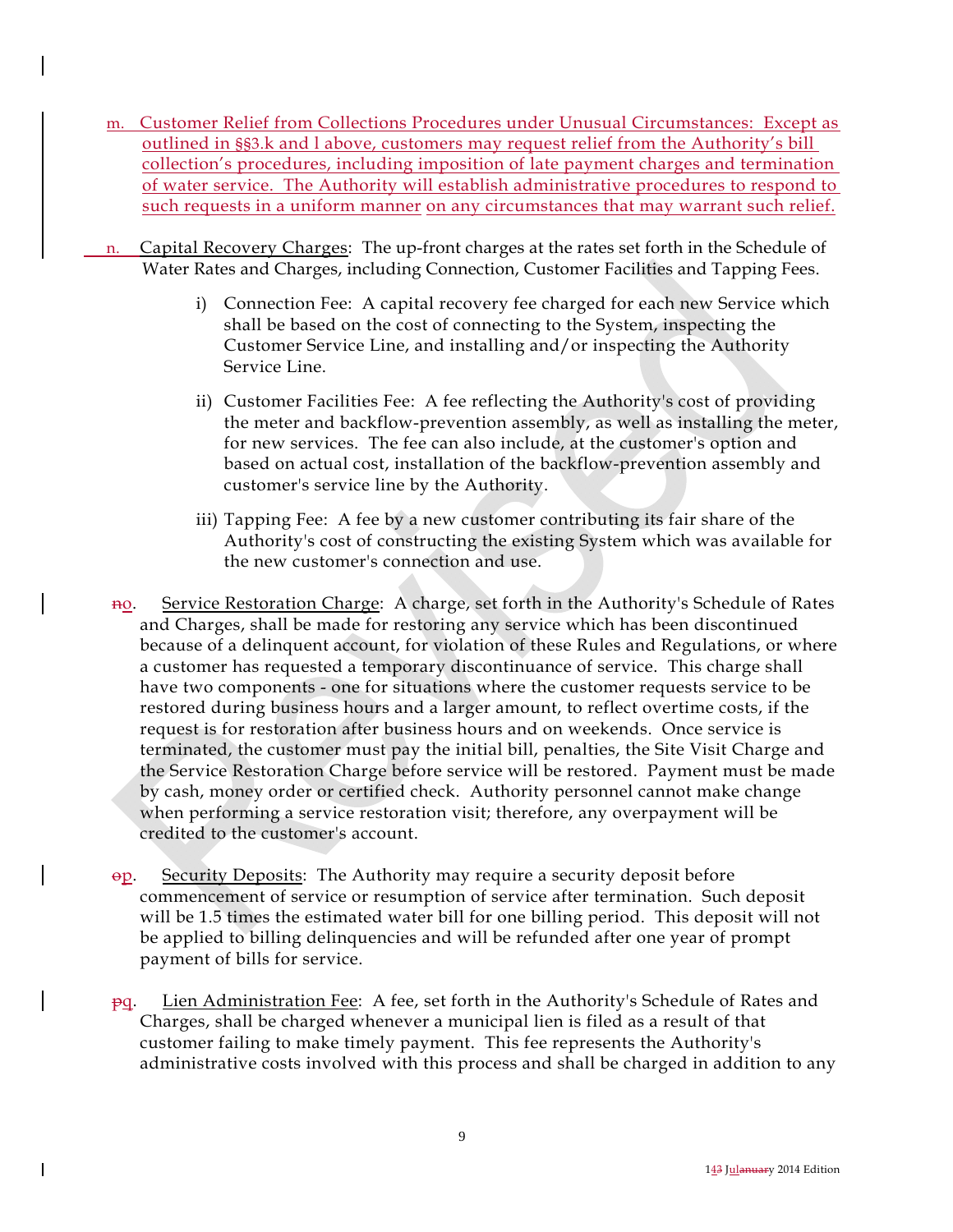lien filing, service and any other fees charged by the appropriate government offices to process the lien.

 $\frac{q_{r}}{r}$ . Site Revisitation Charge: A charge set forth in the Schedule of Water Rates and Charges, for a return visit by the Authority to perform work or conduct an inspection when the originally scheduled appointment is unable to be completed due to inadequate preparation or follow through by the party requesting the appointment. The Charge will be assessed to the party requesting the appointment.

## **4. CONDITIONS OF WATER SERVICE**

- a. All Service Metered: Except as noted or allowed herein, all service shall be provided utilizing meters with outside registers, with a separate meter for each premises.
- b. No Service Except to Customer Premises: No customer shall, by means of hoses or otherwise, provide service to premises other than those covered in his application.
- c. Authority Service Line: The Authority's service line shall run perpendicular to the distribution main and directly toward the building. The curb stop shall be located at or near the property line, approximately 2 feet behind the curb, if established, and at a minimum depth of 4 feet below final grade. The Authority is responsible for maintenance of its service line. The Authority may, solely at its option, provide a single service line for more than one premises, with branch and individual curb stops for each premises.
- d. Customer's Service Line: The customer shall construct his service line to Authority standards, from the curb stop to the meter setting. There shall be no tee or branch in the customer's service line. The customer is responsible for maintenance of his service line. Where utility ground wires are attached to the customer's service line, they shall be attached on the street side of the meter.
- e. Pressure Control: Where the customer considers prevailing pressures to be higher than desirable, he may at his own expense install a pressure control valve after the backflow-prevention assembly. The customer shall be responsible for the maintenance of any such valve.

 Where the customer considers prevailing pressures to be lower than desirable, he may at his own expense install a pressure boosting system after the backflow-prevention assembly. The customer shall be responsible for the maintenance of any such system.

 Under certain circumstances the Authority may require that a pressure control valve or pressure boosting system be installed upon connection to the Authority System by a developer or home owner. Thereafter, however, the customer shall be responsible for the maintenance of such facilities.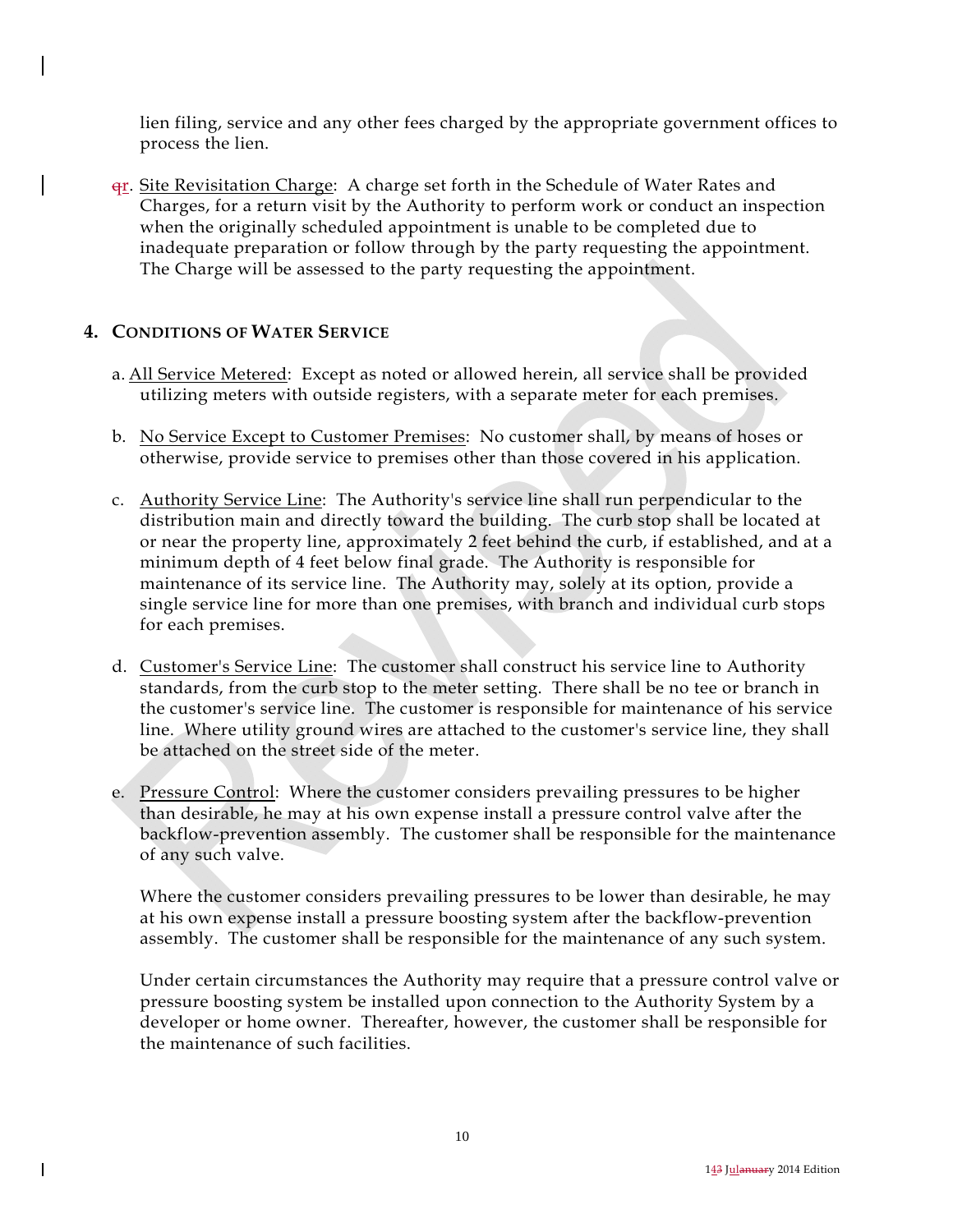- f. Operation of Valves: No person, except Authority personnel, shall operate curb stops or any main line valves, except with the written permission of the Authority.
- g. Leakage or Waste: No person shall allow water waste by unrepaired leaks or by willful action. Use of all water passing through a meter shall be charged at the regular rate, and no allowance will be made for excessive consumption due to leakage or waste on the customer's premises.
- h. Cross-connections: No cross-connections will be permitted.
- i. Backflow Prevention: A backflow-prevention assembly shall be installed on all service lines.
- j. Special Uses: No device or use having an adverse effect on the water system or service shall be permitted.
- k. Vacation of Premises: Service shall be terminated as of the date stipulated in a written notice by the customer for the vacation of the premises.
- l. Water Conservation Fixtures: The Delaware River Basin Commission requires all municipalities to adopt minimum water-conservation plumbing codes. For service within a municipality which has not adopted such a code, the applicant for water service to a building constructed after 1 October 1992 shall provide certification, in a form acceptable to the Authority, of compliance with the then-current water conservation performance standards for plumbing fixtures and fittings of the Delaware River Basin Commission.
- m. Abandonment of Service: The property owner or developer shall be responsible for the abandonment and all associated costs, including street restoration, of any unused Authority's water service line when required by the Authority. Conditions that typically require the abandonment of an unused water service line are (1) whenever a new building is erected on the site where there is an existing water service line (typically where an old building existed) and it is desired to change the size and/or the location of the water service line; (2) construction on multiple lots or any change to existing platting that results in an unused water service line; and (3) any other conditions that are deemed applicable by the Authority.

The water service line shall be disconnected at the water main and the water service line connection at the main shall be plugged, capped or protected as directed by the Authority. The removal of the curb-box and/or valve box shall also be required. The Authority reserves the right to include other methodologies in the abandonment depending on the circumstances.

Before the abandonment of a water service line the property owner, developer or their contractor shall make application to the Authority and obtain an Authority construction permit; or when applicable enter into a Developer's Water System Agreement. The property owner shall also obtain any other permits that may be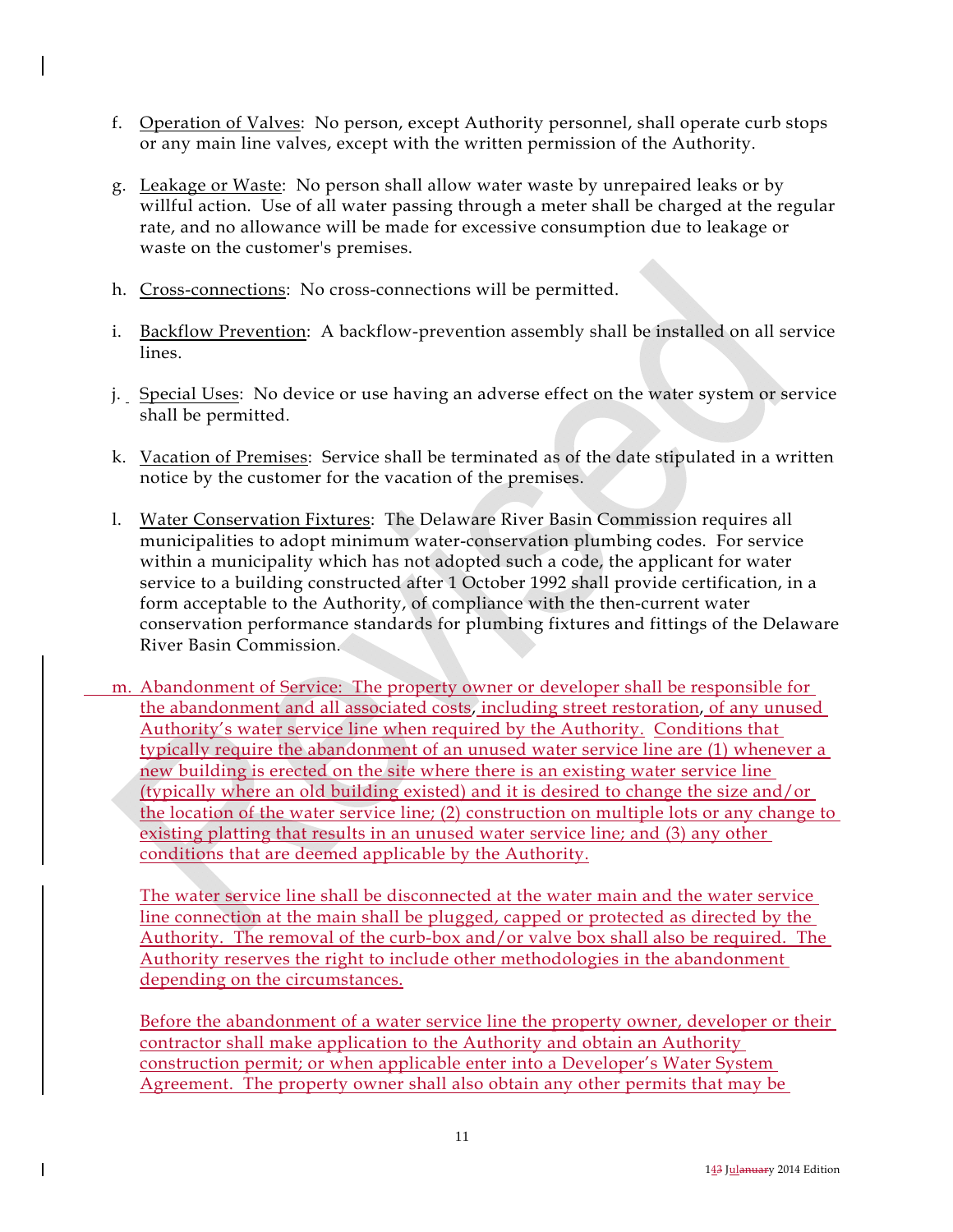required by the municipality in which the work is being performed, such as when a Pennsylvania Department of Transportation (PennDOT) Highway Occupancy Permit will be required for work within PennDOT right-of-way.

The property owner/developer shall warrant the work for an 18-month period from the date of acceptance by the Authority.

## **5. METERS**

- a. Cost and Ownership: The cost of all meters shall be borne by the applicant. Meters two inches and smaller shall be provided by the Authority upon payment of the meter component. Meters larger than two inches shall be furnished by the applicant, subject to Authority specifications, approval, inspection and inspection cost (including the Meter Inspection Fee), all as established in the Authority's Commercial/Industrial Water Meter and Fire Protection System Installation Policy. Upon commencement of service, the meter shall automatically become the property of the Authority.
- b. Size and Type: Size and type of meters shall be determined by the Authority.
- c. Meter Setting: The applicant shall provide a suitable meter setting at his/her cost and shall maintain it.
- d. Installation of Meters: All meter installations shall be made in accordance with the Authority's meter installation policies. The Authority will install all meters two inches and smaller upon payment of the applicable parts of the Customer's Facilities Fee. If the meter installation cannot be completed due to deficiencies within the home, inaccessibility of the curbstop, or a service line pressure test failure, a charge in the amount established in the Authority's Residential Water Meter Installation Policy shall be charged to the property owner, or contractor who scheduled the meter installation. Larger meters shall be installed by the applicant. The installation of the meter will constitute commencement of service for billing purposes.
- e. Location: Meters shall be located, as approved by the Authority, to provide for flow measurement at the earliest practicable point within the customer's premises.
- f. Sealing: Meters, inlet couplings and by-pass valves shall be sealed by the Authority, and no one, except Authority personnel, shall disturb or tamper with such seals.
- g. Protection and Accessibility: The customer shall provide access to and be responsible for protecting the meter and readout against damage from freezing, hot water or other cause. Any such damage to the meter shall be repaired at the customer's expense.
- h. Normal Maintenance and Testing: The Authority shall be responsible for normal maintenance of meters and for such routine testing as it deems proper.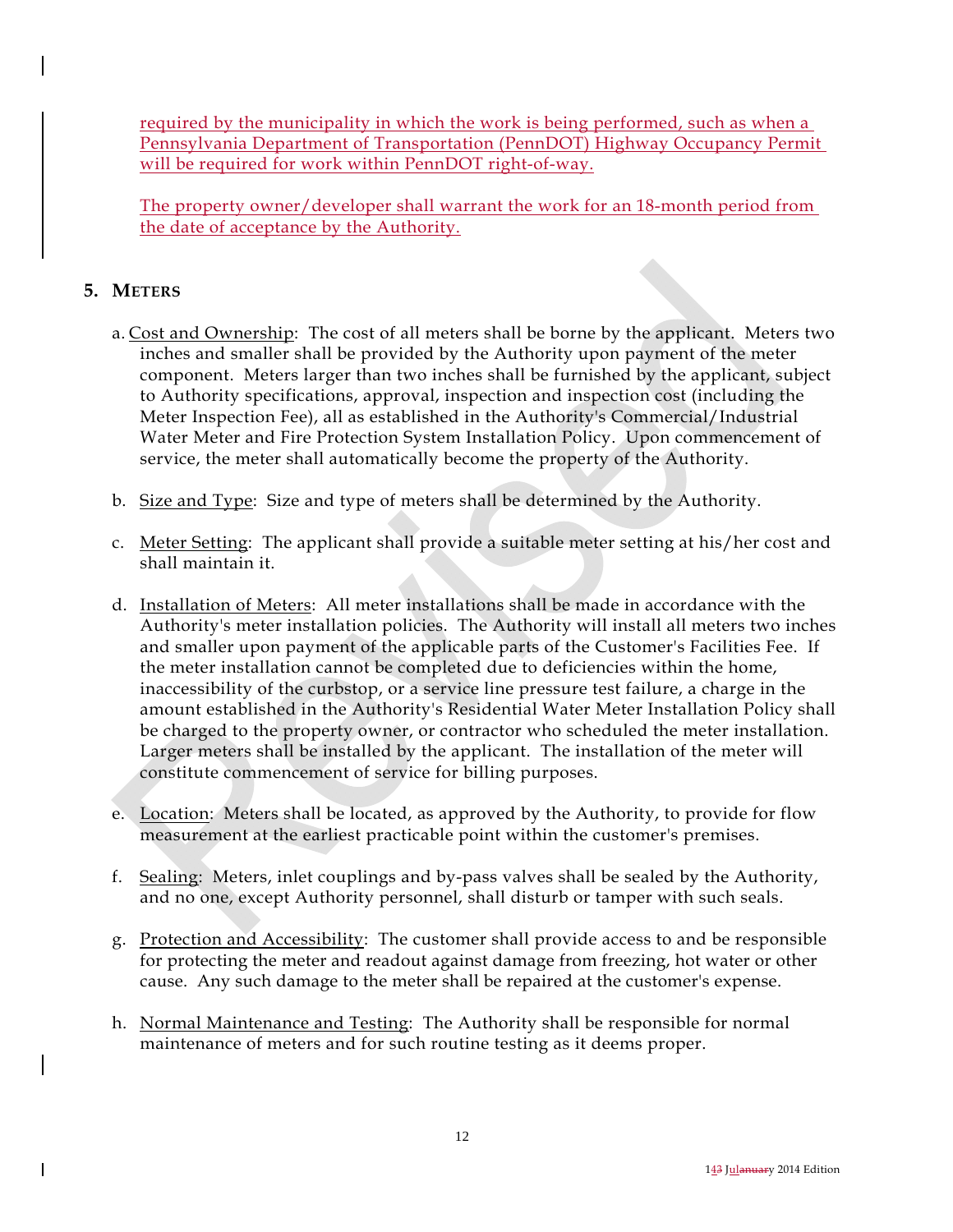## **6. BACKFLOW-PREVENTION ASSEMBLY**

 All installations, maintenance and operation shall be in accordance with the Authority's Backflow Prevention/Cross-Connection Control by Containment Policy.

 a. Cost and Ownership: All new and existing non-residential customers shall install a backflow-prevention assembly approved by the Authority. The cost of furnishing and installation of the assembly shall be the customer's responsibility. The customer shall retain ownership of the assembly. A means of providing for thermal expansion shall also be included.

 All new residential customers shall install a backflow-prevention assembly, which will be supplied by the Authority after payment of the applicable parts of the Customer Facilities Fee. The device will be installed directly after the meter and in a configuration specified and approved by the Authority. The device will remain the property of the Authority. A thermal expansion tank shall be installed by the customer before a water meter is installed.

 All existing residential customers shall have a backflow-prevention assembly installed and supplied by the Authority, on a schedule to be determined by the Authority and at no cost to the customer. The device will remain the property of the Authority. The Authority highly recommends the installation of a thermal expansion tank by the customer.

 b. Normal Maintenance and Testing: Non-residential customers will be responsible for periodic testing and maintenance of the devices as required by the Authority.

 The Authority will be responsible for periodic testing and maintenance of the residential devices.

## **7. EXTENSION OF SERVICE**

- a. Service Extensions on Existing Main: Where new service is requested for a premises abutting existing mains, but the existing mains do not extend in or along the entire length of any public roads crossing or adjoining the subject property, the owner shall make application, submit plumbing and site development plans for review, and enter into a developer's water system agreement with the Authority to extend the mains in accordance with the terms of the Authority's Main Extension Policy, as well as pay all applicable fees and charges and fulfill all other pertinent requirements of the Authority.
- b. Main Extension Constructed by Customer: Where new service requires a main extension, the customer shall make application, submit plumbing and site development plans for review, enter into a developer's water system agreement with the Authority, pay all applicable fees and charges, and fulfill all other pertinent requirements of the Authority. Extensions will be in accordance with the terms of the Authority's Main Extension Policy.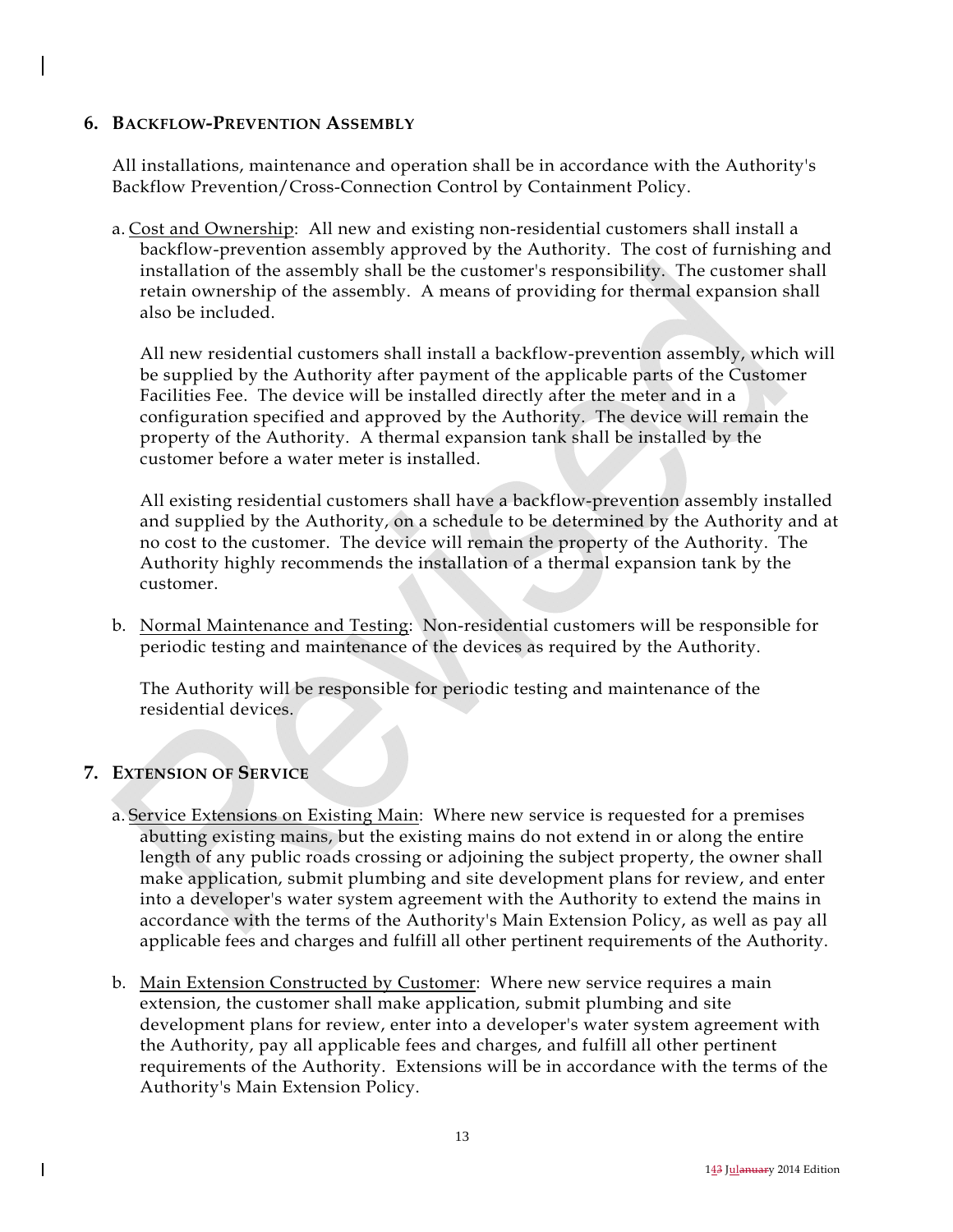c. Main Extension Constructed by Authority: Where new service is provided by a main extension constructed by the Authority, the customer may obtain service by filing an application, submitting plumbing and site development plans for review, paying applicable fees and charges and fulfilling all other pertinent requirements of the Authority. Assessment, if applicable, shall be established in accordance with the terms of the Authority's assessment policy.

## **8. FIRE PROTECTION**

 $\mathsf{l}$ 

- a. Public Fire Hydrants: When a municipality desires the installation of a fire hydrant in the system, it shall make application to the Authority. The installation shall be made at no cost to the municipality. The municipality shall be responsible for payment for public fire protection service in accordance with the prevailing Authority Schedule of Rates and Charges.
- b. Change in Hydrant Location: When a municipality desires that the location of a fire hydrant be changed, it shall make application for such change. The change shall be made by the Authority at the expense of the municipality.
- c. Hydrant Usage: A fire hydrant may be used without the Authority's permission for the extinguishing of fires. Street and sewer flushing, fire department practice or other non-emergency shall be permitted at designated hydrants and shall be subject to the Authority's written approval and designation of hydrant(s) to be used.
- d. Private Fire Service: When a customer desires private fire protection service, plans showing the fire protection service connection to the system shall first be approved by the Authority. The customer shall be responsible for the installation and all costs required to provide such service to the premises. The customer shall be responsible for payment for private fire protection service in accordance with the Authority Schedule of Rates and Charges. If line size is the determining factor for payment, the size shall be based on the size of the backflow-prevention assembly or, if before the assembly, the line size at the first fire service connection.
- e. Private Fire Service Usage: A customer's private fire protection service line shall only be used for the extinguishing of fires or testing of the protection system.
- f. Private Fire Service Backflow Prevention and Monitoring: A backflow-prevention assembly with metered by-pass shall be required on all private fire service lines in accordance with the Authority's Backflow Prevention/Cross-Connection Control Policy. The customer shall own the backflow-prevention assembly and shall be responsible for periodic maintenance and testing. The meter on the by-pass shall be provided by the Authority upon payment of the applicable fee by the customer. The Authority shall retain ownership of the by-pass meter, and shall be responsible for maintenance and testing.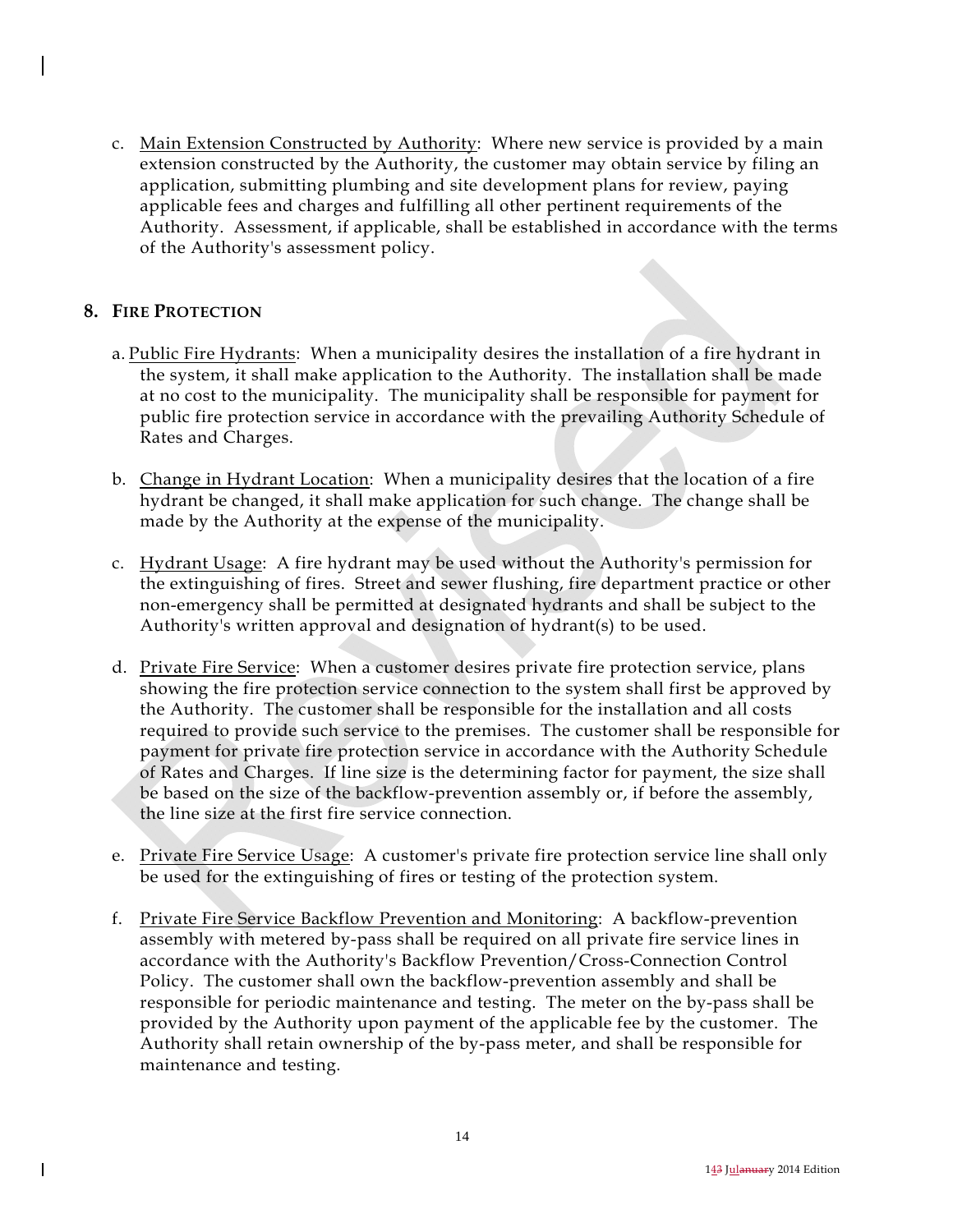All metered or estimated usage for a purpose other than the actual extinguishing of fires will be charged in accordance with the Authority Schedule of Rates and Charges. In addition, the customer shall be responsible for locating and discontinuing any usage of water from the private fire service line other than for fire protection purposes.

## **9. VIOLATIONS AND PENALTIES**

 Unauthorized use and/or operation of the system is a prohibited activity, subject to the Authority penalties as set forth below. The application of these penalties shall in no way effect the enforceability of pertinent government statutes, ordinances or regulations for the same offenses.

- a. Fire Hydrant Use: For unauthorized use of fire hydrants, all wrenches, hoses and other equipment may be confiscated and a charge of \$50 per incident may be levied against the responsible party.
- b. Unauthorized Connections: For unauthorized connections, a charge of \$50 per day may be levied against the responsible party.
- c. Unauthorized Water Use: For unauthorized use of water for any purpose, including the violation of any drought restrictions adopted by the Authority, a charge of \$50 per day may be levied against the responsible party.
- d. Meter Tampering: Where any meter seal has been broken, a charge for all consequential costs may be levied. In addition, a bill based, solely at the Authority's discretion, on either (1) ten times the minimum charge for that size meter or (2) the estimated consumption for the billing period may also be issued.
- e. **Unauthorized Operation of Authority's System:** Where unauthorized operation of valves, curb stops, etc., has occurred, the responsible party may be charged \$200 per incident.
- f. Supplemental Charges and Actions: The Authority reserves the right to charge against the responsible party any and all expenses incurred in exposing, correcting and/or litigating any violations, as well as any damages suffered by the Authority or other parties as a result of the action.

 The right to prosecute any person who shall have committed an unlawful act as a result of any violations is preserved.

### **10. MISCELLANEOUS**

a. Amendments: The Authority reserves the right to amend these Rules and Regulations.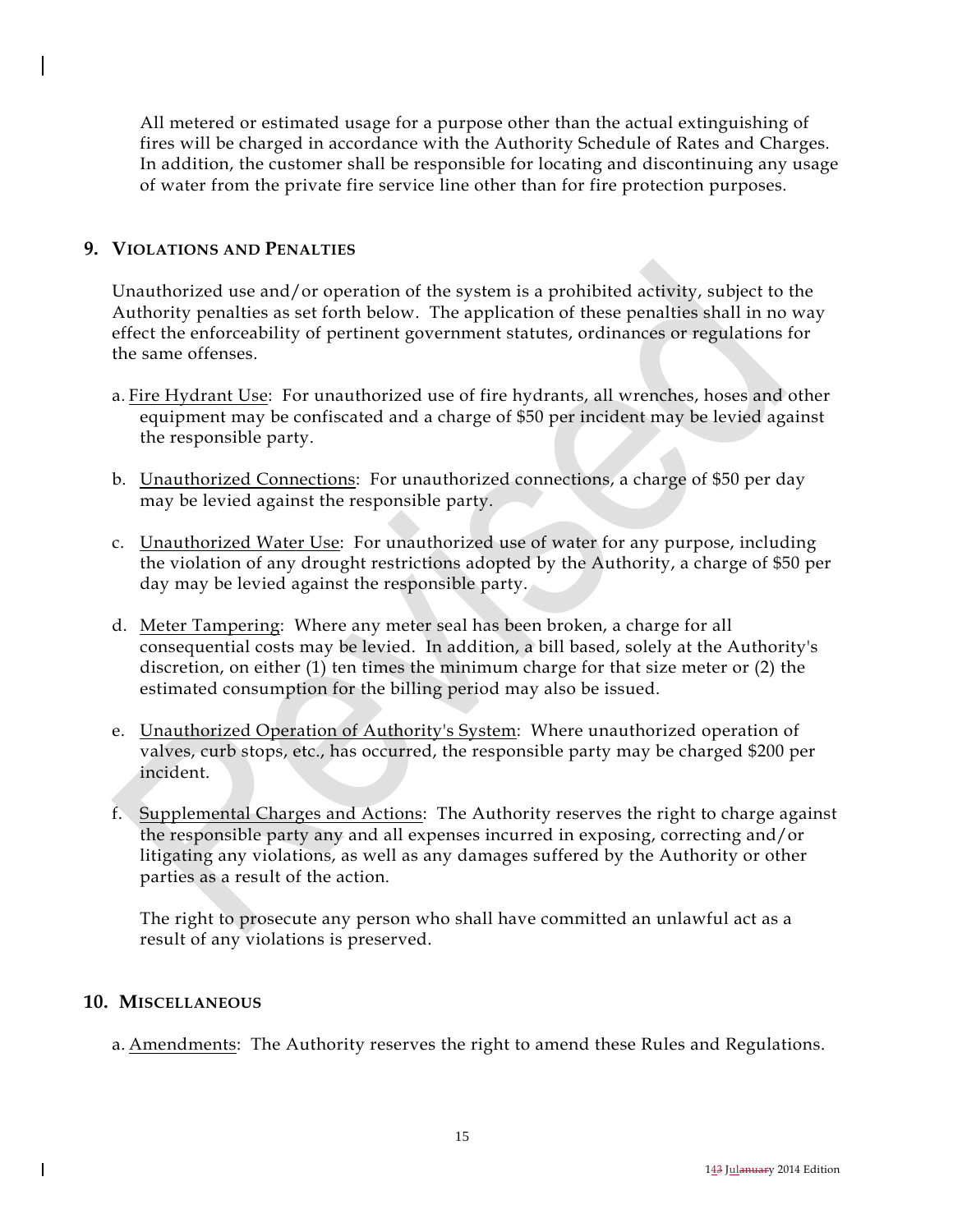- b. Access to Premises: Any authorized employee of the Authority, upon presentation of credentials, shall have access at all reasonable hours to any premises supplied with water, for the purpose of reading, changing or repairing meters, making inspections and securing such information relative to service as may be deemed necessary by the Authority.
- c. Curtailment or Termination of Service: The Authority may terminate service, as set forth in §3, for violation of these Rules and Regulations or for the nonpayment of charges owed to the Authority by a customer when due. In the event of an emergency, the Authority reserves the right to discontinue service with or without prior notification. In the event of a general water shortage, such as could be occasioned by a drought, the Authority reserves the right to require the curtailment of water usage by customers generally and to discontinue service to any customer failing to cooperate in such curtailment, such as that referred to in the Authority's Water Management Plan or Emergency Management Plan.
- d. Waiver: The Authority retains the right to waive provisions of these Rules and Regulations, solely at its discretion. The waiver of a provision in one circumstance does not obligate the Authority to waive the same provision under the same or similar circumstances at another time; and further the act of waiving a provision one time shall not be interpreted to compromise the Authority's position in applying that provision at any time before or after such waiver.
- e. City Division; Additional Provisions: The Authority began operation of the water system in the City of Allentown as of 8 August 2013 pursuant to the Allentown Water and Sewer Utility Concession and Lease Agreement dated 1 May 2013 (the "Concession Agreement"). This portion of the Authority's system is now referred to as the Authority's City Division versus its other systems being the Suburban Division. The Concession Agreement and accompanying documents, including appropriate City of Allentown Ordinances, may contain provisions applicable to City Division customers that differ from those in these Rules & Regulations. It is the intent to eventually amend the Rules & Regulations to reflect these additional requirements, but that process has not be completed yet. These Rules & Regulations shall apply to City Division customers to the fullest extent possible without conflicting with Concession Agreement requirements that have not yet been incorporated herein. The Authority reserves the right to apply and enforce such Concession Agreement requirements against its customers in the City Division even when not stated in these Rules & Regulations.

 $\mathsf{l}$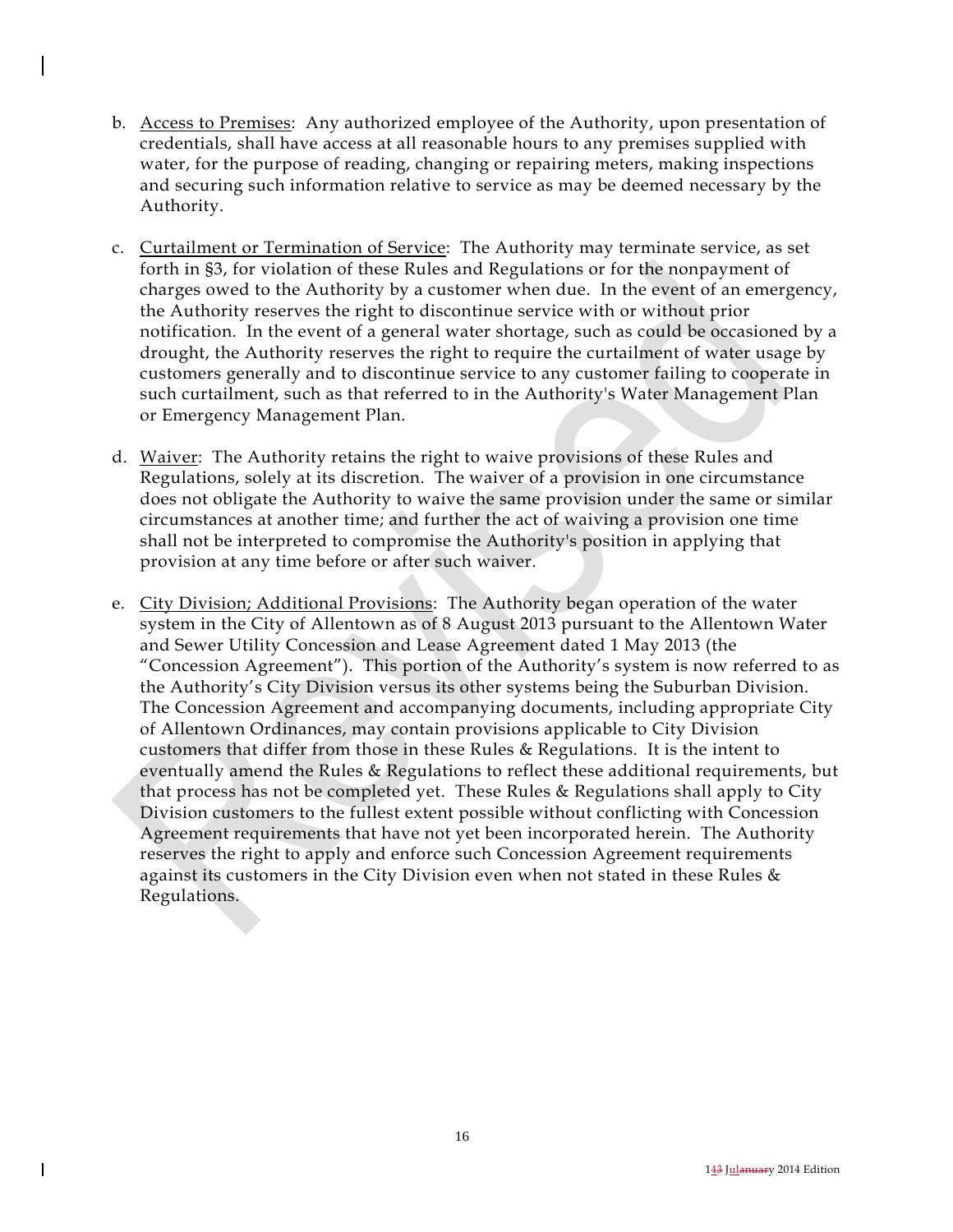# **RULES & REGULATIONS FOR SEWERAGE SERVICE**

**LEHIGH COUNTY AUTHORITY**

**EFFECTIVE 13 JANUARY 2014**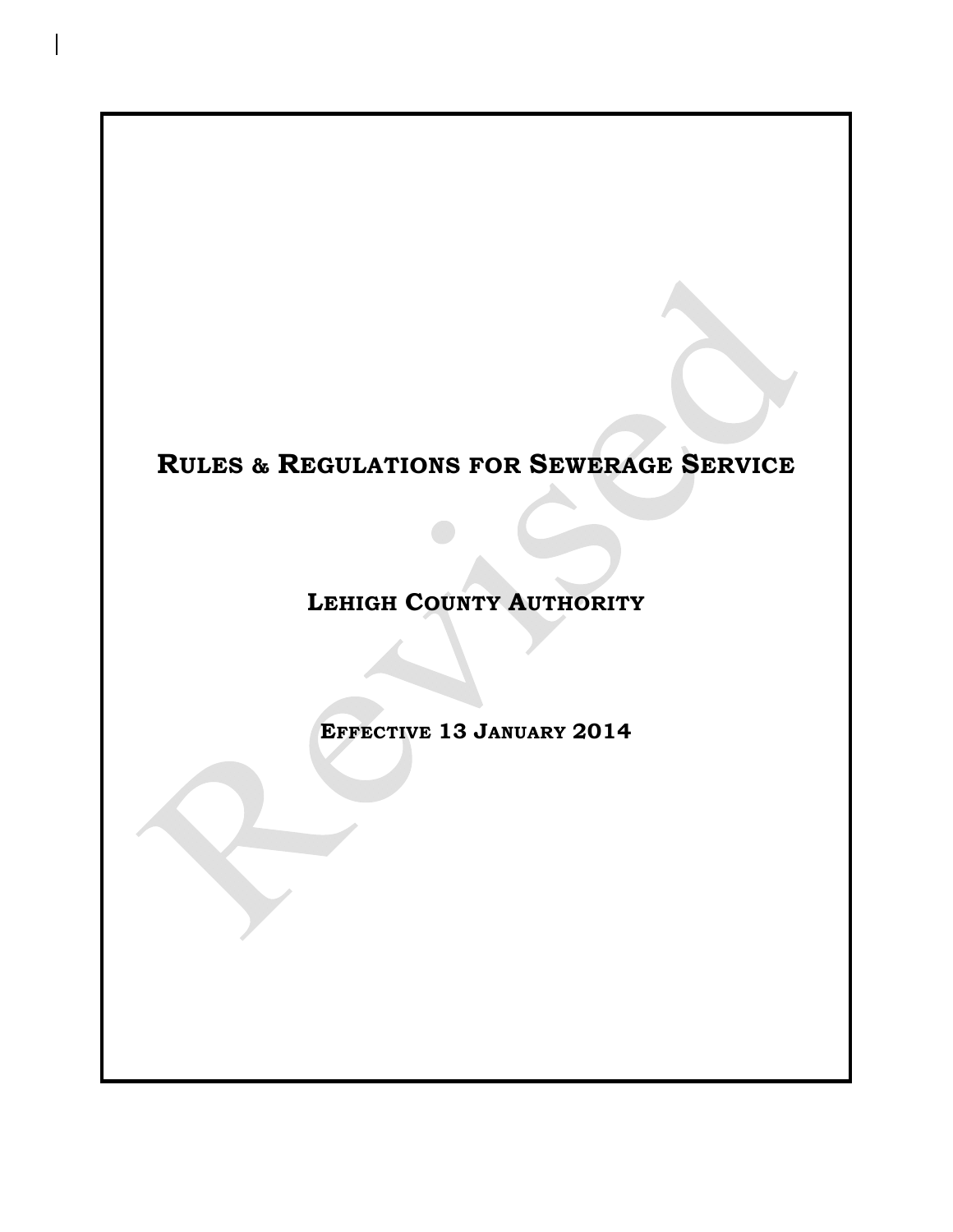It is our pleasure to welcome you as a Lehigh County Authority wastewater customer. We look forward to providing prompt, reliable service.

 Our professional staff is available twenty-four hours each day, seven days per week with normal business hours of 8:15 a.m. - 4:45 p.m., Monday through Friday. For customers within the City of Allentown, inquiries should be directed to our customer service representative by telephone at 610-437-7515 or by email at *cityservice@lehighcountyauthority.org*. After-hour emergencies may be reported by calling 610- 477-7515. For all other customers, inquiries should be directed to our customer service representative by telephone at 610-398-1444 or by email at *service@lehighcountyauthority.org*. After-hour emergencies may be reported by calling 610-398-2503.

 To help us better serve you, please be familiar with the location of sewer facilities on your property, and be sure that they are readily accessible.

 We will strive to be responsive to your needs and look forward to serving you. Should you want more information about LCA, or your wastewater service, please feel free to call us. General information is also provided at the Authority's website *www.lehighcountyauthority.org.*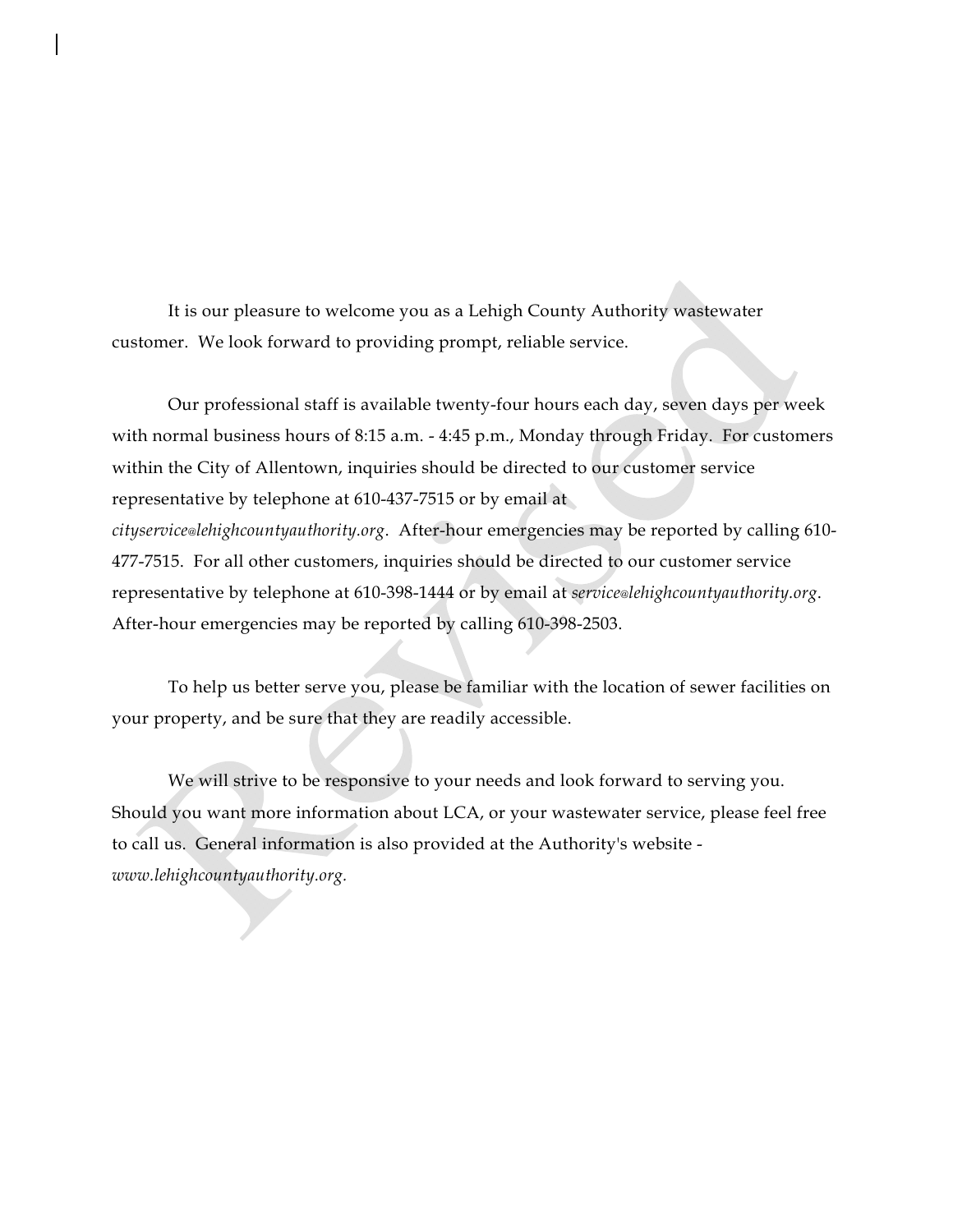## RULES & REGULATIONS FOR SEWERAGE SERVICE

### 1. **DEFINITIONS**

- a. Applicant: A person who applies for Service.
- b. Authority: Lehigh County Authority ("LCA"), 1053 Spruce Street, P.O. Box 3348, Allentown, Pennsylvania 18106-0348.
- c. Authority Lateral: The pipe from the sewer main to a point at or near the street right-of-way line.
- d. BOD (5-day Biochemical Oxygen Demand): the quantity of oxygen utilized in the biochemical oxidation of organic matter under standard laboratory procedures for five (5) days at  $20^{\circ}$  centigrade, expressed as a concentration of mg/l measured analytically according to prescribed standard methods.
- e. Capital Recovery Charges: The up-front charges, set forth in the *Schedule of Wastewater Rates and Charges*, including Connection, Customer Facilities and Tapping Fees.
- f Connection Fee: The fee established in §7.l herein which is based on the cost of connecting to the Authority sewer main and extending the Authority Lateral to the property line.
- g. Customer: Any person who receives Service from the System.
- h. Customer Facilities Fee: The fee established in §7.l herein reflecting the Authority's cost of providing a Customer Lateral and/or other customer facilities.
- i. Customer Lateral: The pipe connecting the Authority Lateral to the premises.
- j. Extension of Service: Providing facilities that connect to the System for one or more premises not previously connected.
- k. General Specifications for Sanitary Sewer Construction: The Authority's published standard specifications that outline materials, methods of installation, and testing requirements.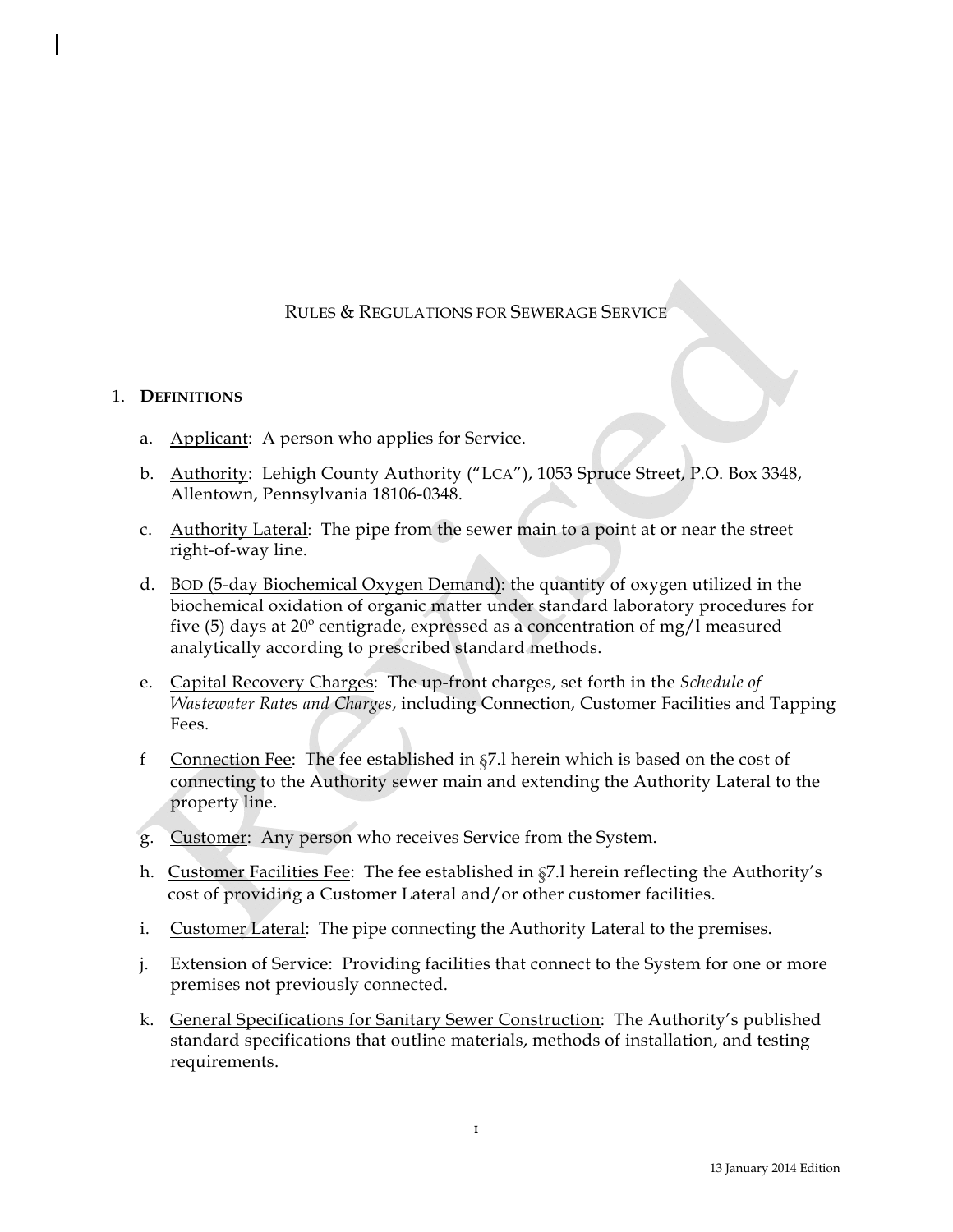- l. Lien Administration Fee: The fee established in §7.r herein representing the Authority's administrative costs resulting from the filing of a municipal lien due to a customer's failure to make timely payment of service charges.
- m. Main: A pipeline in a street or right-of way, suitable for the connection of a lateral.
- n. Main Extension: Extension of Service requiring additional main construction.
- o. Meter: A device for measuring the quantity of water used or sewage discharged.
- p. Meter Fee: A fee, set forth in the *Schedule of Wastewater Rates and Charges*, for the cost of a meter provided by the Authority for installation by the owner.
- q. Meter Inspection Fee: A fee, set forth in the *Schedule of Wastewater Rates and Charges*, for each inspection of the meter setting and installations.
- r. Meter Installation Fee: A fee, set forth in the *Schedule of Wastewater Rates and Charges*, for having a meter installed and sealed by the Authority.
- s. Meter Test Fee: A fee, established herein, charged for performance of a special test to determine the accuracy of a meter and set forth in the Authority's *Schedule of Wastewater Rates and Charges*.
- t. Non-sufficient Funds (NSF) Fee: A fee charged if a customer's check is returned by the bank for insufficient funds, closed account or other such reasons, established herein and set forth in the Authority's *Schedule of Wastewater Rates and Charges*.
- u. Person: An individual, family, household, partnership, company, corporation, association, corporate political body, joint ownership, or any other entity capable of functioning in the context used herein.
- v. Plan Review Deposit: A deposit to fund Authority administrative, engineering, legal and other justifiable expenses incurred in the review of preliminary or final plans submitted for new Service.
- w. Plan Review Fee: A fee to reimburse the Authority for administrative, engineering, legal and other related expenses incurred in the review of sketch plans submitted for new Service.
- x. Premises: A single billable premises shall be the property, building or other site to which Service is furnished, comprising, but not limited to the following:
	- (1) a building under one roof occupied by one person; or
	- (2) a nonresidential building under one roof occupied by more than one person; or
	- (3) each combination of nonresidential buildings owned, or leased and occupied, by one person and served by a single Authority Lateral; or
	- (4) each side of a double house, or each townhouse or condominium unit, each apartment, or each trailer site; or
	- (5) such other situations as the Authority shall deem applicable.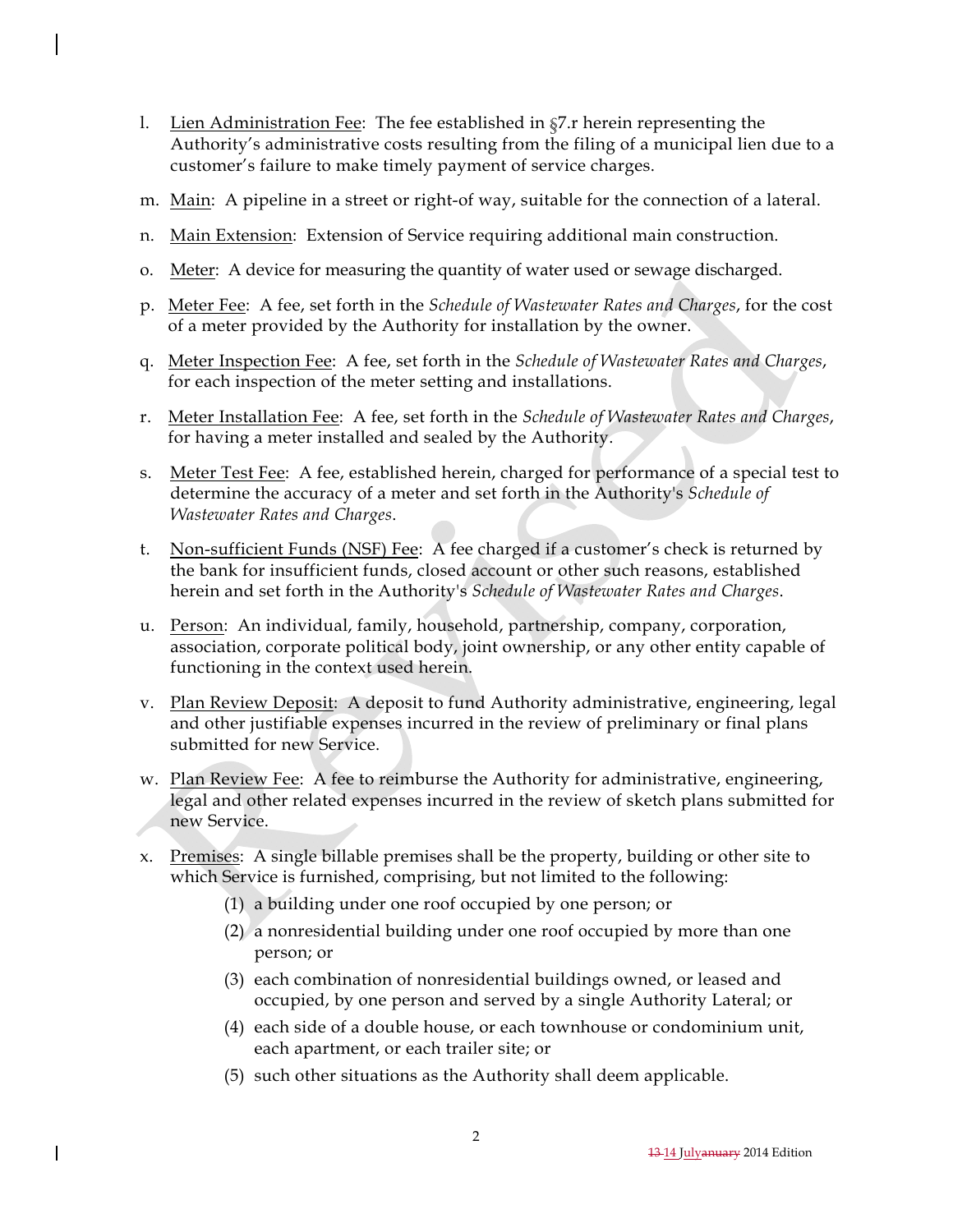- y. Pretreatment Plant: The facility constructed by the County of Lehigh, but presently operated by the Authority, which is located at the corner of Industrial Boulevard and Route 100 in Upper Macungie Township.
- z. Property Owner or Owner: The person(s) in whose name the property is deeded.
- aa. Schedule of Wastewater Rates and Charges: Schedules of user charges, fees and capital recovery charges titled *Schedule of Wastewater Rates and Charges* and adopted by the Authority for various sections of the System.
- bb. Service: (1) Providing or readiness to provide for the collection of wastewater for any premises or any services in connection therewith; and/or (2) any installation or improvement or change in the Customer Lateral or the System facilities at the customer's request or as required by the Authority; and/or (3) any Authority activities related thereto.
- cc. Service Initiation Fee: A fee, set forth in the *Schedule of Wastewater Rates and Charges*, to defray the labor and administrative costs associated with the establishment of a new sewer account.
- dd. Service Restoration Charge: A charge established in §7.p herein for restoring Service to a premises which has had Service terminated or discontinued, as set forth in the *Schedule of Wastewater Rates and Charges*.
- ee. Site Visit Charge: A charge for Authority personnel to visit a customer's property established herein and set forth in the *Schedule of Wastewater Rates and Charges*.
- ff. Site Revisitation Charge: A charge established in §7.s. herein and set forth in the Schedule of Water Rates and Charges, to recover the Authority's costs for a return visit due to inadequate preparation or follow through by the party requesting the appointment.
- gg. Suspended Solids: the quantity of solid particles that float on the surface of, or are suspended in, sewage flows, measured analytically according to prescribed standard methods.
- hh. System: All facilities owned and/or operated by the Authority, along with acquired property interests, used for collecting, pumping, transporting, treating and/or disposing of sewage, except the Pretreatment Plant.
- ii. Tapping Fee: A fee by a new customer contributing its fair share of the Authority's cost of constructing the existing System which was available for the new customer's connection and use.
- jj. Tenant: A person who leases or rents a premises.
- kk. TKN (Total Kjeldahl Nitrogen): the quantity of both organic nitrogen and ammonia whereby the organically-bound, reduced nitrogen can be determined after a digestion which converts the nitrogen in those compounds to ammonia and is then measured analytically according to prescribed standard methods.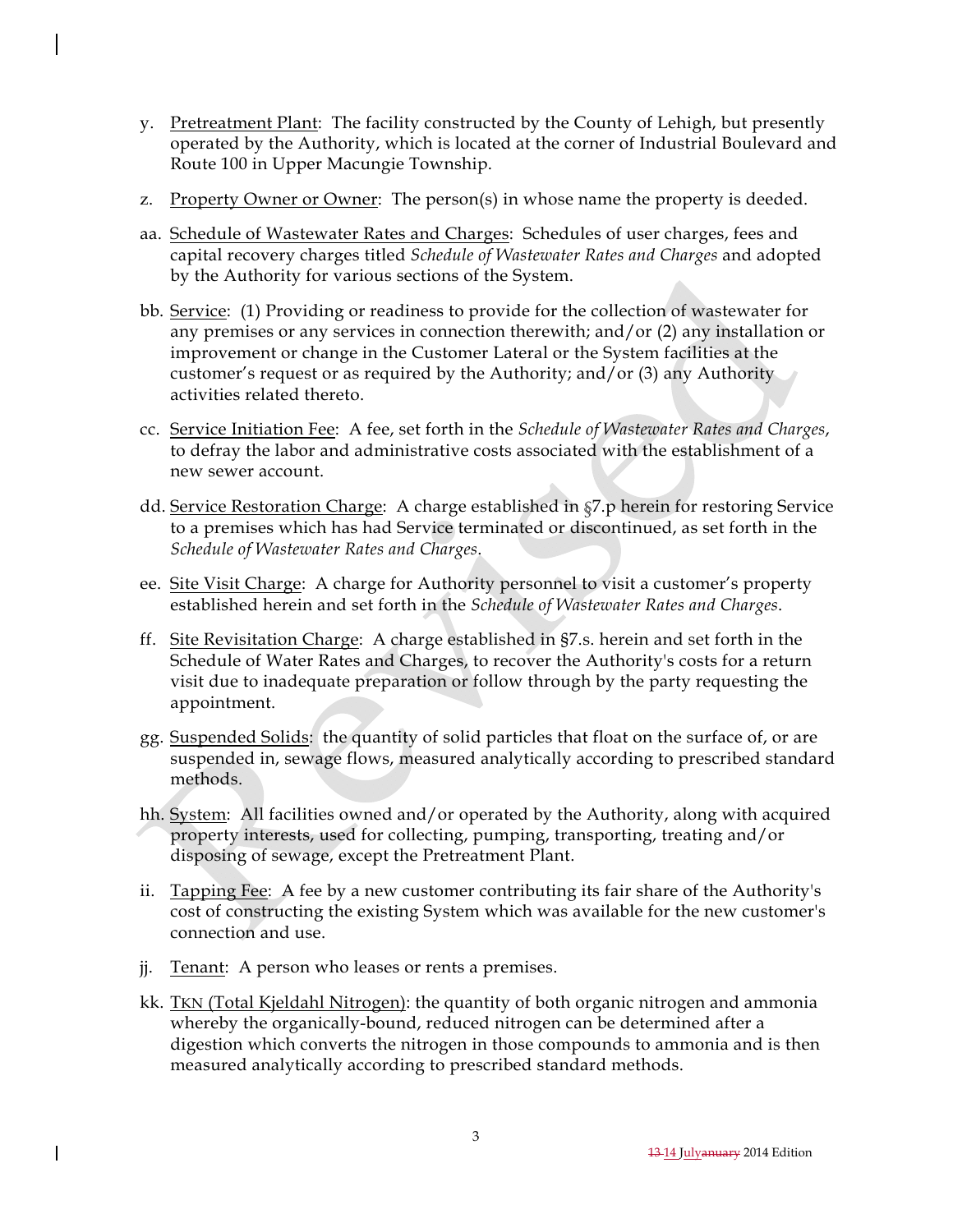ll. Western Lehigh Interceptor: A system of transmission mains that transports wastewater from a number of municipalities in western Lehigh County to the City of Allentown Kline's Island Treatment Plant for treatment, including facilities constructed to provide relief for overloaded Authority and City interceptors, such as the Little Lehigh Relief Interceptor.

## 2. **APPLICATION FOR SERVICE**

- a. Application and Contract:
	- (1) Premises abutting existing mains may obtain service by filing a wastewater treatment allocation application, obtaining a construction permit, submitting plumbing and site development plans for review, paying all applicable fees and charges and fulfilling all other requirements of the Authority. If the premises requires a main extension from the Authority System for service, the terms established in §6 also apply. The location of the premises determines the appropriate allocation application to file. For connections to a system, which ultimately flows to the Western Lehigh Interceptor, it is also necessary to obtain certification by the municipality where the property is located that municipal requirements have been met.

Approval of the wastewater treatment allocation application is contingent on sufficient allocation existing. Allocation purchased must be used for the Premises for which it was purchased and purchased allocation cannot be resold or transferred by the owner to another Person for a different Premises. Rules in regard to unused allocation for wastewater that will ultimately flow through the Western Lehigh Interceptor are set forth in agreements among the municipal entities that use the Western Lehigh Interceptor. Unused allocation for wastewater that will not ultimately flow through the Western Lehigh Interceptor shall return to the Authority for re-use if the Premises for which the allocation was purchased is abandoned or has not discharged wastewater for five (5) years; the subdivision or land development approvals for the Premises for which the allocation was purchased lapses; upon voluntary return by the owner of the allocation; or any circumstance where a Premises is completed and there is remaining allocation for which there is no practical use in regard to the Premises within a reasonable time in the future.

- (2) The provision of Service to a property by the Authority shall constitute the contractual relationship between the Authority and the customer based upon the terms set out in these *Rules & Regulations for Sewerage Service*, as well as any other applicable Authority policies.
- b. Separate Application for Each Premises: Any person who desires Service at more than one premises must make separate application for each premises. In the situation where the Authority allows multiple premises to be served by a single Customer Lateral, each premises connected to the single Customer Lateral would nevertheless be billed separately.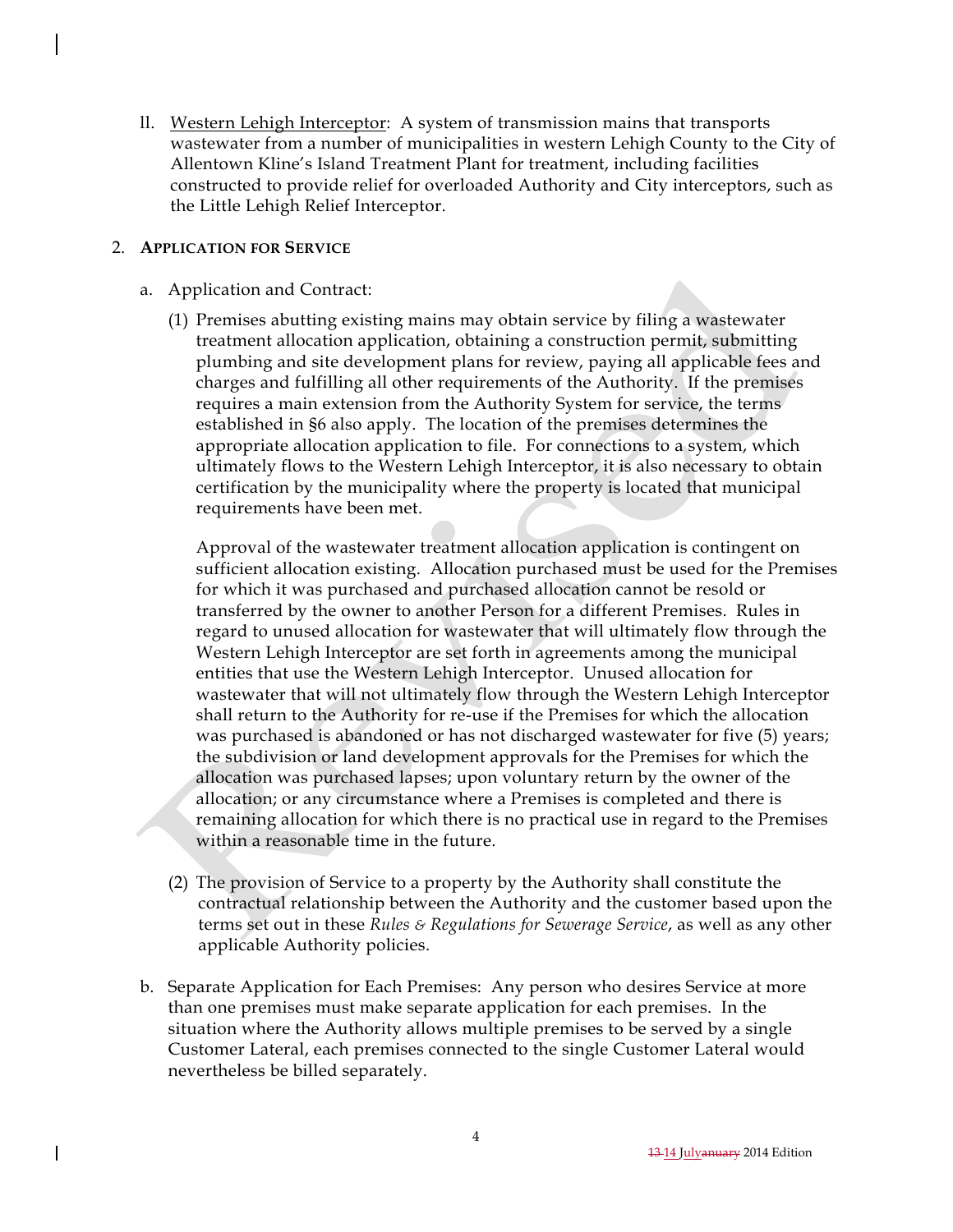- c. Premises with Tenant: The property owner is responsible to submit an application for Service whenever a premises is occupied by a tenant or there is any change in tenancy. The owner may give written permission for the Authority to bill the tenant directly; however, the Authority will determine if such billing arrangement is acceptable, and if acceptable, the property owner shall retain ultimate responsibility for all bills for Service provided to the premises.
- d. Industrial and commercial customers: Federal law and regulation require that certain industrial and commercial dischargers to public sanitary sewer systems must establish pretreatment of their waste if certain pollutants are present in their wastewater discharge.

For industrial and commercial customers who discharge to systems connected to the Western Lehigh Interceptor system, wastewater is treated at the City of Allentown treatment plant at Kline's Island. In this case, it is the City's permit that contains such requirements and therefore the City has developed and implemented an industrial pretreatment program. The Authority has entered into an agreement with the City making the conditions and requirements of the City sewage and industrial wastes ordinance applicable to Authority industrial and commercial customers and authorizing the City to administer the program with such customers. Application for the necessary industrial discharge permits, however, shall be made to the Authority who will forward it to the City for processing.

In Authority systems where wastewater is not treated by the City, these federal laws and regulations are still applicable and the program will be administered by the Authority.

## 3. **CONDITIONS OF SERVICE**

- a. Service to Another Premises: Service may not be extended by a customer from the customer's premises to any other premises.
- b. Authority Lateral: The Authority Lateral shall run perpendicular to the adjacent property or right-of-way line extending from the sewer main directly toward the building. If an Authority Lateral does not exist, the customer may also construct it rather than have the Authority do so and be reimbursed by lowered Tapping and Connection Fees. The Authority is responsible for maintenance of its lateral. The Authority may, solely at its option, provide a single lateral for more than one premises, with branches for each premises.
- c. Customer Lateral: The customer shall construct the Customer Lateral to Authority standards, from the end of the Authority Lateral to the inside wall of the premises. The customer is responsible for maintenance of the Customer Lateral.
- d. System Facilities Prohibition: No person other than Authority personnel shall handle, operate or enter any of the System facilities, including manholes, cleanouts, pumps, etc. except with the written permission of the Authority.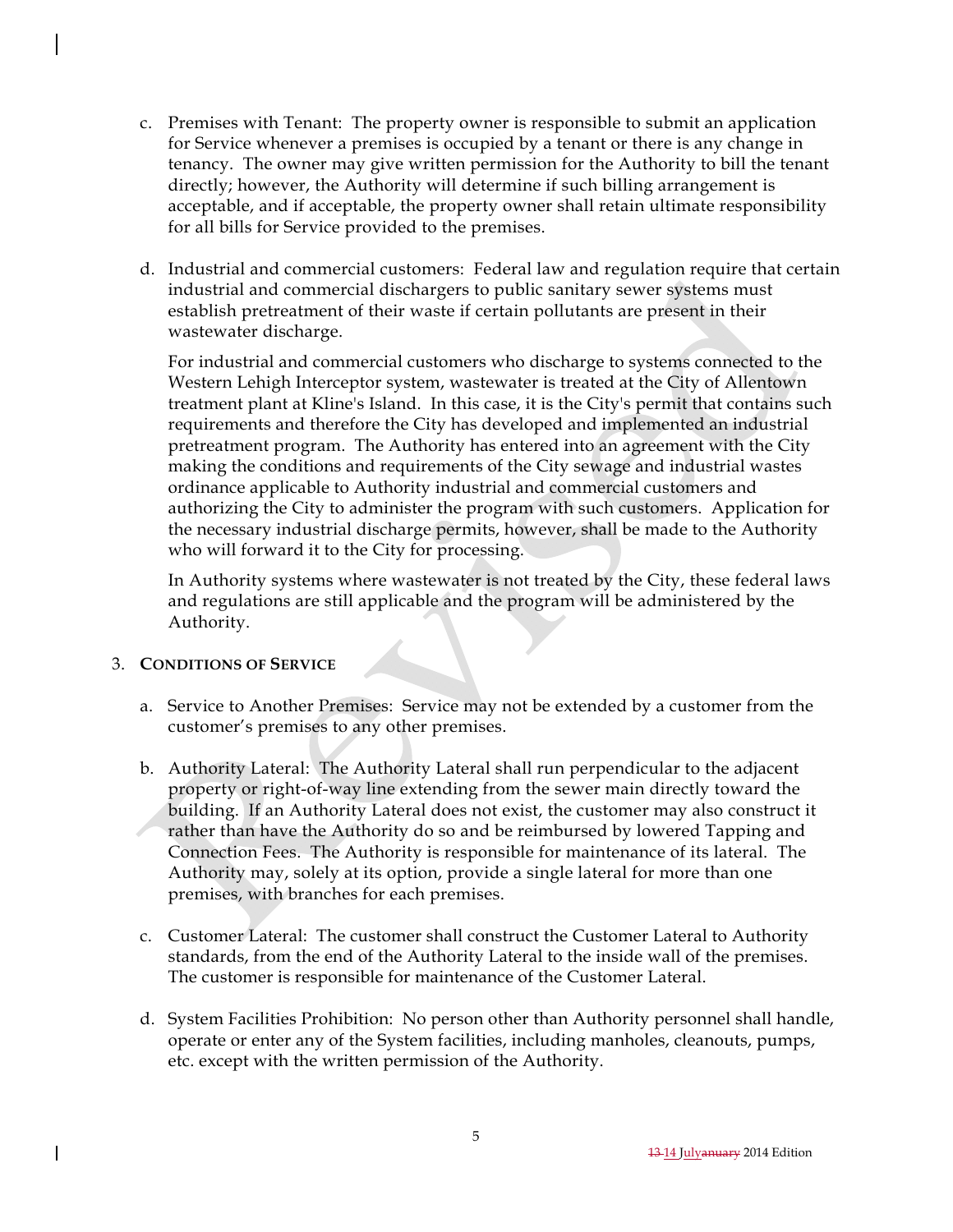#### 4. **GENERAL REGULATIONS**

- a. After connection to the System, all sewage from a premises shall be discharged to the System, subject to such restrictions established herein; the provisions established to administer federal industrial pretreatment programs to applicable industrial and commercial users; and all other conditions imposed by municipal or regulatory entities.
- b. Upon connection to the System, any sewage disposal system then in existence shall be dealt with in accordance with municipal requirements and at property owner's expense.
- c. No person shall make connection of roof downspouts, floor drains, exterior foundation drains, area drains or other sources of drainage directly or indirectly to the System. Where existing surface water or roof drains are connected to the System, they shall be removed within thirty (30) days of receipt of a notice from the Authority to remove such connection. In the event such connection is not removed, the Authority shall cause such connection to be removed at the property owner's expense.
- d. No person or premises shall discharge or cause to be discharged into the System, any of the following:
	- (1) stormwater, surface water, groundwater, or drainage;
	- (2) gasoline, benzene, fuel oil, paint products or other flammable or explosive liquids;
	- (3) unground garbage or efflux from mechanical garbage grinders not meeting Authority standards; and
	- (4) ashes, cinders, sand and mud, straw, shavings, metals, glass, rags, feathers, tar, plastics, wood, bentonite, lye, building materials, rubber, hair, grease, manure, bones, leather, porcelain, china, ceramic wastes or other substances capable of obstructing the System.

The above list of unacceptable discharges shall apply to all residential, commercial and industrial discharges to the System and is supplemented by requirements listed in the current City of Allentown sewage and industrial wastes ordinance, when the sewage is ultimately treated at the City's treatment plant at Kline's Island, and Authority sewage rules and regulations.

e. In addition, only domestic strength waste may be discharged to any System where the sewage is not ultimately treated at the City's treatment plant at Kline's Island; domestic strength discharge has an assumed average strength (based upon averaging the results of 24-hour composite samples taken on seven consecutive days) with the following parameters:

BOD - 250 ppm TSS - 275 ppm TKN - 35 ppm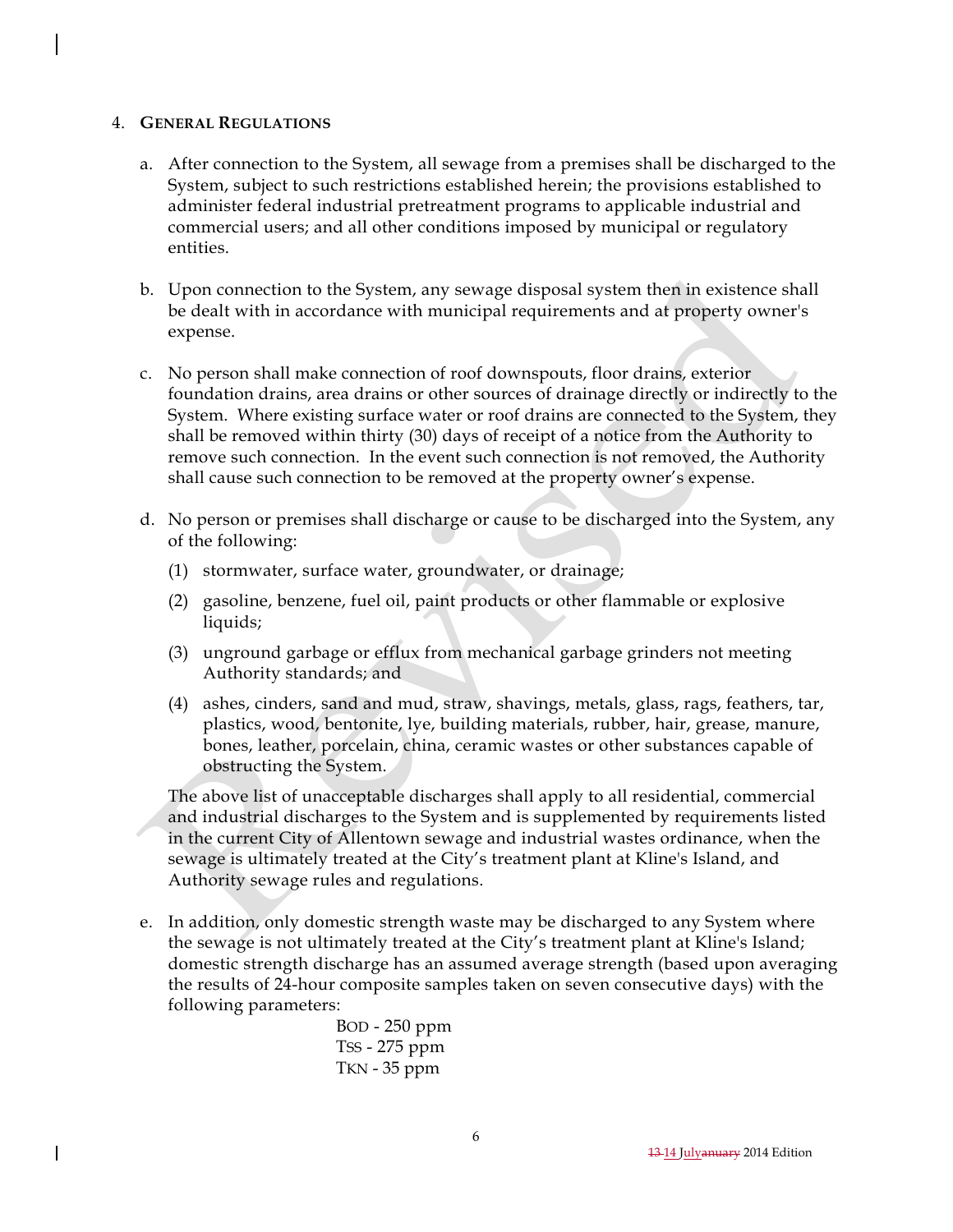- (1) It shall be the property owner's responsibility to lower any wastewater discharges that are in excess of these domestic strength limitations immediately upon knowledge of exceeding the limitations or notice from the Authority, whichever occurs first.
- (2) If it is impossible or impractically difficult for the property owner to reduce the strength of its discharge, the property owner shall provide written notice to the Authority of such situation and request that the Authority take action to accept the property owner's strength. If the Authority determines it is possible and the Authority is willing to accept such waste, the property owner shall be solely responsible to compensate the Authority for the additional capital and operating expenses the Authority incurs to handle the property owner's exceptional strength waste discharge.
- (3) Penalties for exceeding the domestic strength limitations are set forth in §8.b. If the property owner discharges wastewater in excess of the strength limitations set forth in this Agreement which result in actual direct damages to the Authority owned or operated wastewater system, the property owner shall be responsible for such damages in addition to such penalties to the extent that such direct damages are directly attributable to such excess discharges by the property owner.
- f. No provision in these *Rules & Regulations* shall be interpreted to deny the Authority, solely at its option, the ability to accept wastewater exceeding parameters established herein or by federal, state or local government regulations (including those of the City of Allentown) from facilities upstream of the Pretreatment Plant if after treatment at the Pretreatment Plant any such parameters are then met.
- g. Leakage directly or indirectly to the System by unrepaired leaks or by wilful action is unacceptable. Where such leakage exists and is within a property owner's control, it shall be repaired or remedied by the owner within thirty (30) days of receipt of a notice from the Authority to do so. However, where the Authority's system is endangered from unrepaired leaks or by wilful action, the owner shall immediately effect repairs upon receipt of a notice from the Authority to do so. In the event there is not such timely repair or remedy, the Authority shall cause such repair or remedial work to be performed at the property owner's expense.

## 5. **CONNECTIONS/CUSTOMER LATERALS**

- a. No person shall uncover, connect with, make any opening into or use, alter or disturb, any portion of the System without first making application for connection, paying all applicable fees and charges, and receiving approval from the Authority. For commercial and industrial users, an application for an *Industrial Waste Discharge Permit* must also be submitted and approved. Such applications shall be made on forms provided by the Authority.
- b. All connections to the System and installation of any Authority or Customer Lateral from any premises shall be accomplished in conformance with all applicable policies, rules, regulations, and specifications of the Authority, including the *General*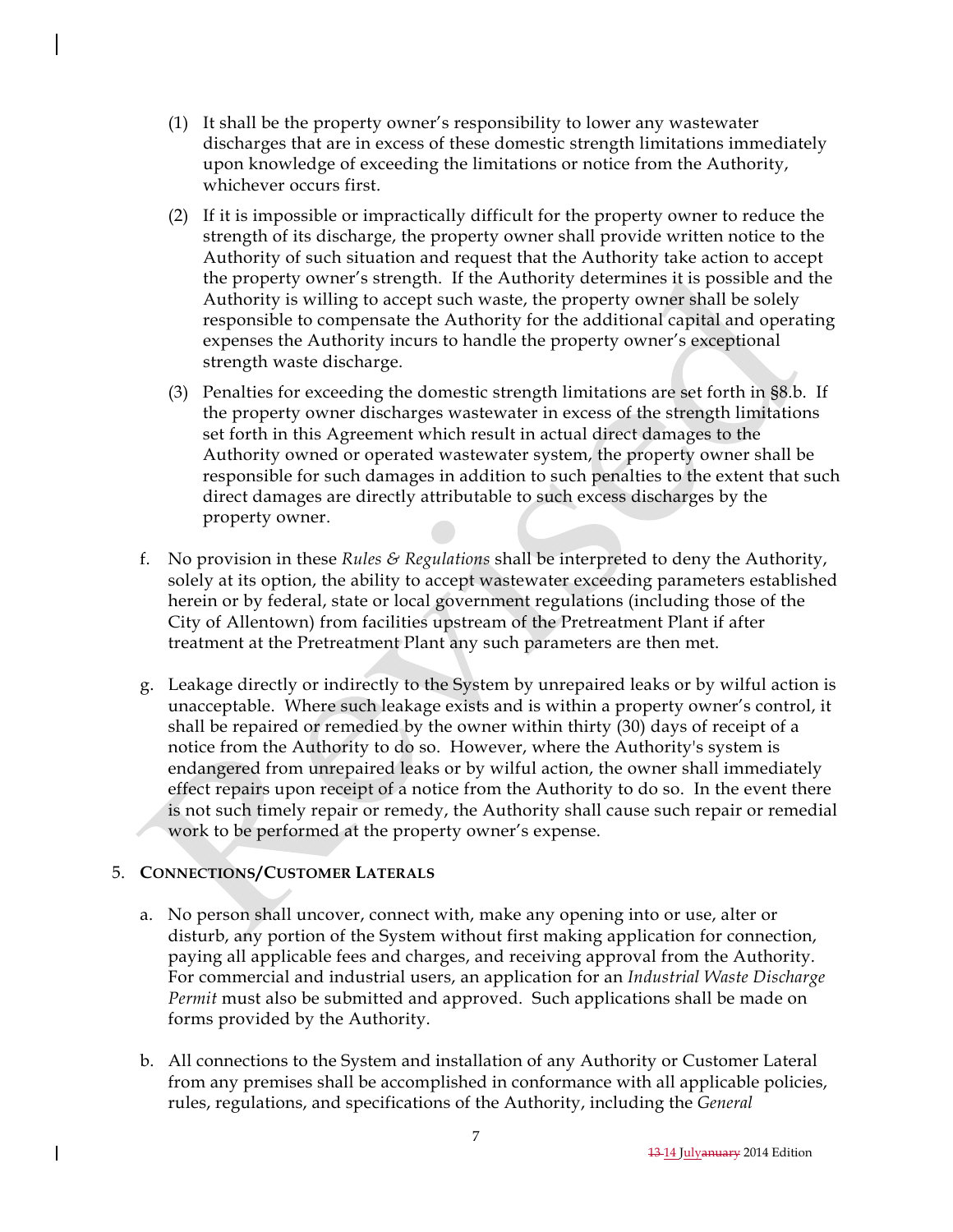*Specifications for Sanitary Sewer Construction*. In the absence of provisions in the *General Specifications for Sanitary Sewer Construction*, or in amplification thereof, the materials and procedures set forth in appropriate specifications of the American Society of Testing Materials and the Water Pollution Control Federation *Manual of Practice* shall apply.

- c. Only persons properly approved by the Authority shall be permitted to make Authority or Customer Lateral installations.
- d. Except as otherwise approved by the Authority, each premises shall be connected separately and independently to a main by means of a Customer Lateral and Authority Lateral.
- e. All costs and expenses of construction of a Customer Lateral and Authority Lateral as well as all costs and expenses of connection of the same to the System, including testing and inspection, shall be borne by the property owner. The property owner shall indemnify the municipality and the Authority from all loss or damage that may be occasioned, directly or indirectly, as a result of construction or connection of an Authority or Customer Lateral to the System.
- f. Where a premises proposes to connect to the System, the existing sewer line may be cut on the structure side of any sewage disposal system or device and, with proper fittings, such existing sewer line may be connected to a Customer Lateral. All existing sewer lines must be inspected and pressure-tested to point of connection to the building, and if there are any pressure leaks, these lines must be uncovered and repaired.
- g. Every Customer Lateral shall be maintained in a sanitary and safe operating condition by the property owner at the owner's expense. If any person shall fail or refuse, upon receipt of a written notice of the Authority, to remedy any unsatisfactory condition with respect to a Customer Lateral within ten (10) days of receipt of such notice (unless notification by the Authority states a different time period based upon the severity of the situation), the Authority may:
	- refuse to permit such person to discharge into the System until such unsatisfactory condition is remedied to the satisfaction of the Authority, or
	- the Authority may make such maintenance or repairs as may be necessary and charge the owner for the costs.
- h. The property owner shall remove all trees, tree roots and other obstructions, including oils and grease, to the Customer Lateral, and where necessary the Authority Lateral or System. Where such maintenance or repairs are neglected by the property owner, ten (10) days after mailing written notice to the owner, the Authority may make, or cause to be made, such maintenance or repairs as may be necessary and charge the property owner for the cost thereof.
- i. Where an existing Customer Lateral and Authority Lateral connected to the System are to be abandoned by reason of demolition of buildings and structures or for any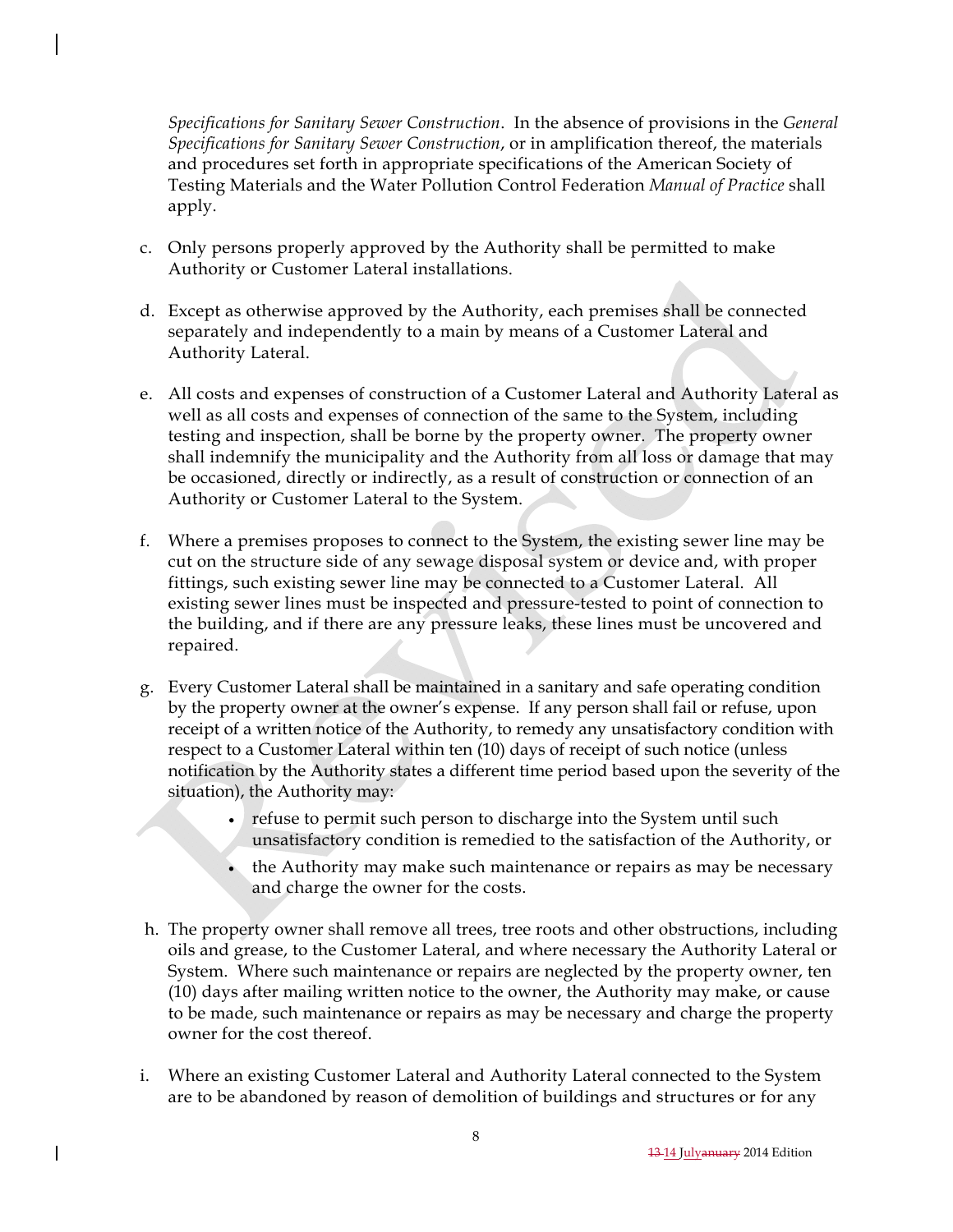other reason, the Customer Lateral shall be disconnected and the Authority Lateral permanently sealed at the property line or at the main, as directed by the Authority, at the expense of the property owner.

- j. All restaurants or bars with commercial kitchens and all food processing establishments shall have and maintain a grease trap acceptable to the Authority. Among discharge limits to the System is the oil and grease discharge limit of 50 mg/l (milligrams per liter). If any discharge limits are exceeded, the Property Owner shall be charged for additional testing costs in accordance with the *Schedule of Wastewater Rates and Charges* and for measures to rectify the situation as detailed in §5h above.
- m. Abandonment of Service: The property owner or developer shall be responsible for the abandonment and all associated costs, including street restoration, of all unused sanitary sewer laterals or building sewers when required by the Authority (for purposes of this section, *"Sanitary Sewer Lateral"* or *"Building Sewer"* is defined as the portion of the sanitary sewer lateral that extends from the curb line or property line to the public sanitary sewer). Conditions that typically require the abandonment of an unused sanitary sewer lateral are (1) whenever a new building is erected on the site where there is an existing sanitary sewer lateral (typically where an old building existed) and it is desired to change the size and/or the location of the sanitary sewer lateral; (2) construction on multiple lots or any change to existing platting that results in an unused sanitary sewer lateral; and (3) any other conditions that are deemed applicable by the Authority.

The sanitary sewer lateral shall be disconnected at the public sewer main and the lateral line connection at the main shall be plugged, capped or protected as directed by the Authority. The Authority reserves the right to include other methodologies in the abandonment depending on the circumstances.

Before the abandonment of a sanitary sewer lateral the property owner, developer or their contractor shall make application to the Authority and obtain an Authority construction permit; or when applicable enter into a Developer's Sewer System Agreement. The property owner shall also obtain any other permits that may be required by the municipality in which the work is being performed, such as when a Pennsylvania Department of Transportation (PennDOT) Highway Occupancy Permit will be required for work within PennDOT right-of-way.

The property owner/developer shall warrant the work for an 18-month period from the date of acceptance by the Authority.

### 6. **EXTENSION OF SERVICE**

a. General: For new construction, the Authority shall only provide Service where the municipality approves such Service, which may be by subdivision or land development approvals. Owners of premises abutting existing mains may obtain Service by filing an *Application for Wastewater Treatment Allocation*; obtaining a construction permit; submitting plumbing and site development plans for review; paying all applicable fees and charges and fulfilling all other requirements of the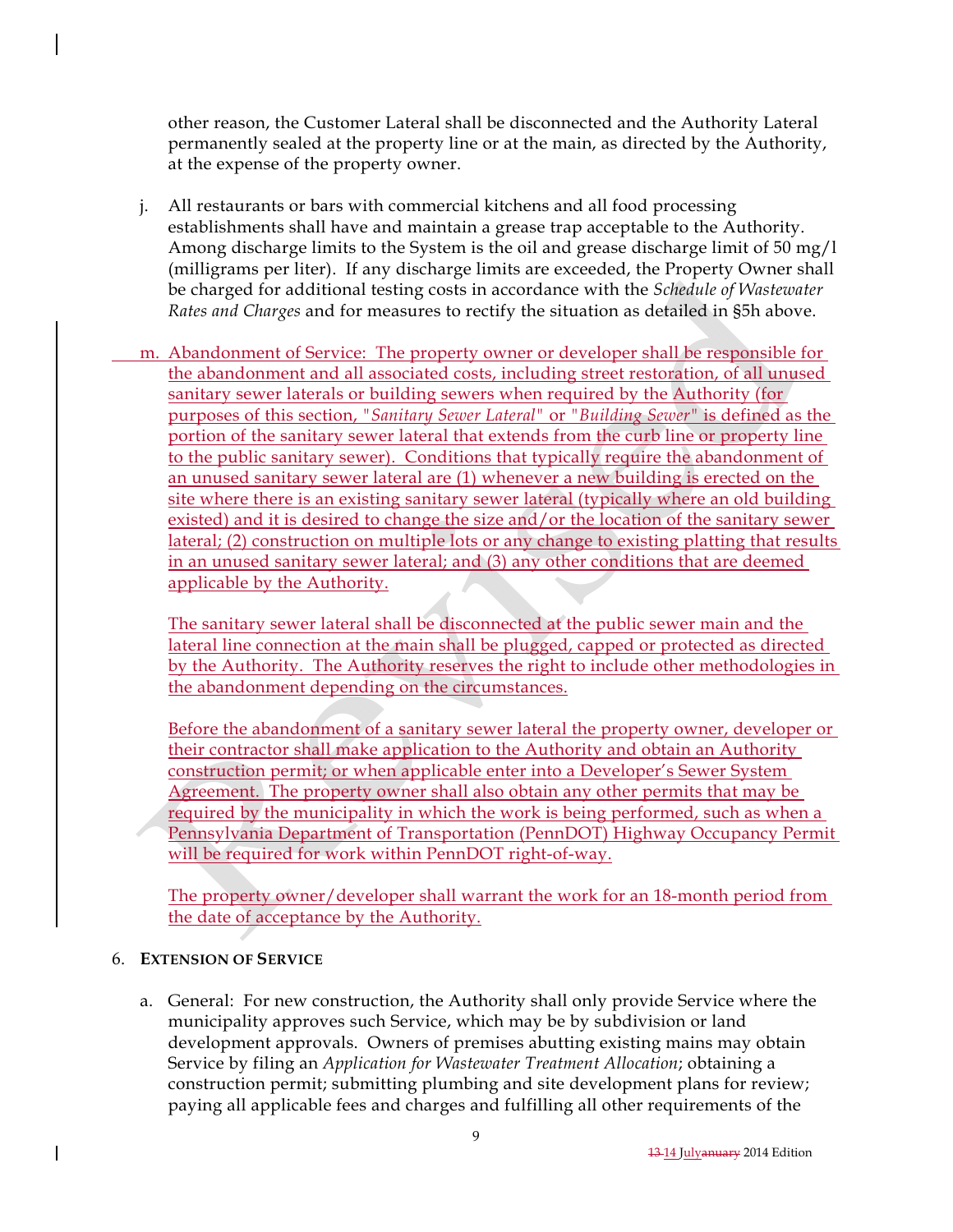Authority. In addition, owners of premises requiring a main extension from the System to serve the premises must also comply with the terms established in the Authority's *Sewer Main Extension Policy*, and owners of premises that will discharge industrial and/or commercial waste shall be subject to the requirements of the City of Allentown, where applicable, and Authority sewage rules and regulations.

- b. Construction Permit: Owners of premises abutting existing mains and connecting to the System without requiring a main extension to either serve the premises or comply with these *Rules & Regulations*, shall apply for and comply with a construction permit from the Authority. The connection of one single-family residential dwelling shall be exempt from the construction permit requirement.
- c. Plan Review for Service: Whenever new Service is requested, the applicant shall submit plans, acceptable to the Authority, showing how Service will be provided. The Authority may waive this requirement if it determines the plans will be of minimal value. The applicant shall complete a Plan Review Application and pay the applicable fees and charges before review of the plans.

With the plan review application, the applicant shall pay either a non-refundable Plan Review Fee when a sketch plan is submitted or a Plan Review Deposit when either a preliminary or final plan is submitted. The amount of the Plan Review Fee or Plan Review Deposit shall be based upon whether the plan submitted is for land development, small subdivision (less than twenty lots), or large subdivision (twenty lots or greater).

The Plan Review Deposit shall be used by the Authority for recovery of engineering, legal, administrative and other related expenses incurred in the review of submitted plans. Payment for such review shall be based on the actual costs incurred. Each deposit account will be reviewed regularly during periods of activity. An additional deposit will be required before the review will continue if the balance is deemed by the Authority to be insufficient to complete review. Any unspent funds will be refunded to the applicant without interest within forty-five (45) days following review completion or plan withdrawal. When a municipality permits the applicant to omit the sketch plan phase of a plan review and the Authority determines during the preliminary or final plan review it is not feasible for the Authority to serve the premises, the difference between the Plan Review Deposit and the Plan Review Fee will be refunded to the applicant by the Authority.

## 7. **RATES AND CHARGES**

a. General: This section establishes and discusses fees and charges applying to Service by the Authority. While there are additional Authority fees and charges included in other Authority policies, the terms for payment and collection established in this Section apply to all Authority rates, fees and charges, unless different terms are specified elsewhere for a particular fee or charge.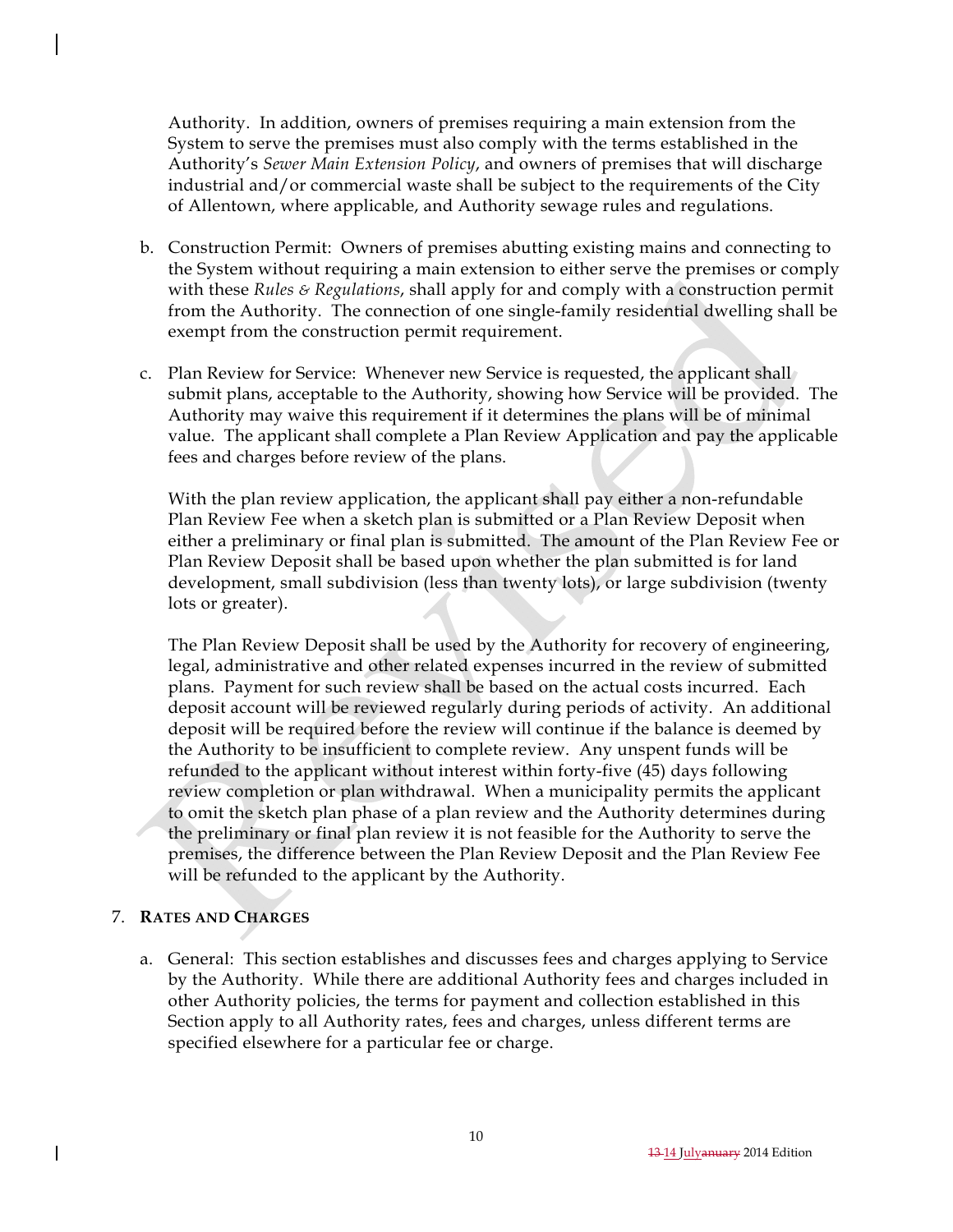- b. Charges for Service: Charges for Service shall be in accordance with the *Schedule of Wastewater Rates and Charges*. Each premises shall be subject to separate billing calculations.
- c. Time Period & Basis of Billing: Billing for Service is based either on water consumption, an estimated usage amount, metered sewage discharge, a flat rate per premises, or any combination thereof. Designation of the basis used for a particular division of the System, is detailed in the applicable *Schedule of Wastewater Rates and Charges*.

When wastewater billing is based on water consumption or metered sewage discharge:

Residential customers served by a community water system and all nonresidential customers shall be based on either metered water usage or sewage discharge, with a separate meter for each premises. Where a sewage meter is available, the customer's bill is based on the sewage meter reading. Where there is no sewage meter but there is a water meter, a residential user is billed based on the first calendar quarter water usage for properties connected using connection fees associated with the Western Lehigh Interceptor. For properties connected using connection fees associated with non-Western Lehigh Interceptor systems, residential users are billed based upon the actual metered water usage for each period. Commercial and industrial users in all systems are billed based upon the water usage for each period.

Where a meter is unable to be read; where a premises has not been occupied for the entire first quarter for first calendar quarter water usage determination as described above; where a meter is out of service during a billing period or where the sewage discharge or water usage is not metered, the Authority's discharge estimate will be used for billing. For residential users, discharge estimates are based on the customer's metered discharge or water usage history, if available; otherwise the discharge estimates are based on a calculation of average daily flow per residential premises of 180 gallons per day.

For commercial or industrial users, estimates are based upon historical usage or such other methods deemed reasonable by the Authority.

Where a customer-owned sewage meter is used for sewage billing, the customer shall have the meter tested and calibrated annually with a report sent to the Authority.

- d. Meters: The *Water Meter Installation for Wastewater Billing Purposes Policy* and the section of the *Rules and Regulations for Water Service* discussing meters are incorporated by reference and applicable to all usage of meters for Service billing purposes.
- e. Fractional Bills: Fractional bills shall be prorated to the nearest day.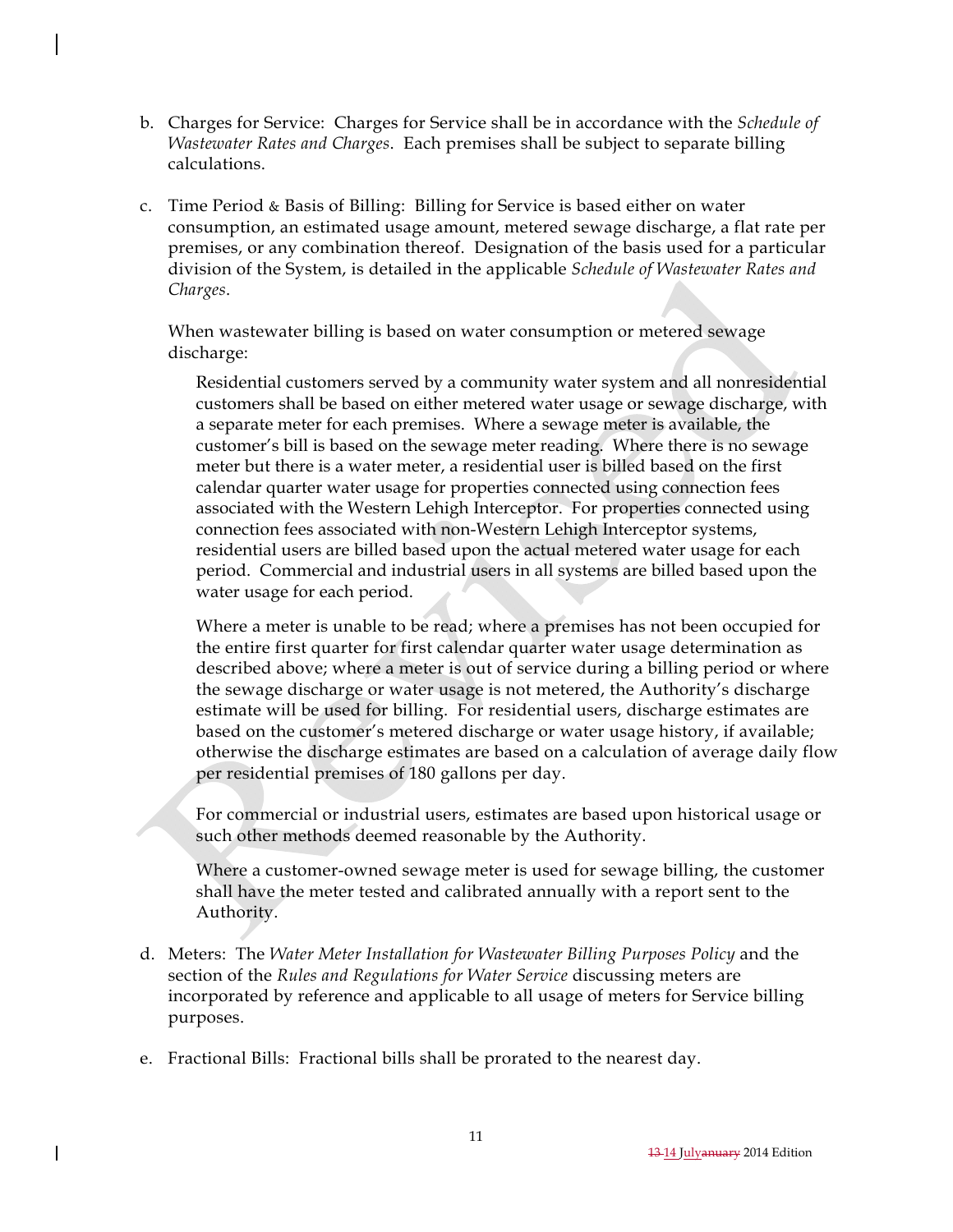- f. Due Dates: All bills shall be due and payable on the due date as indicated on the original bill. For purposes of determining timely payment, the Authority will use the payment receipt date.
- g. Delinquencies: If a bill is not paid by the due date, a five percent (5%) late payment charge will be added to the bill and a past due notice will be issued.

If the bill remains unpaid 23 additional days after the due date another late payment charge of five (5) percent of the bill will be added. If termination of sewage or water service for nonpayment of a sewage bill is the course of action selected by the Authority, a warning notice shall be issued by regular mail to the last address given the Authority for billing purposes and will specify the procedure which will be followed to discontinue service if payment is not received and the availability of a dispute resolution procedure.

If the entire amount due is not paid by the date of the warning notice, or if there are circumstances involving a delinquency requiring collection action at an earlier date, the Authority may pursue any collection procedure - including without limit, filing a municipal lien against the property, suing for payment, seeking termination of sewage or water service - or a combination thereof.

If the bill remains unpaid beyond 38 days after the due date, a monthly Penalty will be applied in the amount of 1½ percent of the outstanding principal amount.

Instituting and following the dispute resolution of §7.k and/or termination procedures shall not preclude the Authority from pursuing other legal options to collect the delinquency. Additional termination notices may be issued by phone or in person, but are not required, and the Authority's inability to contact a customer by phone or in person will not cause the termination to be canceled.

If a termination site visit is conducted prior to service termination, the customer will be assessed a Site Visit Charge even if service is not terminated. At the time of a termination site visit, the customer must pay the initial bill, late payment charges and the Site Visit Charge or service will be terminated. Personal checks will be accepted. Authority personnel cannot make change when performing a site visit; therefore, any overpayment will be credited to the customer's account.

Service will not be terminated on Fridays or the day before an LCA-observed holiday. After service has been terminated for non-payment, a Restoration Charge, along with all outstanding service charges, late payment charges, Site Visit Charges and penalties shall be paid before service will be reinstated.

In situations where the charges for Service to a premises are being paid by a landlord rather than the tenant, the termination procedure will follow the provisions of the *Pennsylvania Utility Service Tenants Rights Act*.

h. Failure to Receive Bill: Since Service was provided to a premises, failure to receive a bill shall not exempt any customer from the obligation to pay the bill by its due date.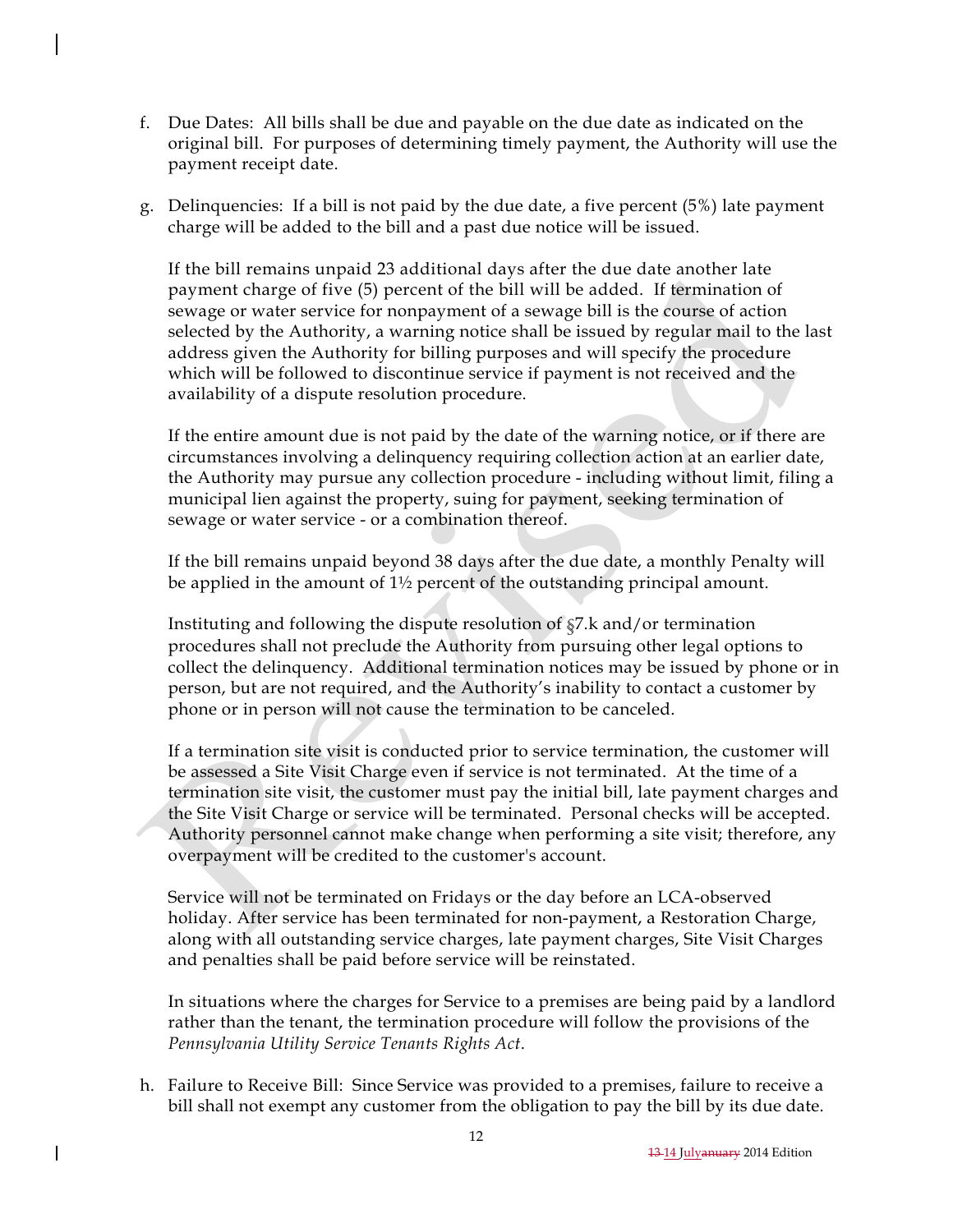- i. Returned Check: If a customer's check is returned by the bank for insufficient funds, closed account or other such reasons, the customer's account will be treated as though no payment was received as of that date and a NSF Fee will be added to that customer's account.
- j. Questions Regarding Billings: Any customer doubting the accuracy of a bill shall bring or mail such bill, together with an explanatory note, at least ten (10) days prior to its due date to the office of the Authority for investigation. The Authority, upon receipt, will check the billing in question and either confirm the original billing or issue a corrected bill. In cases where special tests are required, or in the case of the correction of billing error, the due date will be adjusted by the time required to check and reissue the bill.

If a customer doubts the accuracy of a meter used for wastewater billing purposes and requests a special test, the Authority shall perform such test upon payment of the Meter Test Fee, which shall be non-refundable. If the Authority questions the accuracy of such a meter, it shall request the customer to provide written certification by a properly trained person as to performance of a meter test and the accuracy of the meter as proven by the meter test. The Authority will perform this test upon request by the customer, payment of the Meter Test Fee and written permission by the owner of the water meter if the meter is not owned by the customer.

k. Dispute Resolution:Except as covered in §7.j above, if a customer disputes a bill, payment shall still be made in full by the due date; however, the customer may make this payment under protest by including a letter with the payment indicating such and detailing the reason for the disagreement or presenting the dispute in person to the customer service representative at the Authority's office.

Should the customer not be satisfied with the proposed handling of this dispute by the customer service representative or that person's supervisors, then a request should be made for a hearing with Authority Board of Directors for review of the dispute. This hearing shall be held prior to termination of service, if applicable.

Thereafter, if the customer wishes to pursue the billing dispute, the customer must deliver to the customer service representative a written statement, under oath or affirmation, describing the details of the dispute and further declaring that the written statement is not being executed for the purpose of delay. After receiving this statement, the Authority will not terminate service until the claim has been judicially determined; however, the customer shall continue to pay all billings under protest thereafter, until judicial resolution, into an escrow account to be established by the Authority for this purpose. If after ninety (90) days the customer has not instituted judicial proceedings to resolve the dispute and has not continued to make payment of all billings, the Authority may begin the termination proceedings at the warning notice stage, as set out in §7.g above, with the customer having waived its ability to file a dispute on the same issues.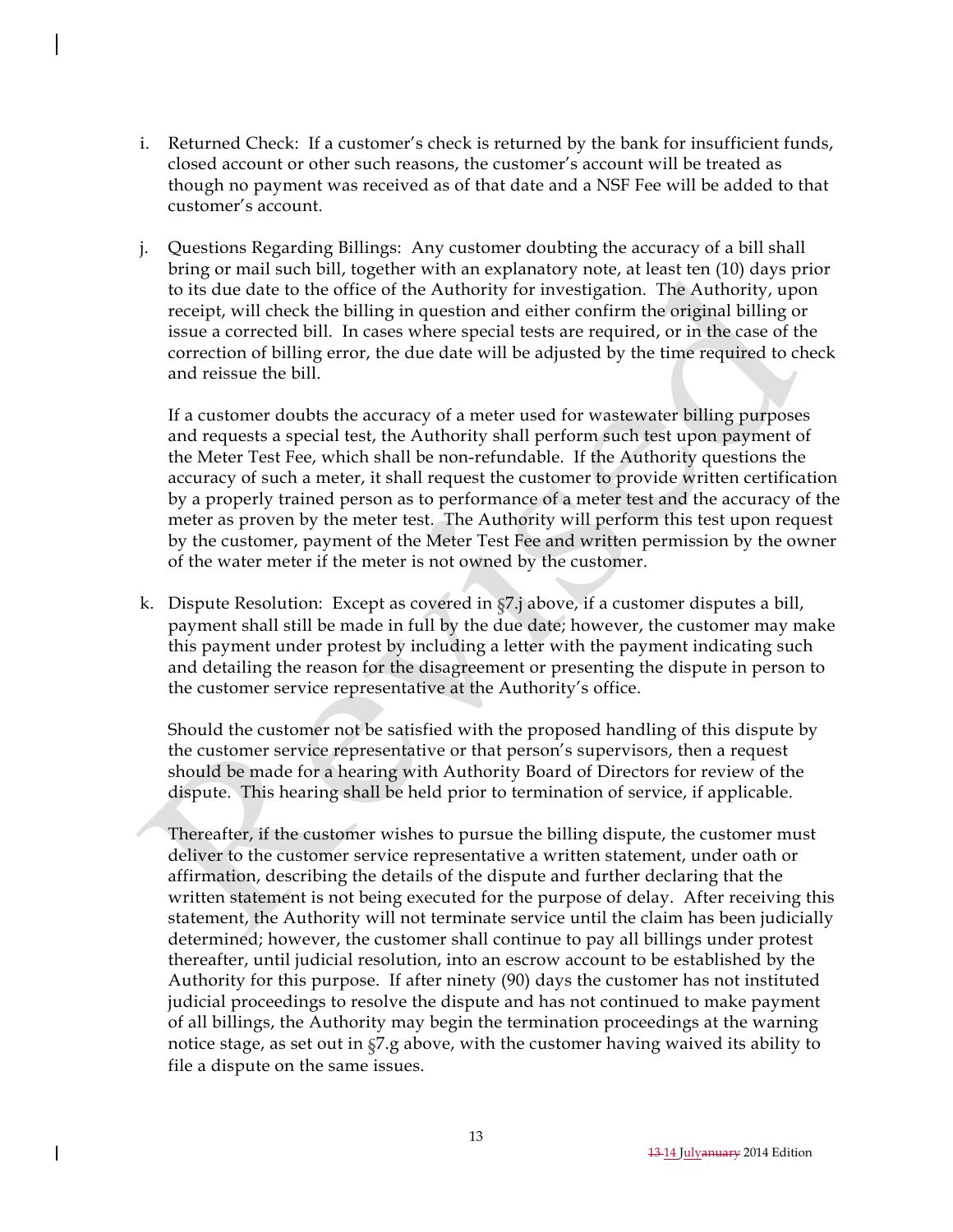- l. Customer Relief from Collections Procedures under Unusual Circumstances: Except as outlined in §§73.jk and kl above, customers may request relief from the Authority's bill collection's procedures, including imposition of late payment charges and termination of water service for nonpayment of sewer charges. The Authority will establish administrative procedures to respond to such requests in a uniform manner on any circumstances that may warrant such relief.
- m. Capital Recovery Charges: Such charges shall be paid before initiation of service to a new connection at the rates set forth in the *Schedule of Wastewater Rates and Charges*, including Connection, Customer Facilities and Tapping Fees.
	- (1) Connection Fee: A capital recovery fee charged for each new Service that shall be based on the cost of connecting to the System, inspecting the Customer Lateral, and installing and/or inspecting the Authority Lateral.
	- (2) Customer Facilities Fee: A fee reflecting the Authority's actual cost of installing a Customer Lateral and/or other customer facilities required for new Service.
	- (3) Tapping Fee: A fee reflecting the Authority's cost of constructing the existing System and a new customer's contribution toward those costs.
- nm. Meter Inspection Fee: A fee, set forth in the *Schedule of Wastewater Rates and Charges*, for each inspection of either a water or sewer meter installation used in calculating sewer billing.
- on. Meter Installation Fee: A fee, set forth in the *Schedule of Wastewater Rates and Charges*, for having a meter installed and sealed by the Authority when a water meter is used to determine wastewater charges.
- po. Service Initiation Fee: A non-refundable fee, set forth in the *Schedule of Wastewater Rates and Charges*, due prior to initiation of a new sewer service account for a premises. This fee is established to defray the labor and administrative costs associated with the establishment of the new account. This fee will be waived for initiation of a new sewer service account if a Service Initiation Fee is being charged for establishment of a new water service account for the same premises.
- qp. Service Restoration Charge: A charge, set forth in the *Schedule of Wastewater Rates and Charges*, shall be made for restoring any Service which has been discontinued because of a delinquent account, for violation of these *Rules & Regulations*, or where a customer has requested a temporary discontinuance of Service. This charge shall have two rates - one for situations where the customer requests Service to be restored during business hours and a larger amount, to reflect overtime costs, if the request is for restoration after business hours and on weekends. Once service is terminated, the customer must pay outstanding bills, penalties, interest, the Site Visit Charge and the Service Restoration Charge before service will be restored. Payment must be made by cash, money order or certified check. Since Authority personnel cannot make change when performing a service restoration visit, any overpayment will be credited to the customer's account. If there is restoration of service to another entity's system, the terms of that entity's rules, regulations and policies shall take precedence over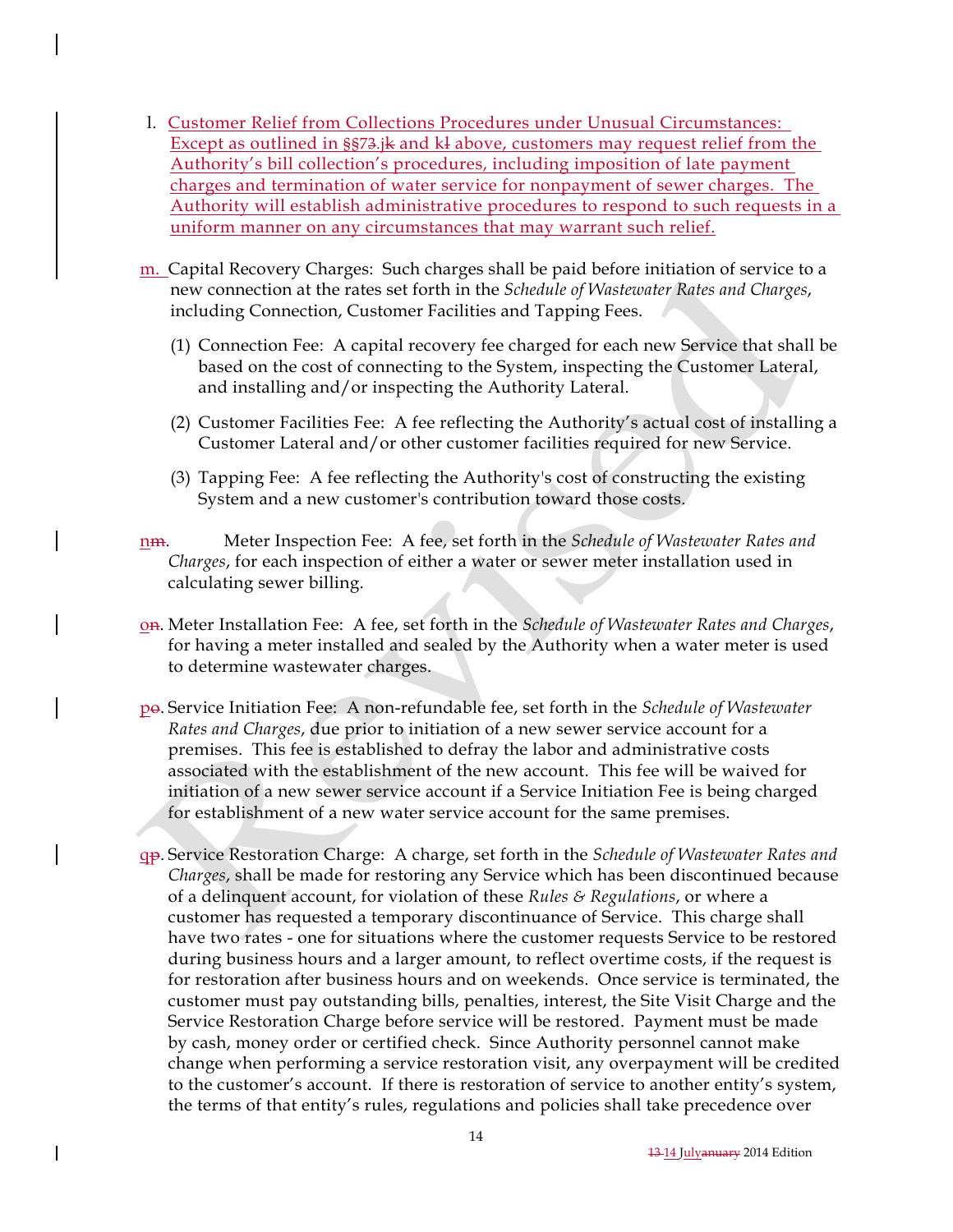the Authority's and the owner shall be responsible for both the other entity's fees and the Authority fees for restoration of service.

- re. Security Deposits: The Authority may require a security deposit in certain circumstances, an example being when the customer has a poor utility payment history. Such deposit will be one and one-half (1.5) times the estimated sewage bill for one billing period. If the customer follows these rules and regulations as stated, including prompt payment of all bills, the Authority will refund the security deposit upon request after one year.
- sr. Lien Administration Fee: A fee, set forth in the *Schedule of Wastewater Rates and Charges*, for filing a municipal lien. This fee represents the Authority's administrative costs involved with this process, as well as the lien filing fee, and shall be charged in addition to any other fees charged by the appropriate government offices to process the lien.
- ts. Site Revisitation Charge: A charge set forth in the *Schedule of Wastewater Rates and Charges*, for a return visit by the Authority to perform work or conduct an inspection when the originally scheduled appointment is unable to be completed due to inadequate preparation or follow through by the party requesting the appointment. The Charge will be assessed to the party requesting the appointment.

#### 8. **VIOLATIONS AND PENALTIES**

- a. Unauthorized use and/or operation of the System is a prohibited activity, subject to the Authority penalties as set forth below. Among such prohibited activities are:
	- (1) Unauthorized Use an unauthorized sewage discharge to the System for any purpose.
	- (2) Meter Tampering where any meter seal under control of the Authority, or meter owned by a customer but used for billing purposes, has been broken.
	- (3) Unauthorized Connections unapproved connections to the System, which include, but are not limited to sump pumps, floor drains, and roof downspouts.
	- (4) Unauthorized Operation of the System occurrence of any unauthorized operation of or trespass on any Authority facilities, including manholes, cleanouts, pumps, etc.

Any prohibited activity in connection with the System shall be subject to a penalty of Fifty (\$50.00) Dollars per day or a single penalty of Five Hundred (\$500.00) Dollars, whichever is larger unless different penalties are set forth elsewhere in these *Rules & Regulations* or other Authority policies.

- b. Exceeding domestic strength limitations as set forth in §4.d. shall, in addition to any liabilities set forth in §4.d., result in the following penalties:
	- (1) If the property owner does not reduce the strength of the discharge within fifteen (15) days of notification, a penalty of 1.5 times the then current user rate shall be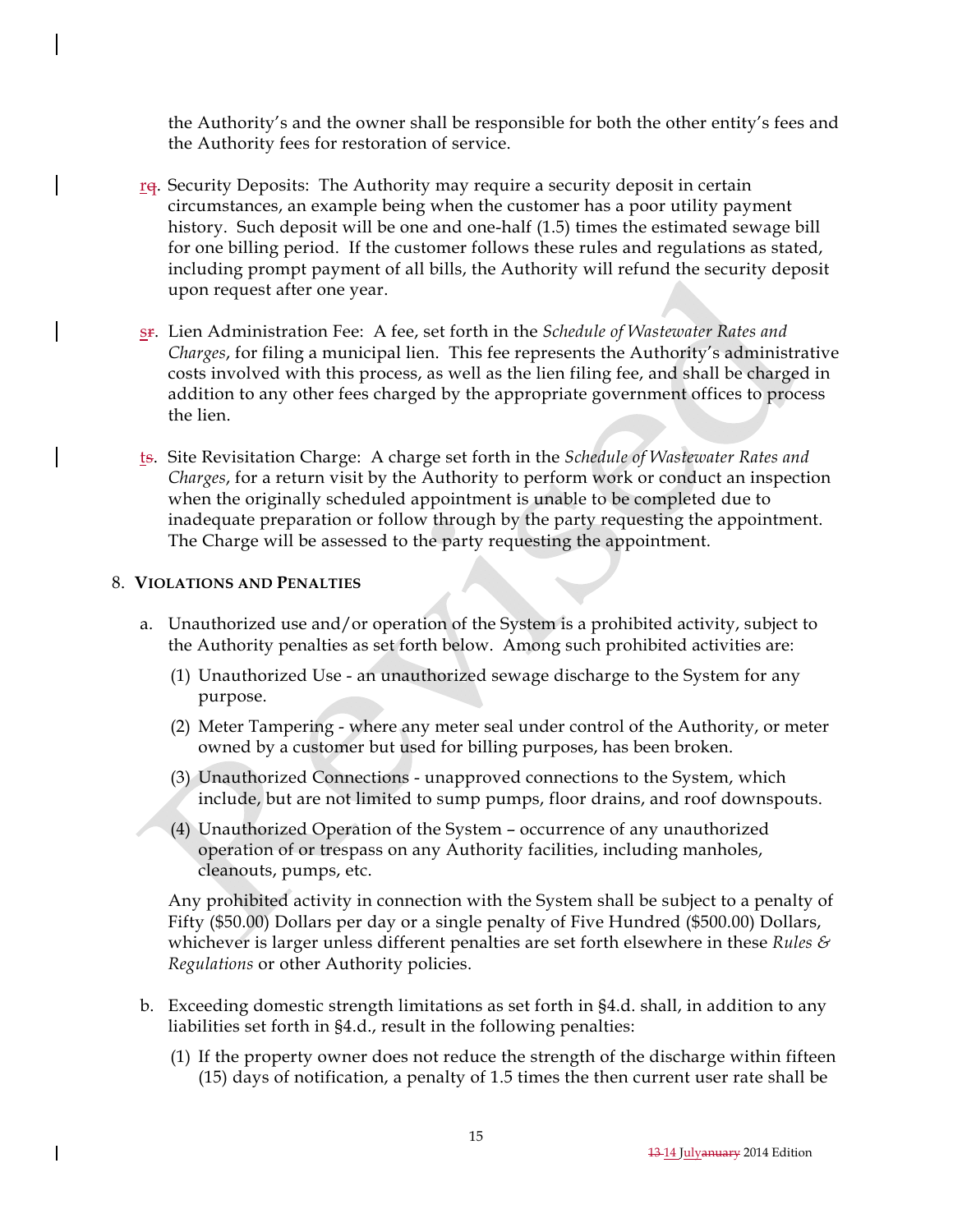due for the volume of wastewater discharged from that property during that time period since the notification.

- (2) If the property owner does not reduce the strength of the discharge within thirty (30) days of notification, instead a penalty of 2.0 times the then current user rate shall be due for the volume of wastewater discharged from that property during that time period since the notification.
- (3) If the property owner does not reduce the strength of the discharge within fortyfive (45) days of notification, instead a penalty of 3.0 times the then current user rate shall be due for the volume of wastewater discharged from that property during that time period since the notification.
- (4) Payment by the property owner of such penalties shall not convey any right to the property owner to continue discharges in excess of the strength limitations.
- c. In addition to penalties, a charge for all consequential Authority costs and sewer user fees that would have been billed without the prohibited activity may also be levied.
- d. The application of any penalties shall in no way affect the enforceability of pertinent government statutes, fines and penalties, ordinances or regulations for the same offenses - including those established in the City of Allentown's industrial pretreatment program and sewage and industrial wastes ordinance, where applicable - nor the Authority's ability to take other remedial actions. The right to prosecute any person who shall have committed an unlawful act as a result of any violations is also preserved, including, if applicable, the provisions of §5607(d)(17) of the Municipality Authorities Act that provide for prosecution as a summary offense.
- e. Notice of Violation: When these *Rules & Regulations* have been violated, the Authority shall give the customer notice of the violation, what the customer must do to remedy the violation and the required deadline for completion of the remedy. If the customer fails to remedy the violation within the schedule set out in the notification, among the actions the Authority may pursue is termination of sewer and/or water service, as applicable, without any further notice, or remedy the situation itself and charge the costs to the customer.
- f. Supplemental Charges and Actions: The Authority reserves the right to charge against the responsible party any and all expenses incurred in exposing, correcting and/or litigating any violations, as well as any damages suffered by the Authority or other parties as a result of the action. The customer will be assessed a Site Visit Charge each time it becomes necessary for Authority personnel to visit a premises in regard to such a violation, which fee will apply even if the planned action is unable to be completed. Furthermore, in addition to any and all other penalties and damages, the enforcement provisions of the City of Allentown, where applicable, and Authority sewage rules and regulations shall pertain when appropriate.

### 9. **MISCELLANEOUS**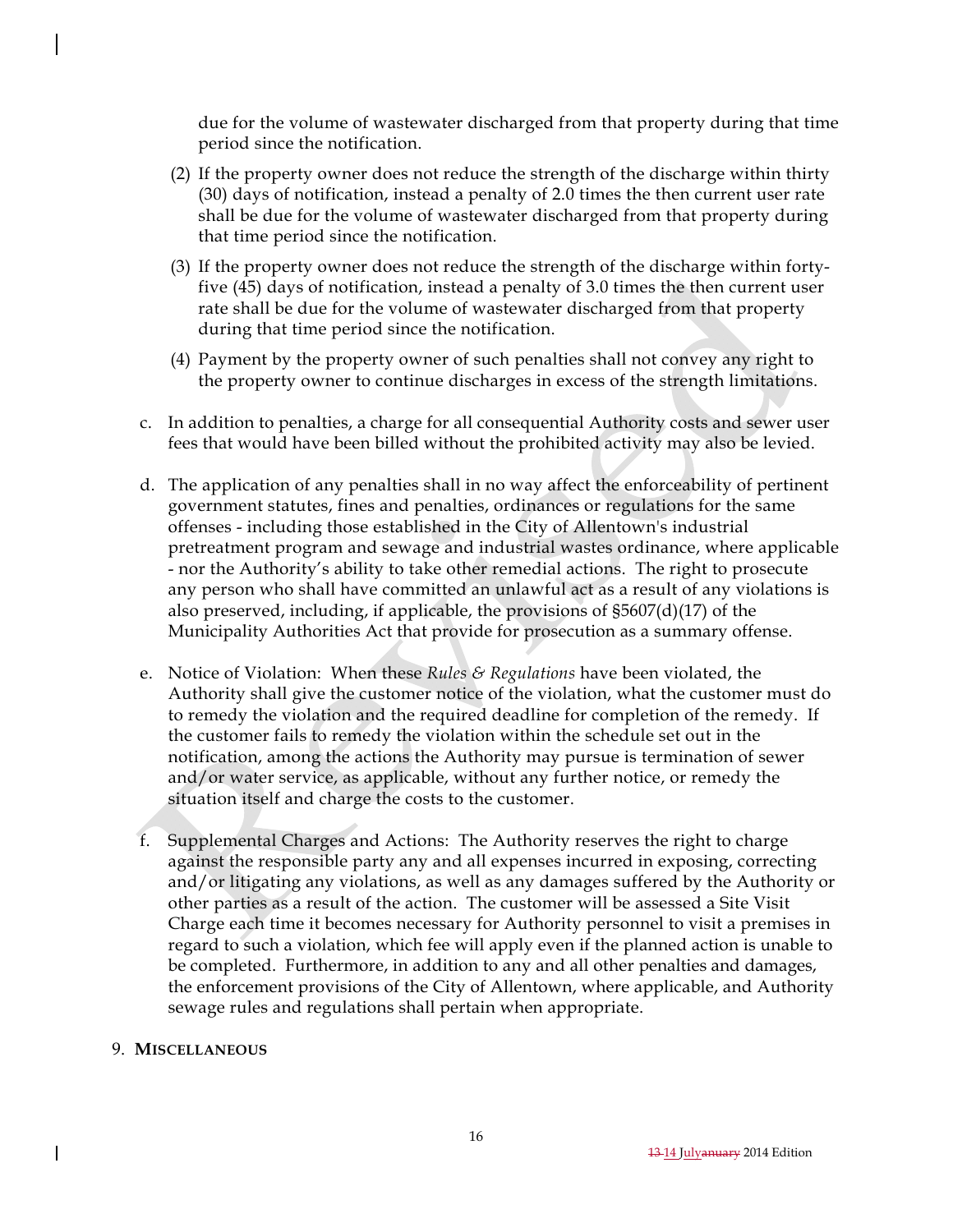- a. Amendments: The Authority reserves the right to amend these *Rules & Regulations* at any time upon proper Board approval and without notice to customers.
- b. Access to Premises: Any authorized employee of the Authority, upon presentation of credentials, shall have access at all reasonable hours to any premises provided with Service by the Authority, for the purpose of reading meters, making inspections and securing such information relative to Service as may be deemed necessary by the Authority.

If such access is not required on an emergency basis, the Authority will contact the occupants of the Premises to arrange a mutually convenient time for accessing the Premises. Failure to allow access or to respond to such notice shall be considered a violation of these Rules & Regulations that are a condition of Service to the Premises and result in a penalty of \$100.00 per month until such access is allowed. Furthermore, the Authority reserves the right to proceed with the provisions of §5607(d)(17) of the Municipality Authorities Act that provide for prosecution as a summary offense.

- c. Emergencies: In the event of an emergency, the Authority reserves the right to restrict or modify Service with or without prior notification. Any customer failing to cooperate with such emergency measures shall be subject to penalties as set out in the Violations and Penalties section.
- d. Waiver: The Authority retains the right to waive provisions of these *Rules & Regulations*, solely at its discretion. The waiver of a provision in one circumstance does not obligate the Authority to waive the same provision under the same or similar circumstances at another time; and further the act of waiving a provision one time shall not be interpreted to compromise the Authority's position in applying that provision at any time before or after such waiver.
- e. City Division; Additional Provisions. The Authority began operation of the sewer system in the City of Allentown as of 8 August 2013 pursuant to the Allentown Water and Sewer Utility Concession and Lease Agreement dated 1 May 2013 (the "Concession Agreement"). This portion of the Authority's system is now referred to as the Authority's City Division versus its other systems being the Suburban Division. The Concession Agreement and accompanying documents, including appropriate City of Allentown Ordinances, may contain provisions applicable to City Division customers that differ from those in these Rules & Regulations. It is the intent to eventually amend the Rules & Regulations to reflect these additional requirements, but that process has not be completed yet. These Rules & Regulations shall apply to City Division customers to the fullest extent possible without conflicting with Concession Agreement requirements that have not yet been incorporated herein. The Authority reserves the right to apply and enforce such Concession Agreement requirements against its customers in the City Division even when not stated in these Rules & Regulations.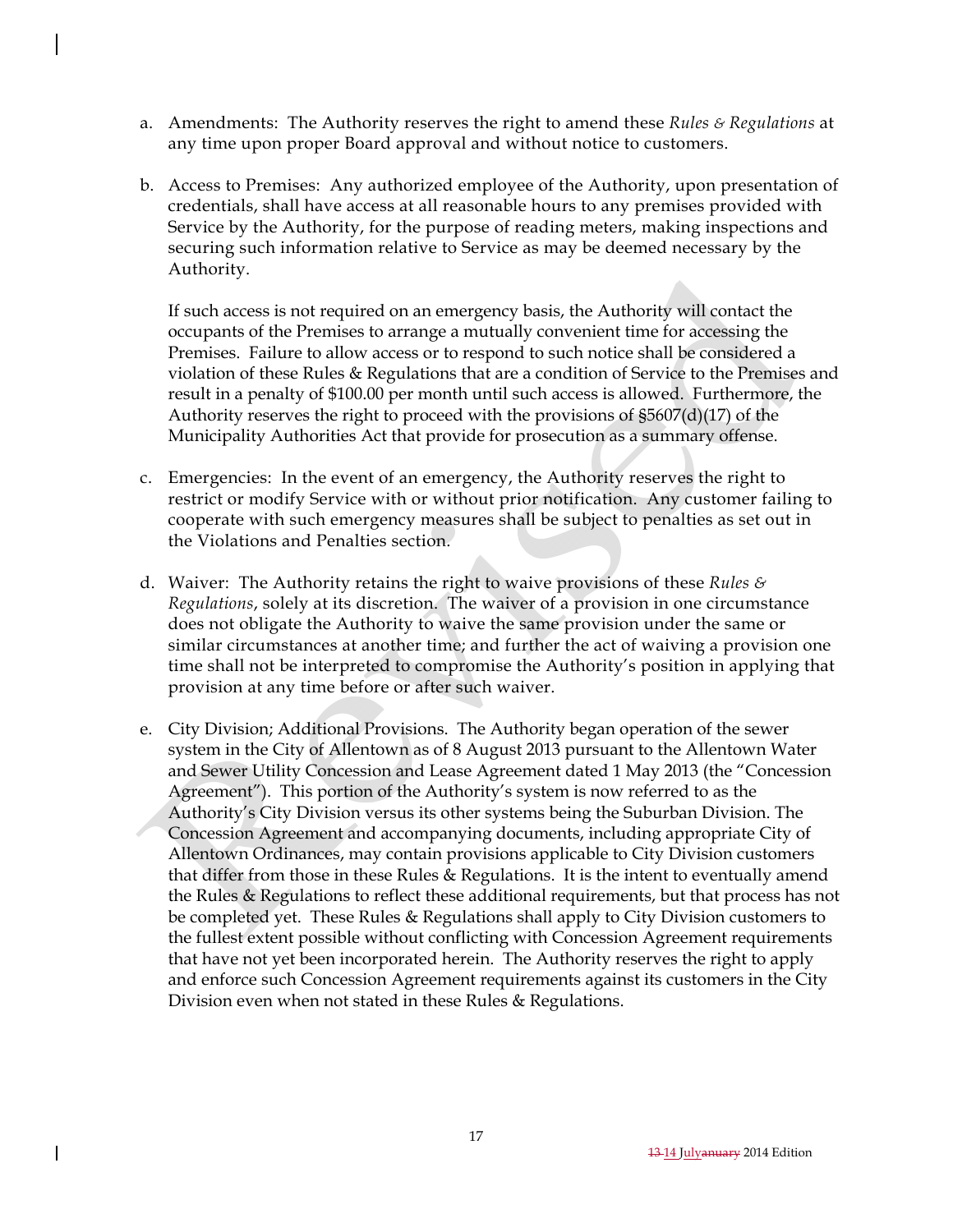## *Policy Revisions to Reflect Current Employee Structure*

With the reorganization and creation of new positions as a result of the concession transaction, there is the need to have the Board take action revising a few policies to reflect the shifting of responsibilities to the proper new position. The table below represents those changes and it is recommended that the Board approve changes to each of those policies as indicated.

Chief Executive Officer – CEO Chief Financial Officer – CFO Chief Administrative Officer – CAO Risk Manager - RM Computer Systems Administrator - CSA IT Manager - ITM Human Resource Manager - HRM

| Policy                          | Section/Page | Responsibility                                                                                          | Present<br>Position | Reassigned<br>Position |
|---------------------------------|--------------|---------------------------------------------------------------------------------------------------------|---------------------|------------------------|
| Internet Use Policy             | Page 2       | Secure user passwords for the<br>computer system                                                        | CFO/CSA             | CAO/ITM                |
| <b>Internet Use Policy</b>      | Page 3       | Review and grant permission for<br>external network connections                                         | CFO/CSA             | CAO/ITM                |
| <b>Internet Use Policy</b>      | Page 3       | Approval of access to sites that impose<br>any additional charges to the Authority                      | <b>CSA</b>          | <b>ITM</b>             |
| CDL Drug & Alcohol Policy       | IV B         | Testing notifications; Record-keeping                                                                   | <b>CFO</b>          | RM                     |
| <b>Computer User Procedures</b> |              | Various computer system maintenance<br>responsibilities                                                 | <b>CSA</b>          | <b>ITM</b>             |
| <b>Employee Manual</b>          | Page 1       | Source for further employee<br>information or questions                                                 | <b>CFO</b>          | <b>HRM</b>             |
| <b>Employee Manual</b>          | Page 4       | Recipient for designation by an<br>employee of a third person's access to<br>personal employment record | <b>CFO</b>          | <b>HRM</b>             |
| <b>Employee Manual</b>          | Ch. 3, §13   | Workplace searches for cause<br>determined by department head and<br>CEO or CFO                         | <b>CFO</b>          | CAO                    |
| <b>Employee Manual</b>          | Ch. 6, \$2   | Contact for any employee who believes<br>that his/her salary has been                                   | <b>CFO</b>          | <b>HRM</b>             |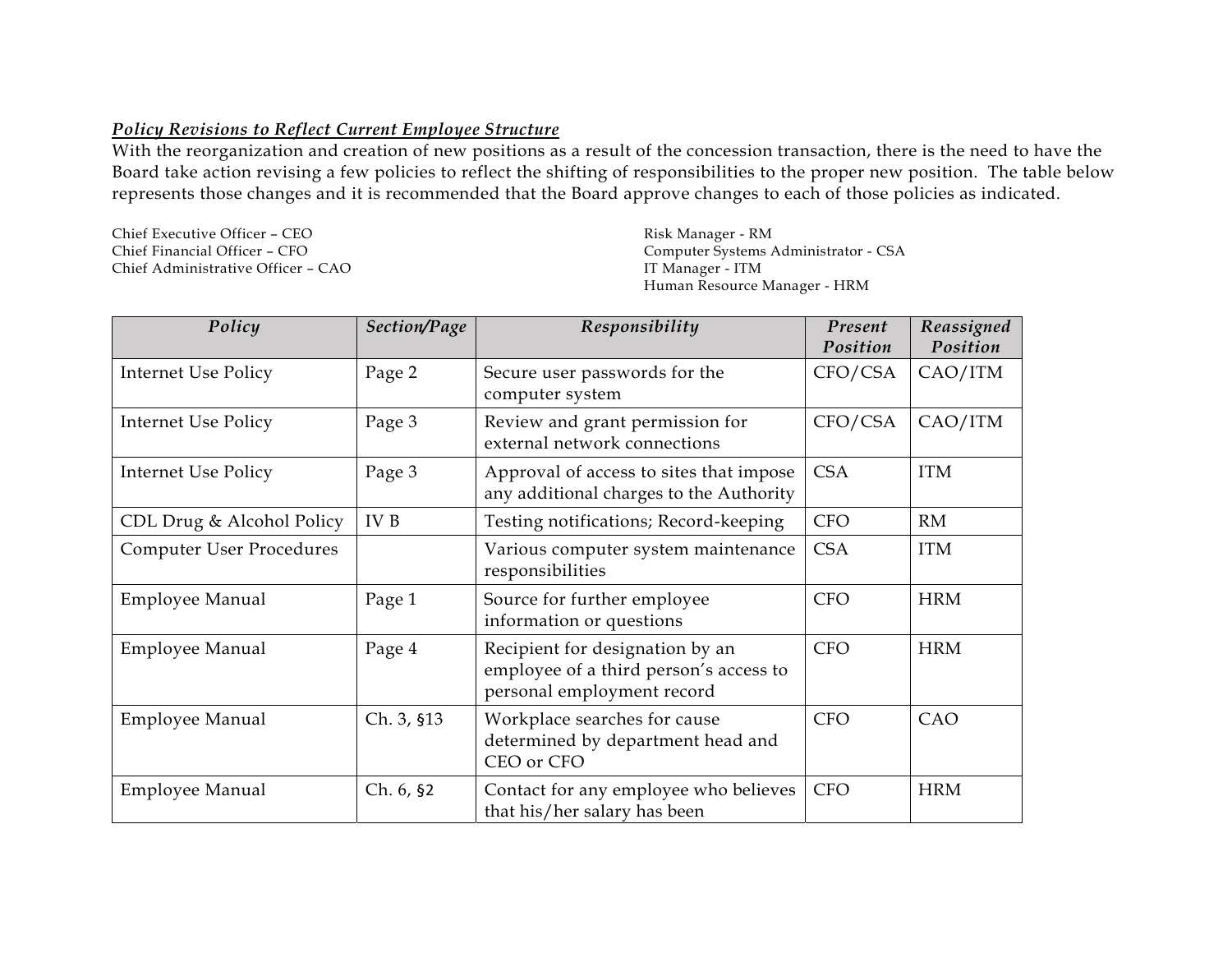|                 |  |                                                      | improperly reduced or subject to<br>improper deductions for institution of<br>investigation |            |  |            |  |
|-----------------|--|------------------------------------------------------|---------------------------------------------------------------------------------------------|------------|--|------------|--|
| Employee Manual |  | Appendix A $\mid$ Contact for questions with pension |                                                                                             | <b>CEO</b> |  | <b>HRM</b> |  |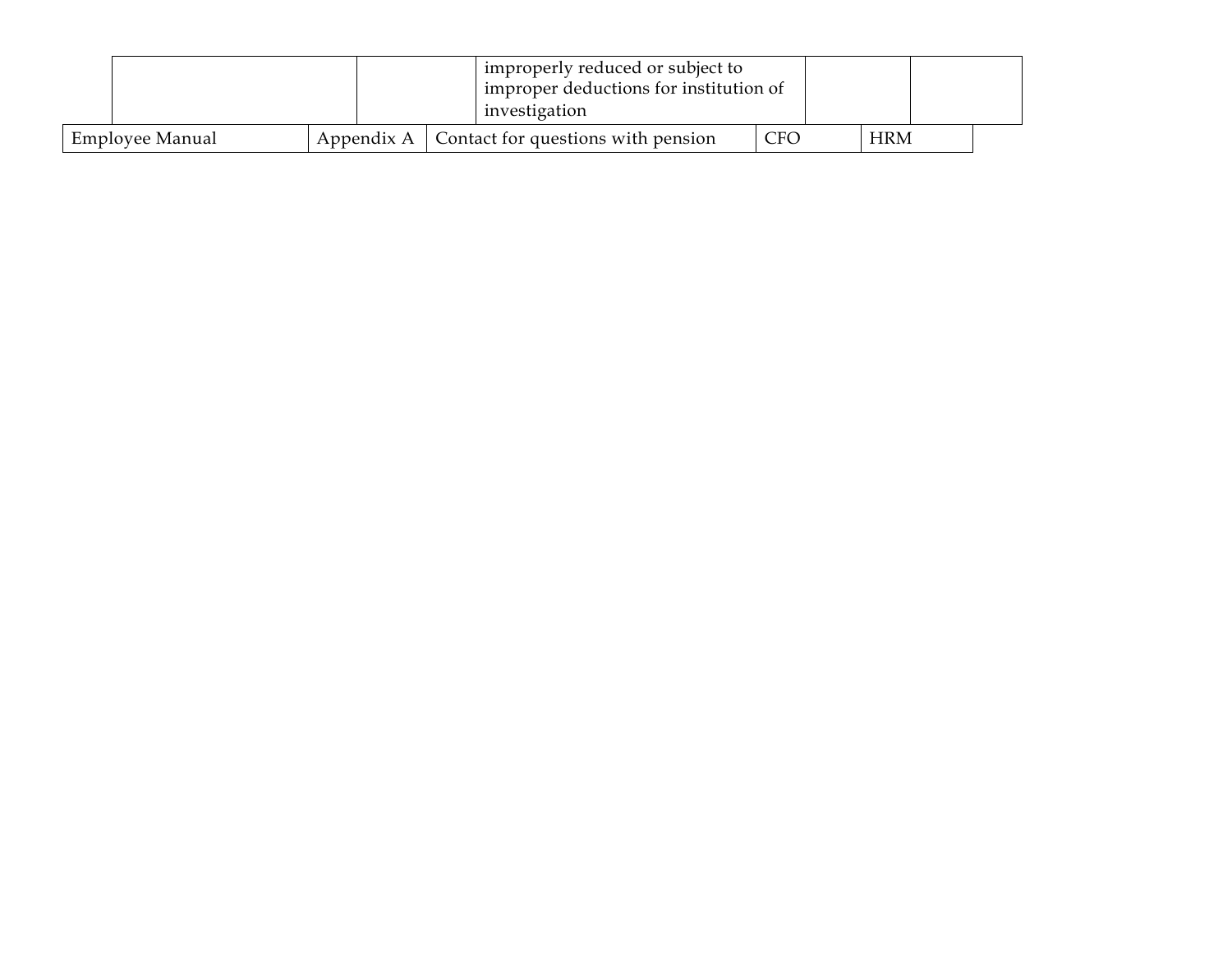

## Lehigh County Authority 1053 Spruce Street \* P.O. Box 3348

(610)398-2503 \* FAX (610)398-8413 \* Email: **serv**

#### **MEMORANDUM**

**Date:** July 9, 2014

**To:** Board of Directors & Management Staff

**From:** Pat Mandes

**Re:** KISS Model recalibration

## **Approvals Requested**

| <b>Approvals Requested</b>                                                                                     | <b>Brief Description</b> | <b>Amount</b> |  |  |
|----------------------------------------------------------------------------------------------------------------|--------------------------|---------------|--|--|
| Capital Project Authorization Amendment (19)   Consulting Services<br>Professional Services Authorization (19) | Arcadis                  | \$66,000      |  |  |

## **Background**

In 2008, the Department of Environmental Protection (DEP) required LCA and the Signatories to generate a Corrective Action Plan for the areas identified as having significant infiltration and inflow (I&I) conditions. In addition, EPA has issued a Compliance Order to the City of Allentown, LCA and all municipalities tributary to the City WWTP to eliminate all SSOs within a five year period (2014).

The LCA 2009-2017 Signatory I&I Investigation & Remediation Project Capital Plan was developed so that LCA could take the lead in working with the Signatories to address the overload and SSO issues. A Sewer Capacity Assurance & Rehabilitation Program (SCARP) Outline was drafted by Malcolm Pirnie that provides a formalized and planned method of evaluating the LCA and Signatory systems, prioritizing and conducting sewer rehabilitation by all the LCA Signatory Partners.

## **Project Scope**

**KISS Model Recalibration –** With the permission of the City of Allentown, Arcadis combined the City hydraulic sewer model created by WR&A with the LCA hydraulic sewer model created by Arcadis. The combined planning level model is now referred to as the Klines Island Sewer System Model or "KISS" Model. The integrated model was tested and with the exception of the Park Pump Station (PPS) area where the two models intercept, the model will work well together. The area of the PPS requires further calibration. There are currently 10 flow meters in the area collecting flow data. It is expected that by the end of August we will have adequate data to complete the calibration.

The integrated model will be utilized by LCA for the Western Lehigh Sewerage Partnership (WLSP) SCARP Program, Wastewater Capacity Program, Alternatives evaluation, and future planning relayed issues. The City will also have the opportunity to utilize the KISS Model as needed. The intention for the alternatives evaluation for both the City and the WLSP to be run through the KISS Model. This will allow a holistic approach to the analysis so that the outcomes of the WLSP alternatives can be used as an input to the City alternatives and vice versa. Each entity needs to be able to determine how their own approach will affect the other's operation.

The scope of work includes data review, model recalibration, and attendance at a workshop.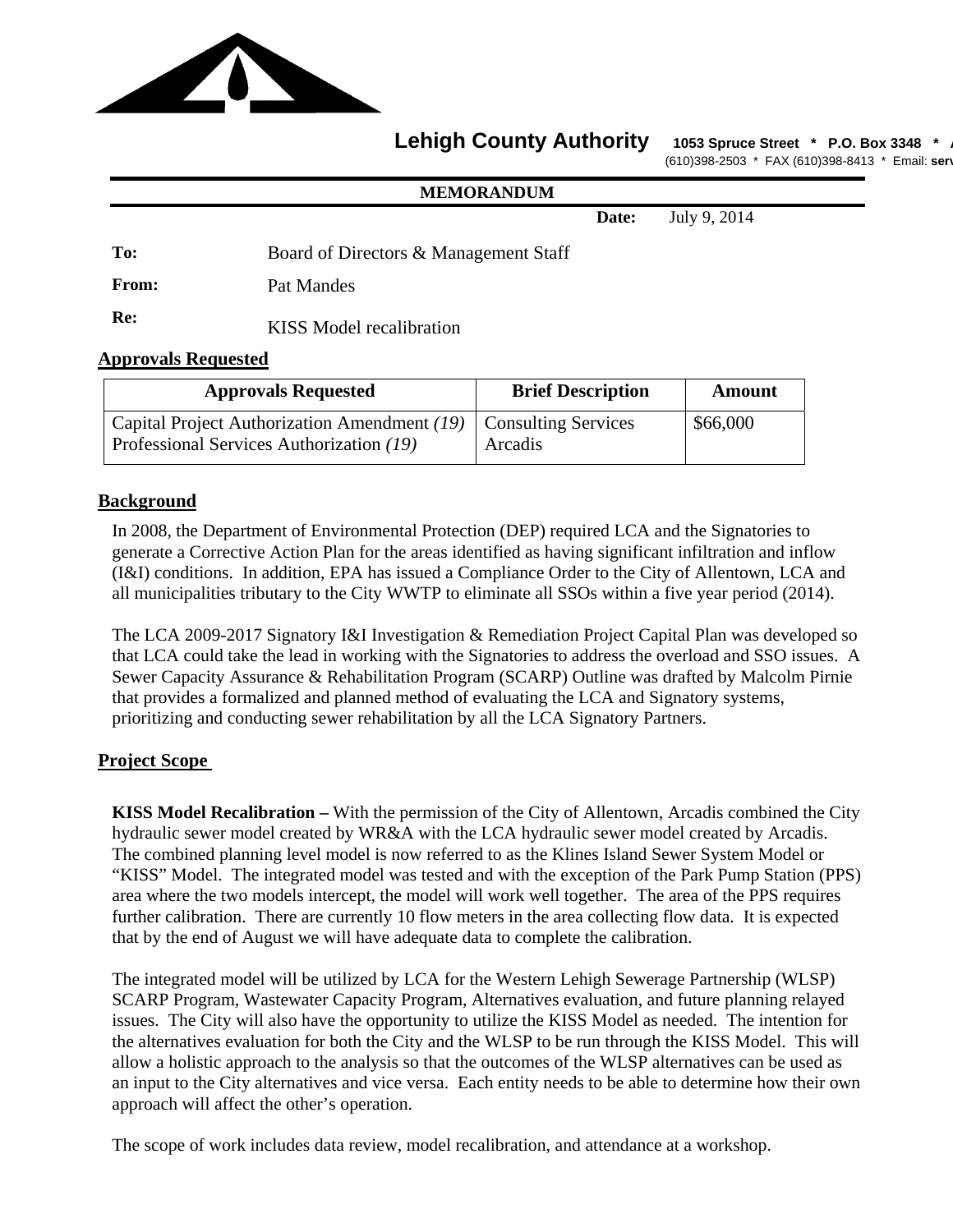#### **CAPITAL PROJECT AUTHORIZATION AMENDMENT NUMBER 19**

| <b>PROJECT NO.:</b>   | $S-08-5$        |             | <b>BUDGET FUND:</b>                               |             | <b>WLI Sewer Capital</b>  |
|-----------------------|-----------------|-------------|---------------------------------------------------|-------------|---------------------------|
| <b>PROJECT TITLE:</b> |                 |             | Signatory I & I Investigation/Remediation Program |             | <b>PROJECT TYPE:</b>      |
|                       |                 |             |                                                   |             | Construction              |
| <b>TOTAL PROJECT</b>  | Prior:          | \$3,750,831 |                                                   |             | <b>Engineering Study</b>  |
| THIS AUTHORIZATION    | <b>Current:</b> | \$66,000    |                                                   |             | <b>Equipment Purchase</b> |
|                       |                 |             |                                                   | $\boxtimes$ | Amendment                 |

#### **DESCRIPTION AND BENEFITS:**

#### **Full Project Overview**:

Based on the EPA Compliance Order and the PADEP Chapter 94 requirements, LCA and the LCA Signatories are required to reduce infiltration and inflow from the system and eliminate SSOs from the LCA and Signatory sewer systems within a five year period (2014). The SCARP Program has been developed to investigate the sources of I & I and to remediate areas identified as having excessive I & I. The SCARP Program consists of engineering tasks necessary to define and quantity the problems, to evaluate methods of redress and to determine the corrective actions required to meet the regulatory requirements.

### **KISS Model Recalibration:**

The Kline's Island Sewer System (KISS) Model was created in early 2014 by combining the LCA's and the City's planning level hydraulic models. This model will be used as a planning tool for the LCA Suburban I & I Program, the LCA Suburban Wastewater Capacity Program, and the LCA City Division I & I Program and will be available for other City Signatories 537 Planning Activities. More specifically, the model will be utilized for the Wet Weather Alternatives Evaluation for both LCA WLI System and the LCA City Division. The Alternatives Evaluation will look at varying combinations of wet weather storage, I & I removal, and pipe rehabilitation to determine which combination is the most cost effective and most effective in reducing SSOs within the system. The combined model looks at the entire City System and allows for the determination of how one system's remedies effects the other systems performance. For example, if one of the City Signatory increases the size of their interceptor and eliminates SSOs within their own system, the model will tell us if the increased flow from the enlarged interceptor will now create the SSOs within the City System instead of the Signatory System. This is a holistic approach.

To enhance the KISS Model into a robust system-wide tool, 10 flow meters have been installed in the area of the Park Pump Station where the two systems intersect. The model will be recalibrated utilizing the data collected.

| <b>Previously Approved</b>    | <b>This</b><br>Amendment | <b>Total</b><br>Approval |             |
|-------------------------------|--------------------------|--------------------------|-------------|
| Flow Monitoring Temporary     | \$1,280,950              |                          | 1,280,950   |
| Purchase of Flow Meters (9)   | \$63,000                 |                          | \$63,000    |
| Long Term Metering            | \$431,081                |                          | \$431,081   |
| <b>Engineering Consulting</b> | \$1,665,800              | \$66,000                 | \$1,731,800 |
| Staff                         | \$300,000                |                          | \$300,000   |
| Contingencies                 | \$10,000                 |                          | \$10,000    |
| <b>Totals</b>                 | 3,750,831<br>\$          | \$66,000                 | 3,816,831   |

#### **REVIEW AND APPROVALS:**

| <b>Pat Mandes</b>      | 07/03/14 |                 |      |
|------------------------|----------|-----------------|------|
| <b>Project Manager</b> | Date     | General Manager | Date |
| Capital Works Manager  | Date     | Chairman        | Date |
|                        |          |                 |      |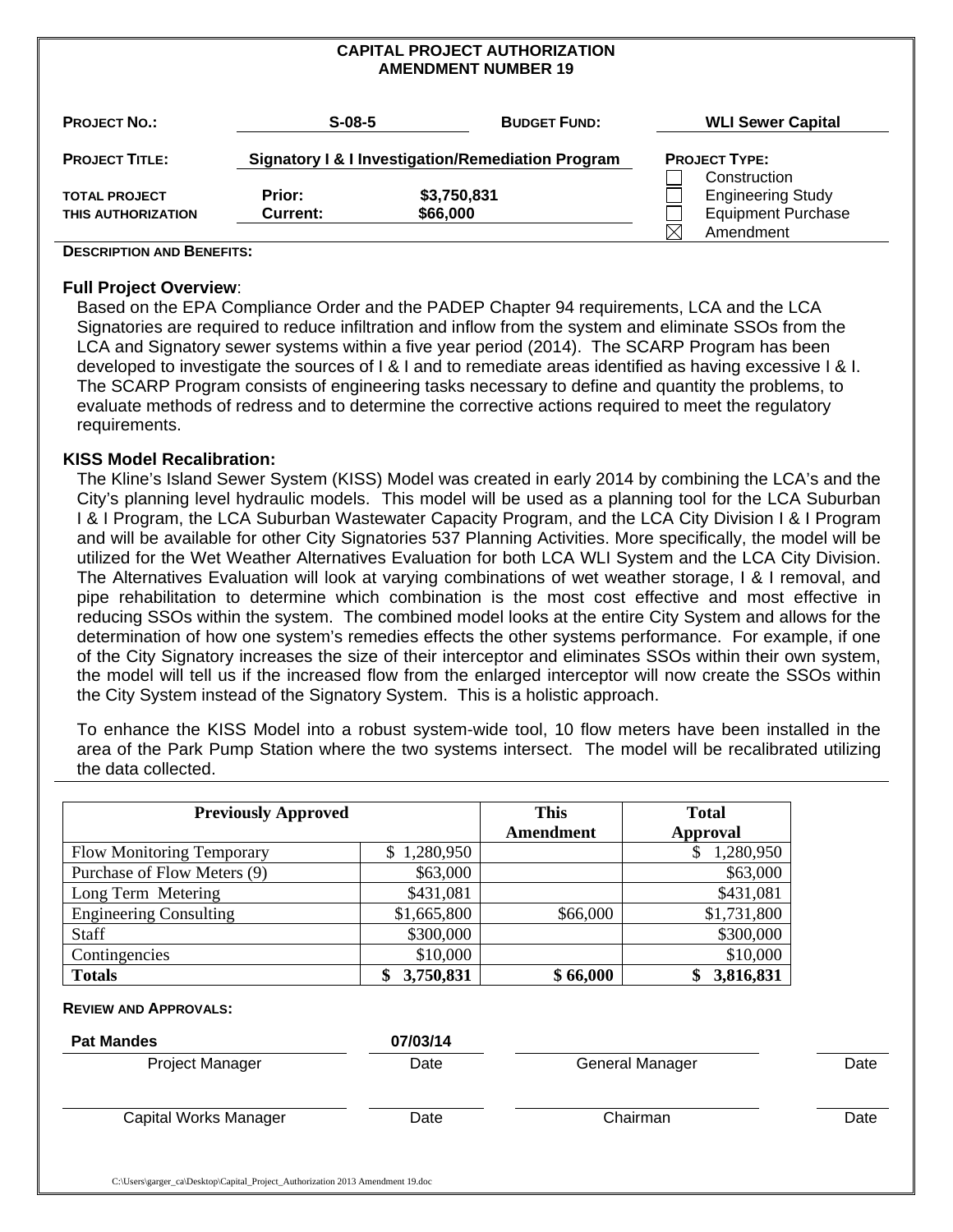

 **Lehigh County Authority 1053 Spruce Street \* P.O. Box 3348 \* Allentown, PA 18106-0348 (610)398-2503 \* FAX (610)398-8413**

# **PROFESSIONAL SERVICES AUTHORIZATION**

# **AMENDMENT NUMBER 19**

Jim Shelton **Approvals**  640 Freedom Business Center Suite 310 King of Prussia, PA 19106 **General Manager:**

**Professional: Date:** 7/03/14 Arcadis U.S., Inc. **Requested By:** Pat Mandes **Department Head:**

## **Description of Services (Work Scope, Steps, Check Points, etc.):**

This is an amendment to the current Arcadis authorization for the WLI Infiltration and Inflow Project: The work covered by this amendment includes the recalibration of the KISS model based on the flow metering results from temporary flow meters located near the Park Pump Station.

## **Scope of Work:**

## **Flow and Rainfall Monitoring Data Review**

Review of the spring/summer 2014 rain gauge and flow meter data utilizing a time series data management system to ensure appropriate data. Wet weather events will be defined and classified according to local intensity/duration/frequency curves.

## **Model recalibration:**

Dry weather calibration; wet weather calibration; wet weather validation.

## **Workshop:**

The final KISS model results will be presented in two separate three hour workshops.

The total "Not to Exceed" cost is \$66,000. The scope of work is described in more detail in the proposal dated May 12, 2014.

**Cost Estimate (not to be exceeded without further authorization):** This amendment is not to exceed \$66,000. With this amendment the total authorization for the I&I Program consulting will be \$1,595,000.

## **Time Table and Completion Deadline:**

Project to be completed by the end of mid-October 2014 provided that adequate wet weather flow data can be obtained by the end of August.

| <b>Authorization Completion:</b> | (For Authority Use Only) |
|----------------------------------|--------------------------|
|                                  |                          |

**Approval: Actual Cost: Date:** 

Capital Project S-08-05, Signatory I & I Investigation/Remediation Program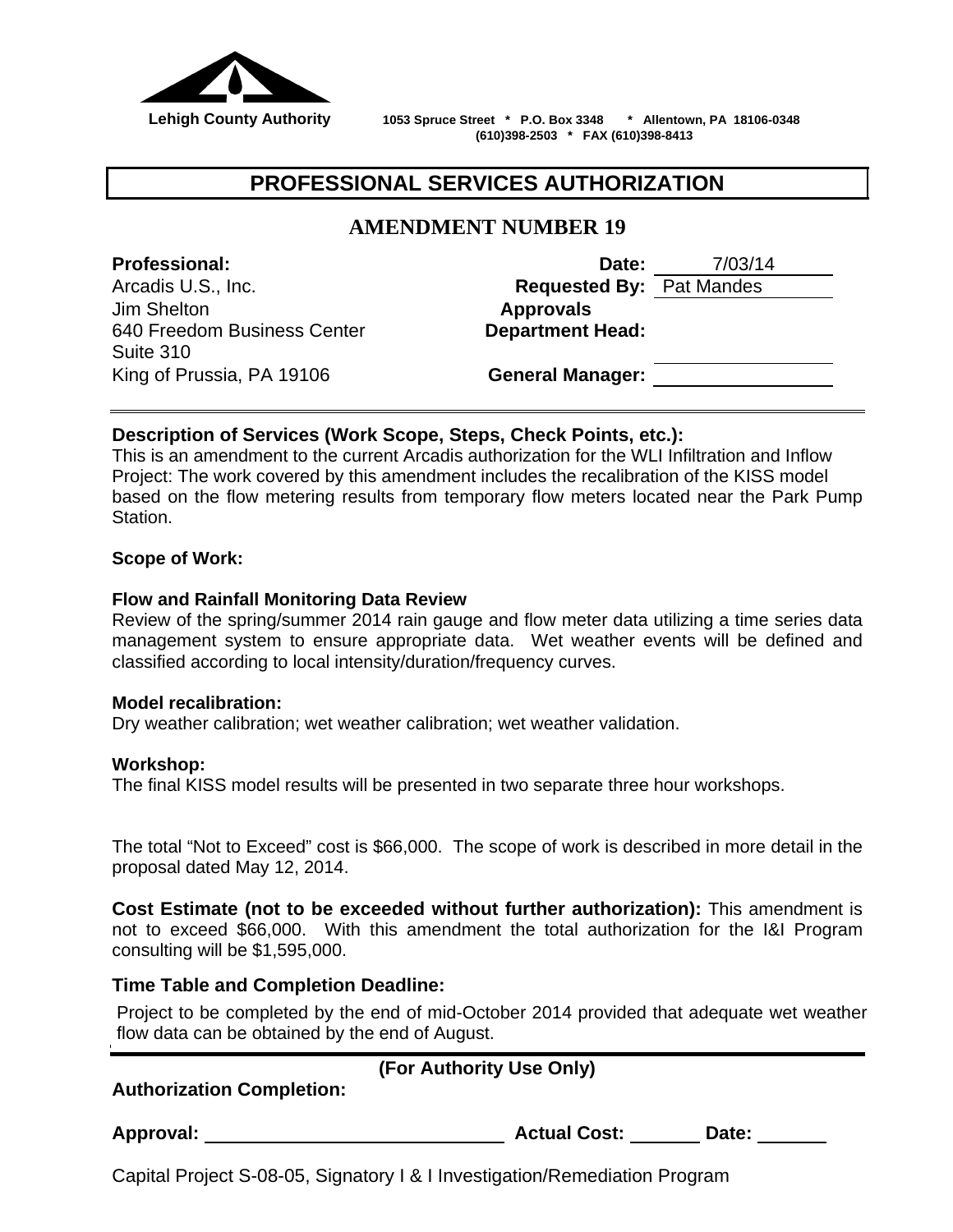

Ms. Pat Mandes Wastewater Services Director Lehigh County Authority P.O. Box 3348 Allentown, PA 18106

Subject:

Kline's Island Sewer System (KISS) Model Recalibration of interceptors from Kecks Bridge to Little Lehigh Interceptor

Dear Ms. Mandes:

The Lehigh County Authority (LCA) planning level model was recently combined with the City of Allentown (City) model developed by WRA to create one integrated Kline's Island Sewer System (KISS) model. ARCADIS is pleased to provide LCA with this scope and budget for the recalibration of portions of the KISS model that were determined to require additional calibration as the LCA and City models were integrated.

#### **OBJECTIVES**

The primary goal of this work is to create a robust system-wide tool to support all Kline's Island Wastewater Treatment Plant (KIWWTP) signatories' Act 537 planning efforts, the Western Lehigh Sewer Partnership's (WLSP) Sewer Capacity Assurance and Rehabilitation Program (SCARP) alternatives evaluations, and the City's wet weather program capital program alternatives evaluations. This project is to improve the KISS model's performance where the two original models connect, namely from Kecks Bridge to Park Pump Station and from the confluence of the Allentown Emmaus Interceptor and Little Lehigh Interceptor to near the KIWWTP influent sewer. This work will be conducted utilizing new flow and rainfall data collected by LCA under a separate project.

#### **SCOPE OF WORK**

## **Task 1 – Flow and Rainfall Monitoring Data Review**

The accuracy of the flow and rain data collected at ten meter locations during the spring and summer 2014 period will be reviewed to ensure the data are appropriate for calibration and verification. The review will address such issues as meter

ARCADIS U.S., Inc. 640 Freedom Business Center Suite 310 King of Prussia Pennsylvania 19406 Tel 610.768.5813 Fax 610.768.5817 **www.arcadis-us.com**

Date: May 12, 2014

Contact: Tony Dill

Phone: 484.688.0380

Email: Anthony.Dill@arcadisus.com

Our ref: 0247-532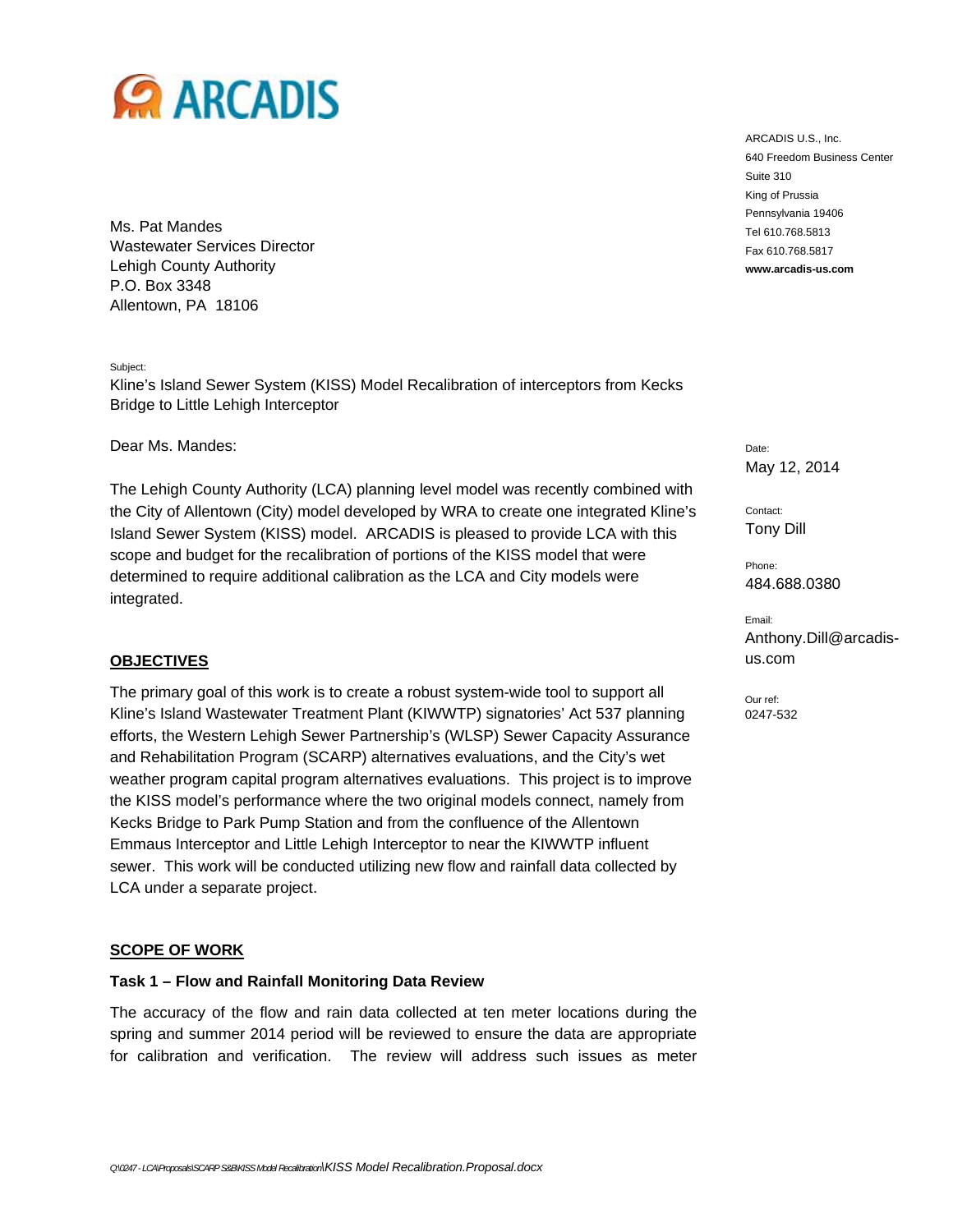

imbalance, sensor failure, low flow/level situations, sediment buildup, velocity gain adjustments, siphon impacts, force main influences, pump station fill-drain influences, and loss of storm peaks. We will work with LCA and their flow monitoring sub-consultant (ADS) to resolve problems with flow meter or rain gauge data. A time series data management system (in-house or off-the-shelf) will be used to store and evaluate all flow and rainfall data. During the flow metering period, all data will be validated to identify questionable flow meter and rain gauge data. Wet weather events will be defined and classified according to local Intensity/ Duration/Frequency (IDF) curves. Up to four wet weather events will then be selected for use during the model calibration task.

#### **Task 2 – Model Recalibration**

Using the data from Task 1, the KISS model will be recalibrated in the areas defined. Calibration procedures and calibration goal performance will be the same as those used during the LCA planning-level model development. Calibration will be comprised of:

- Dry weather calibration: Calibration of the model to dry weather flows or inter-wet weather events, including diurnal patterns and seasonally varying groundwater infiltration.
- Wet weather calibration: Calibration of the model will be completed for up to four storm events at the ten flow meters throughout the collection system. These events will ideally cover a range of events from smaller storms to significant storm events. The calibration will be completed by adjusting additional parameters to simulate the rainfall-induced flow response of the system for each storm event. Hydrologic parameters will be adjusted as needed to generate volume and peak flow.
- Wet weather validation: Once the model is calibrated, a period *not used for the* calibration will be simulated to assess the validity and robustness of the model calibrations. The model validation period will be taken from available historic data. The use of a storm of record identified by LCA or Allentown staff will be considered if sufficient comparative data are available (e.g., flow data, customer complaint data, etc.). Model results will be compared to available data to assess the model calibrations. Where significant deviations exist, a decision will be made in consultation with LCA whether adjusting the model calibration is warranted.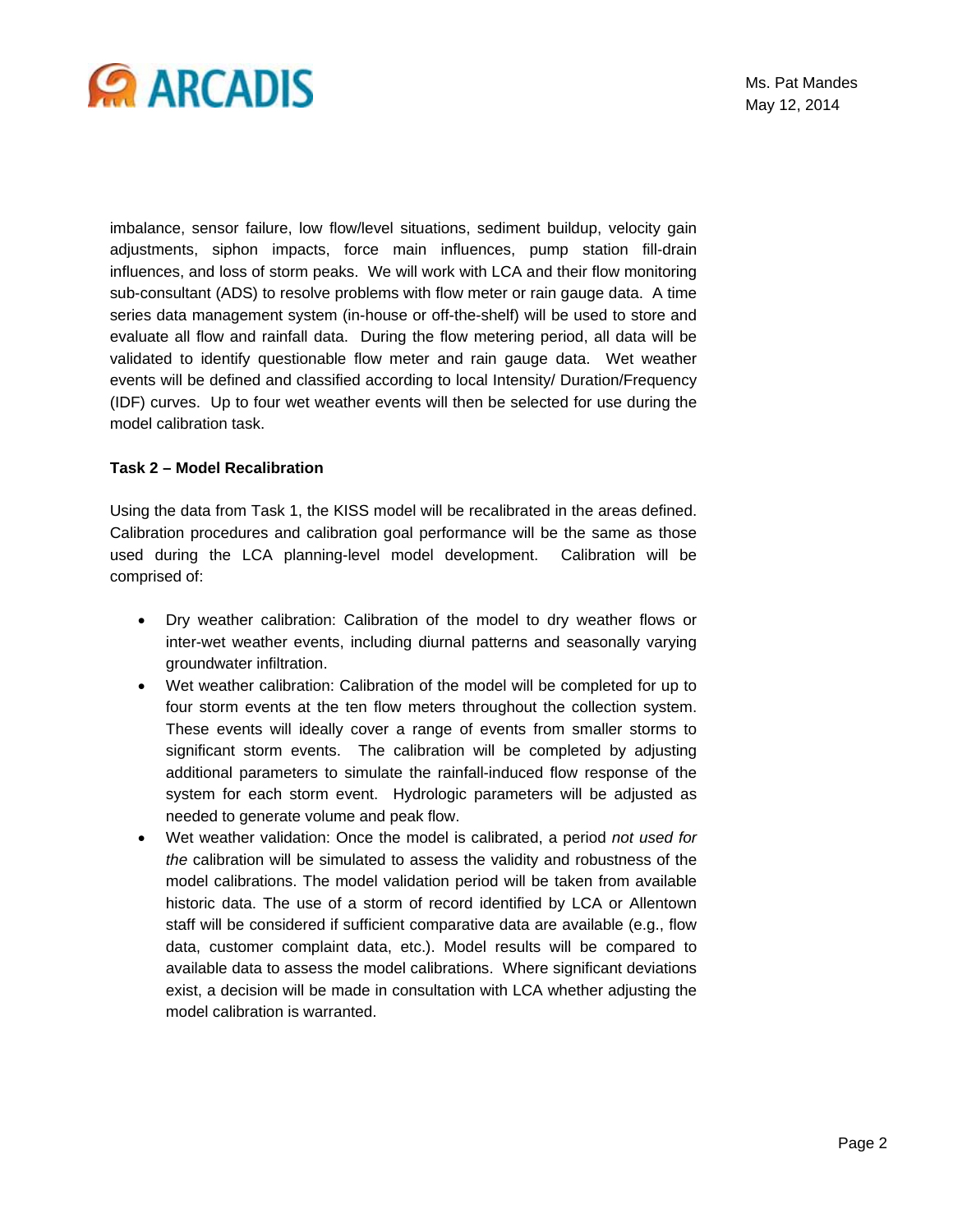

#### **DELIVERABLES AND WORKSHOP**

No reports will be developed during this work. All work products will be presented in workshops in the form of PowerPoint presentations, tables, graphs, model runs, and thematic maps.

For the purposes of this scope and budget, we have assumed one 3 hour workshop at LCA to review the final KISS model results, and one 3 hour workshop with LCA and the City to review KISS model usage moving forward.

#### **BUDGET ESTIMATE**

We estimate that the cost of these services will be \$66,000. We propose to complete these services on a time and materials basis in accordance with the Agreement between LCA and Malcolm Pirnie, Inc., dated June 17, 1997, and the current Summary of Standard Charges for Lehigh County Authority. We will not exceed this budget without prior authorization from LCA. Payment for services will be based upon the actual labor and expenses incurred.

Please contact me with your authorization to proceed if this scope and budget are acceptable to you. If you have any questions please do not hesitate to call me at 484-688-0380 or 610-761-3253 (mobile).

Sincerely,

ARCADIS U.S., Inc.

nay Diel

Tony Dill, PE, BCEE Program Manager – Buried Infrastructure Team

C: Jim Shelton, ARCADIS Tanya McCoy-Caretti, ARCADIS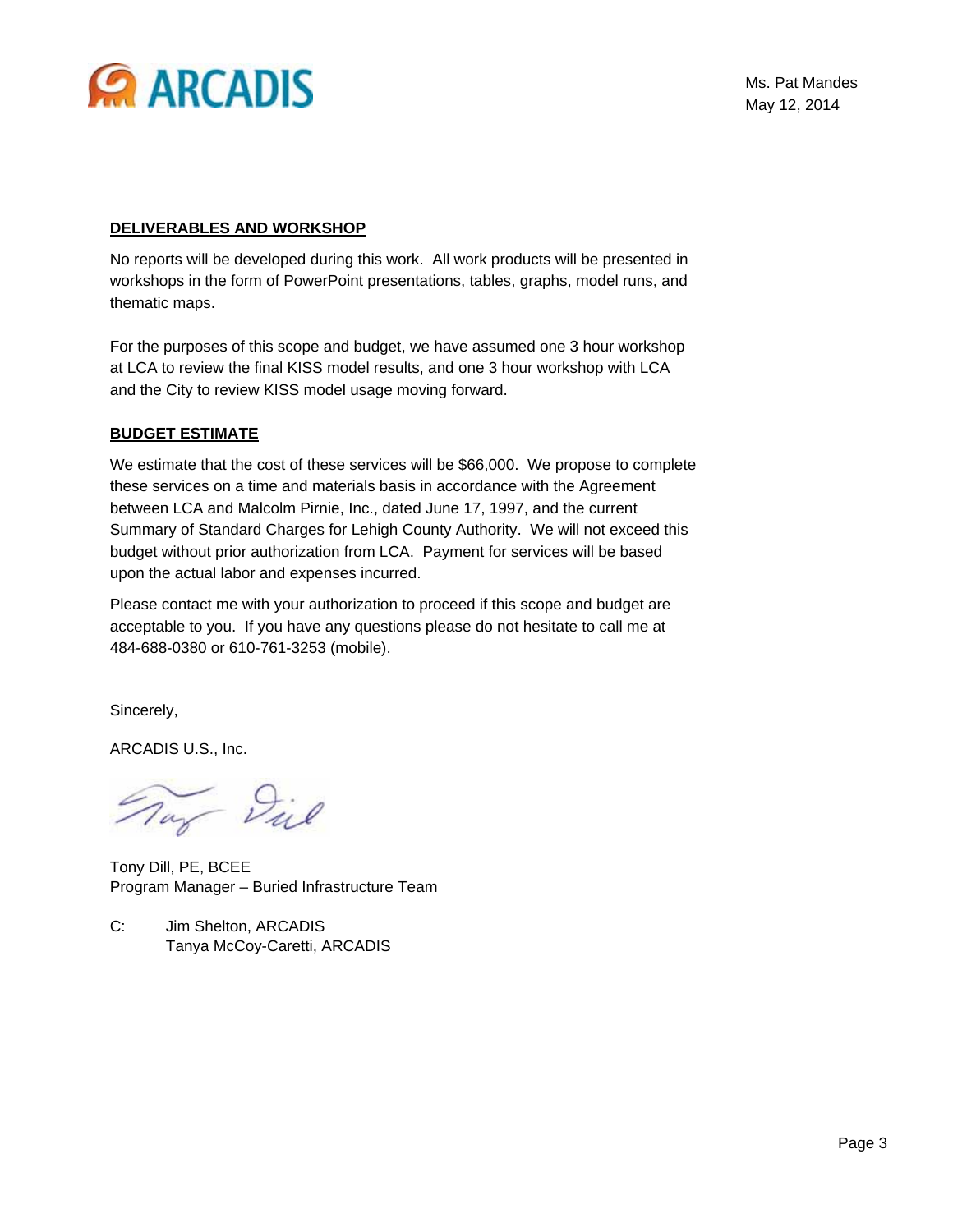## **WASTEWATER**

## **Supplemental Agenda Item**

## **ACTION ITEMS**

## **2.** *Wastewater Capital Recovery Fees (Approval)*

Approval of Resolution 7-2014-1 which updates Capital Recovery Fees for the Western Lehigh Interceptor (WLI), Little Lehigh Relief Interceptor (LLRI) and the Upper Milford Collector (UMC) systems is recommended. In aggregate the WLI and LLRS fees increase by 3.7% and the UMC fees changes vary from, a 35.9% decrease to a 3.1% increase. These fee changes are effective as of July 1, 2014. *(green)*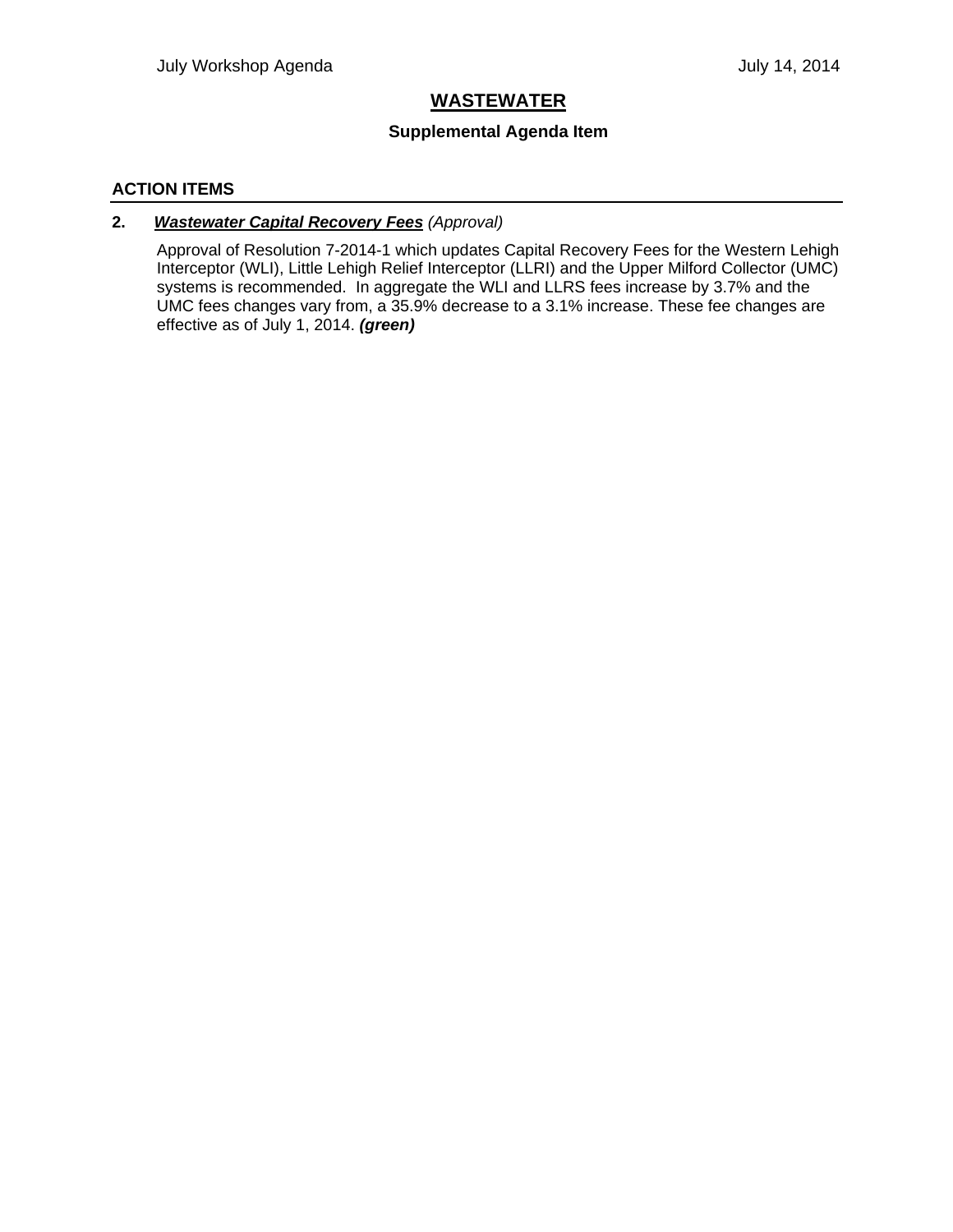# **RESOLUTION NO. 7-2014-1**

(Duly adopted 14 July 2014)

# *A RESOLUTION ESTABLISHING THE VARIOUS COMPONENTS OF THE LEHIGH COUNTY AUTHORITY CAPITAL RECOVERY FEES FOR VARIOUS WASTEWATER SYSTEMS.*

 WHEREAS, Lehigh County Authority ("Authority") is a Pennsylvania municipal authority incorporated by the County of Lehigh in accordance with the Municipality Authorities Act to provide, among other services, wastewater services; and

 WHEREAS, the Authority owns and/or operates wastewater systems throughout the Lehigh Valley of Pennsylvania; and

 WHEREAS, the Authority charges certain rates and fees for use of and connection to its systems; and

 WHEREAS, the Authority desires to establish its fees in accordance with §5607 of the Municipality Authorities Act, as amended by legislative action in December 2003, setting forth the appropriate fee components; and

 WHEREAS, the Authority has calculated the allowable basis for such fees for certain of its wastewater systems in accordance with the attached calculations and its Summary of Tapping, Connection and Customer Facilities Fees (including Exhibits A through D), the current version of which, as well as any future changes thereto, is made a part hereof as if included herein; and

 NOW THEREFORE, the Lehigh County Authority, pursuant to powers invested in it by the Pennsylvania Municipality Authorities Act, as amended, hereby resolves that:

1. The capital recovery fees for wastewater service in various of the Authority's wastewater systems as indicated and shown on Summary of Tapping, Connection and Customer Facilities Fees, with supporting calculations reflected on Exhibits A through D, attached hereto and made a part hereof, are adopted effective 1 July 2014.

2. The Authority's Wastewater Schedules of Rates and Charges shall be amended to reflect the fees hereby adopted, which fees shall be effective as of 1 July 2014.

On motion of \_\_\_\_\_\_\_\_\_\_\_\_\_, seconded by \_\_\_\_\_\_\_\_\_\_\_\_\_\_\_\_\_\_\_\_, this Resolution was adopted the 14th day of July 2014.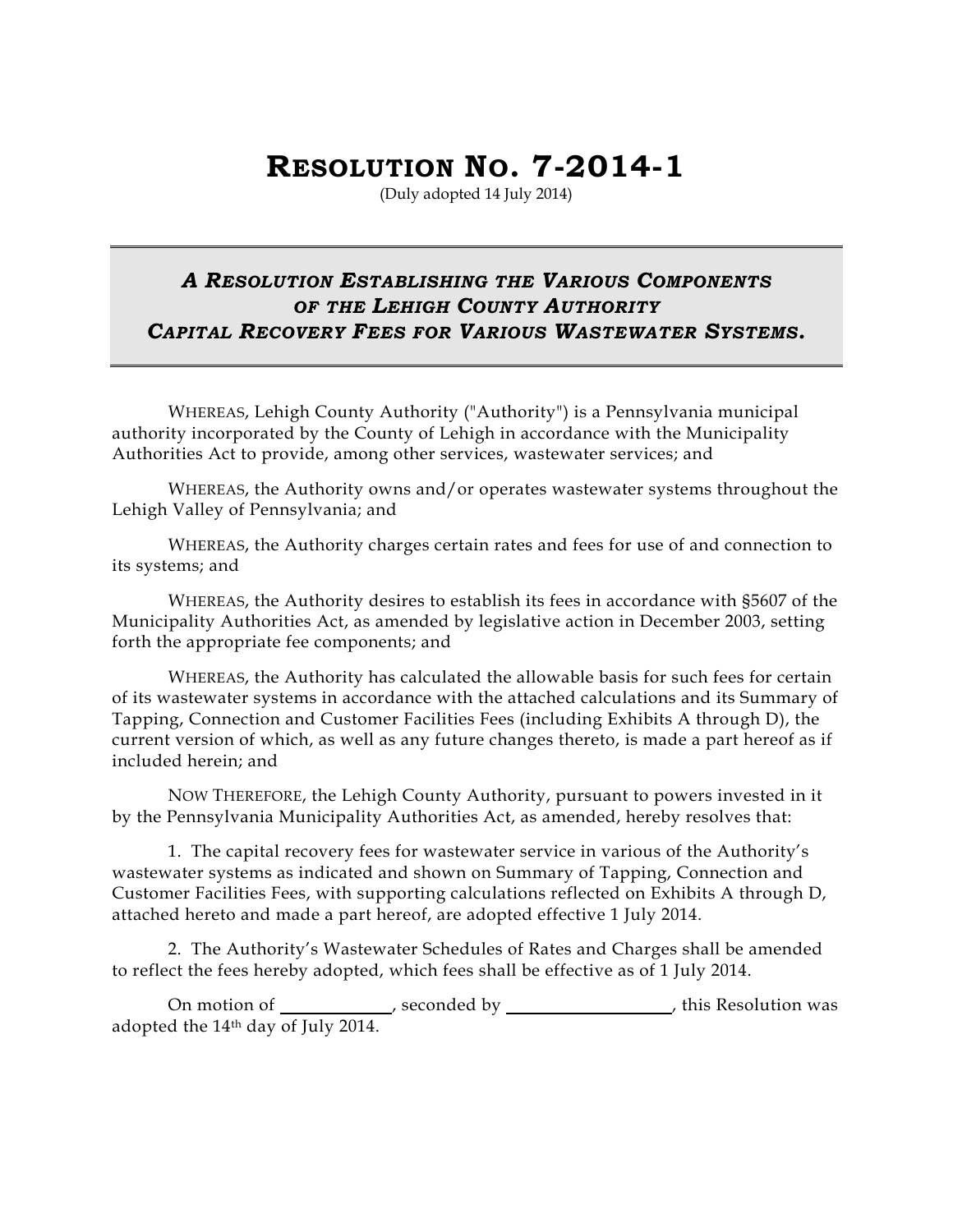## **LEHIGH COUNTY AUTHORITY ANNUAL SUMMARY OF TAPPING, CONNECTION AND CUSTOMER FACILITIES FEES WASTEWATER FUND EFFECTIVE 7/1/14**

|                |                                        |                 | Per EDU<br>Per Gallon |                              |      | (1)             |                              |        |                |                                        |
|----------------|----------------------------------------|-----------------|-----------------------|------------------------------|------|-----------------|------------------------------|--------|----------------|----------------------------------------|
|                |                                        | <b>Existing</b> |                       | <b>Maximum</b><br><b>New</b> |      | <b>Existing</b> | <b>Maximum</b><br><b>New</b> |        | <b>Gallons</b> |                                        |
| <b>Exhibit</b> | Charge                                 | Charge          | Charge                | Charge                       |      | Charge          | Charge                       | Charge | per EDU        | <b>Costing Method</b>                  |
|                | <b>Interceptor System:</b>             |                 |                       |                              |      |                 |                              |        |                |                                        |
| Α              | <b>Wastewater Capacity</b>             | \$<br>$5.35$ \$ | 5.51                  | - \$                         | 5.51 | \$1.193.05      | 1.228.73<br>-S               | 1,229  | 223            | <b>Historical Trended Cost</b>         |
| B              | Western Lehigh Interceptor             | 2.47            | 2.65                  |                              | 2.65 | 550.81          | 591.37                       | 591    | 223            | <b>Historical Trended Cost</b>         |
| C              | Little Lehigh Relief Interceptor       | 0.91            | 0.94                  |                              | 0.94 | 202.93          | 209.62                       | 210    | 223            | <b>Historical Trended Cost</b>         |
|                | Total Western Lehigh Service Area      | 8.73            | 9.10                  |                              | 9.10 | 1,946.79        | 2,029.72                     | 2,030  |                |                                        |
|                | <b>Upper Milford Collector System:</b> |                 |                       |                              |      |                 |                              |        |                |                                        |
| D              | <b>Collection Part</b>                 | 10.35           | 8.52                  |                              | 8.52 | 2,432.25        | 2.002.20                     | 2,002  | 235            | <b>Historical Trended Cost</b>         |
| D              | Capacity Part                          | 2.48            | 1.59                  |                              | 1.59 | 582.80          | 373.65                       | 374    | 235            | <b>Historical Trended Cost</b>         |
| D              | Capacity Part - Other                  | 0.55            | 0.55                  |                              | 0.55 | 129.25          | 129.25                       | 129    | 235            | <b>Historical plus Financing Costs</b> |
| D              | Capacity Part - Lower Macungie         | 2.24            | 2.31                  |                              | 2.31 | 535.36          | 552.09                       | 552    | 239            | <b>Historical Trended Cost</b>         |

(1) The gallons per EDU figure to calculate the per gallon rate has changed with the 2010 census data but the amount sold per EDU remains at 223 gpd with the exception of LMT.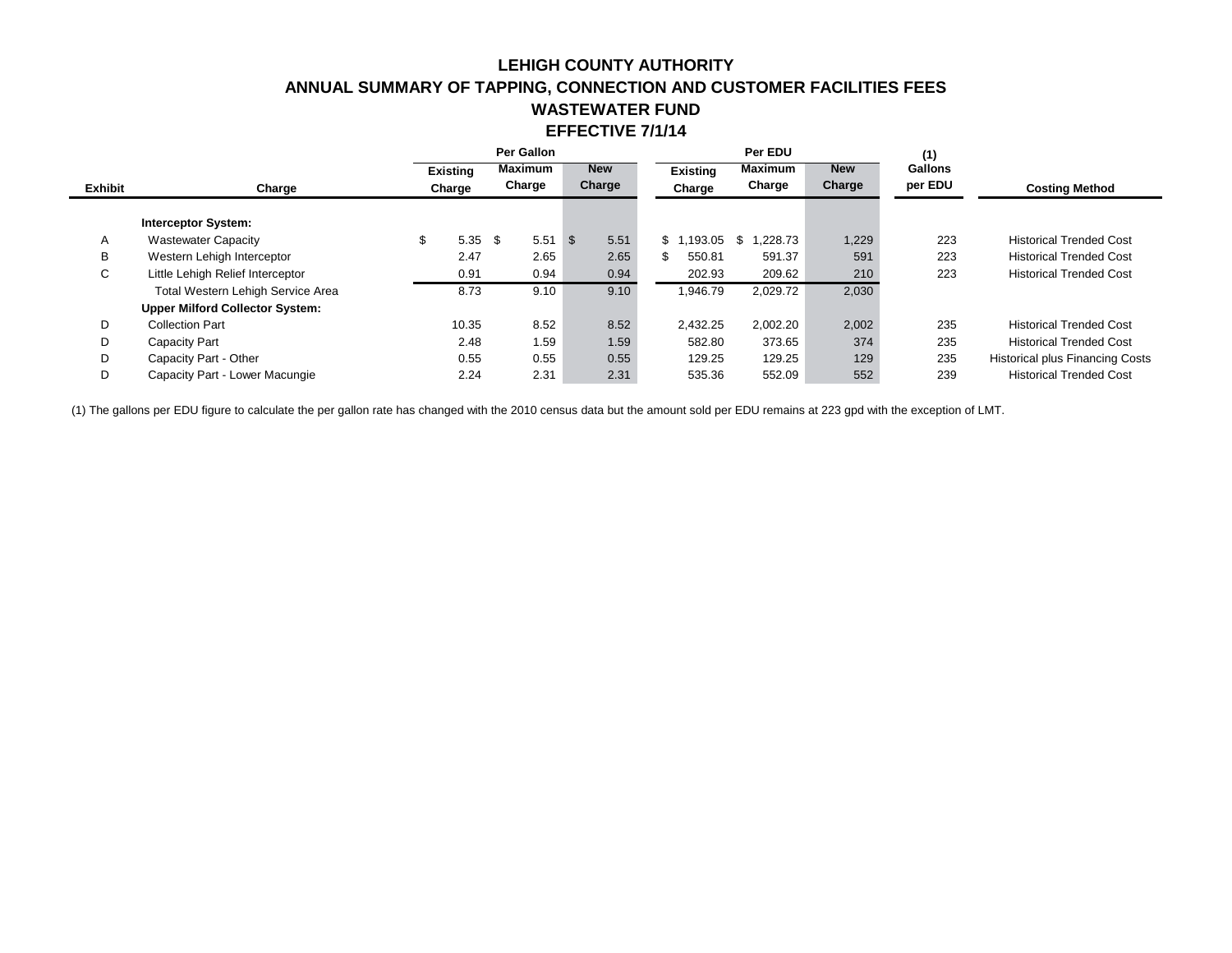# **2014 CAPITAL RECOVERY FEES WASTEWATER TREATMENT CAPACITY EXHIBIT A**

|                                                  |         | (A)         |           |             |    |           |
|--------------------------------------------------|---------|-------------|-----------|-------------|----|-----------|
|                                                  | General |             | Salisbury |             |    | Blended   |
|                                                  |         | Pool        | Portion   |             |    | Total     |
| Capacity Cost (6/2009 Purchase)                  | \$      | 1,152,500   | \$        | 600,000 \$  |    | 1,752,500 |
| <b>ENR Index Increase</b>                        |         | 1.136628585 |           | 1.028047237 |    |           |
| <b>Trended Capacity Cost</b>                     | \$      | 1,309,964   | - \$      | 616,828 \$  |    | 1,926,793 |
| Capacity in Gallons                              |         | 250,000     |           | 100,000     |    | 350,000   |
| <b>Calculated Charge per Gallon</b>              | \$      | $5.24$ \$   |           | 6.17S       |    | 5.51      |
| Current charge per Gallon                        |         |             |           |             | \$ | 5.35      |
| <b>Calculation of Gallons per Household:</b>     |         |             |           |             |    |           |
| 2010 Census figure per Household - Lehigh County |         | 2.54        |           |             |    | 2.54      |
| # of Gallons per day per Capita                  |         | 90          |           |             |    | 90        |
| Gallons per EDU                                  |         | 223         |           |             |    | 223       |
|                                                  |         |             |           |             |    |           |

| Charge per EDU (223 gals) | $\frac{1.168}{5}$ | <b>Contract Street, Street, Street, Street, Street, Street, Street, Street, Street, Street, Street, Street, Street, Street, Street, Street, Street, Street, Street, Street, Street, Street, Street, Street, Street, Street, Stre</b> | 1.228.73 |
|---------------------------|-------------------|--------------------------------------------------------------------------------------------------------------------------------------------------------------------------------------------------------------------------------------|----------|
| Current Charge per EDU    |                   |                                                                                                                                                                                                                                      | 1.193.05 |

#### **(A) Allocation purchased on 4/18/13 at \$6.00 per gallon.**

|                                          | General | Salisbury |
|------------------------------------------|---------|-----------|
| ENR Index June 2009 (Last Purchase Date) | 8.578   |           |
| ENR Index Salisbury (5/18/13)            |         | 9,484     |
| <b>ENR Index April 2014</b>              | 9.750   | 9.750     |
| <b>IENR Index Increase</b>               | 13.66%  | 2.80%     |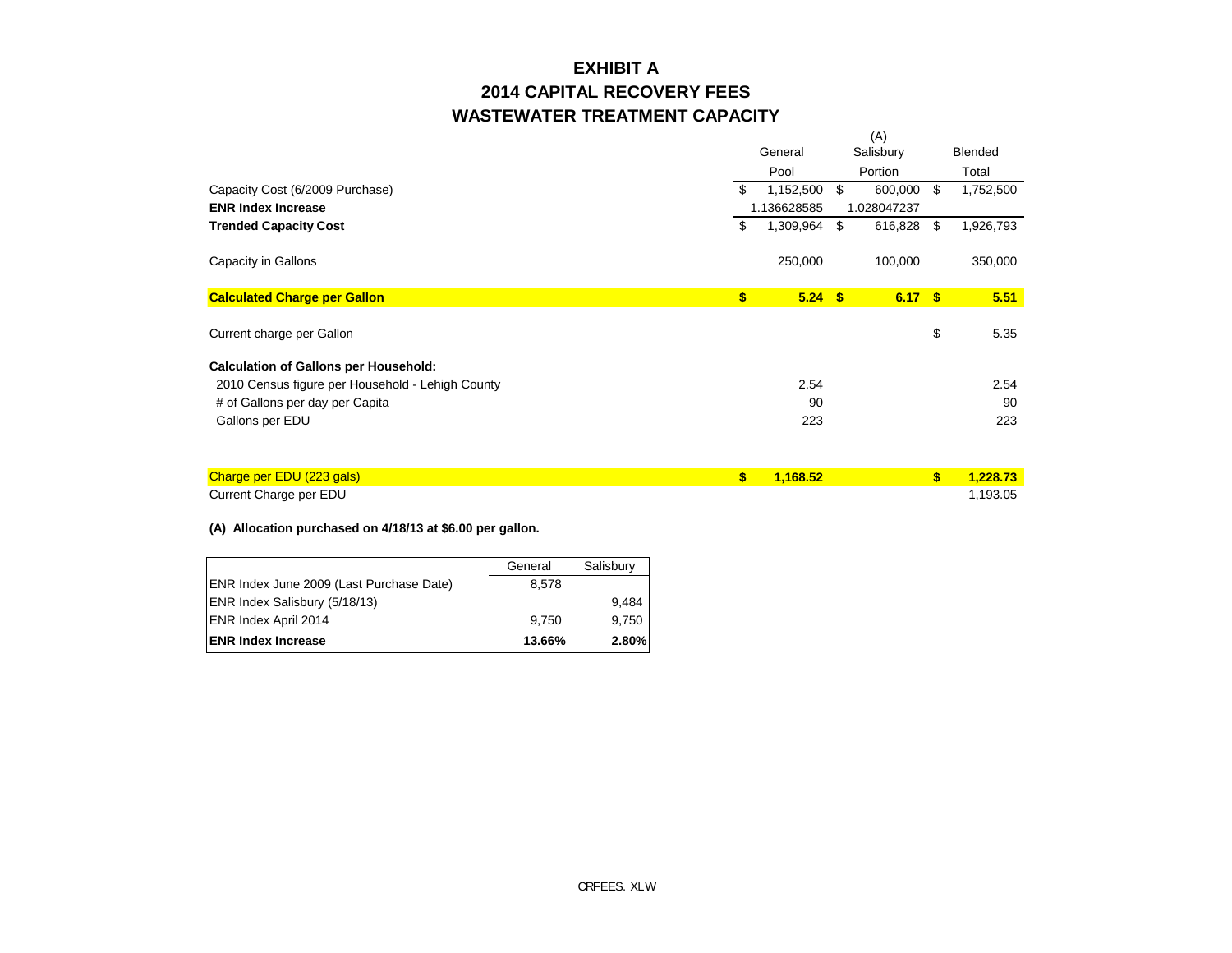## **EXHIBIT B TRENDING COST METHOD 2014 CAPITAL RECOVERY FEES CAPACITY PART WESTERN LEHIGH INTERCEPTOR**

|                                              | (A)         |                 |                |   |                   |                   | (E)             |               |              |
|----------------------------------------------|-------------|-----------------|----------------|---|-------------------|-------------------|-----------------|---------------|--------------|
|                                              | Original    | (B)             |                |   | (C)               | (D)               | Flow Equaliz.   |               | Total        |
|                                              | Interceptor | Phase II, Stg 1 |                |   | Phase II, Stage 2 | Phase II, Stage 4 | <b>Basin</b>    |               | System       |
| <b>Project Costs</b>                         | 5,215,326   | 884,097<br>S    |                | S | 6,044,664         | \$<br>3,327,473   | \$<br>5,495,586 |               | \$20,967,146 |
| <b>Contributions/Grants</b>                  | (2,536,420) |                 |                |   |                   |                   |                 |               | (2,536,420)  |
|                                              | 2,678,906   | 884,097         |                |   | 6,044,664         | 3,327,473         | 5,495,586       |               | 18,430,726   |
| Trend Factor (H)                             | 5.8001      | 2.0308          |                |   | 1.6661            | 1.2933            | 1.0891          |               |              |
| <b>Trended Value</b>                         | 15,537,974  | 1,795,448       |                |   | 10,070,997        | 4,303,338         | 5,985,474       |               | 31,707,756   |
| Outstanding Debt (F)                         |             |                 | $\overline{a}$ |   | (451, 761)        |                   | (4,570,294)     |               | (5,022,055)  |
| <b>Cost Basis</b>                            | 15,537,974  | 1,795,448       |                |   | 9,619,236         | 4,303,338         | 1,415,180       |               | 26,685,701   |
| System Capacity (Avg Daily Flow)             | 7,023,000   |                 |                |   |                   | 3,040,000         |                 |               | 10,063,000   |
| <b>Maximum Charge per gallon</b>             |             |                 |                |   |                   |                   |                 | \$            | 2.65         |
| <b>Rounded Charge per gallon</b>             |             |                 |                |   |                   |                   |                 | \$            | 2.65         |
| <b>Calculation of Gallons per Household:</b> |             |                 |                |   |                   |                   |                 |               |              |
| Census figure per Household - Lehigh County  |             |                 |                |   |                   |                   |                 |               | 2.54         |
| # of Gallons per day per Capita              |             |                 |                |   |                   |                   |                 |               | 90           |
| Gallons per EDU                              |             |                 |                |   |                   |                   |                 |               | 223          |
| <b>Maximum Charge per EDU</b>                |             |                 |                |   |                   |                   |                 | $\frac{1}{2}$ | 591.37       |
|                                              |             |                 |                |   |                   |                   |                 |               |              |

(A) Substantial completion 1/1/72.

(B) Substantial completion 5/1991.

(C) Spring Creek PS and Force Main - Substantial completion 1/1/98. No capacity added by this project due to downstream limitations.

(D) Substantial completion 9/1/05. System Capacity is 7 mgd / 2.3 peaking factor.

(E) Includes actual costs through 12/31/12. Substantial Completion was 12/1/10.

(F) As of 4/30/14

| (G) ENR Index:                |       |       |       |       |       |
|-------------------------------|-------|-------|-------|-------|-------|
| <b>Substantial Completion</b> | .681  | 4.801 | 5.852 | 7.539 | 8,952 |
| Apr 2014                      | 9.750 | 9.750 | 9.750 | 9.750 | 9,750 |

(H) Substantial completion 10/24/08.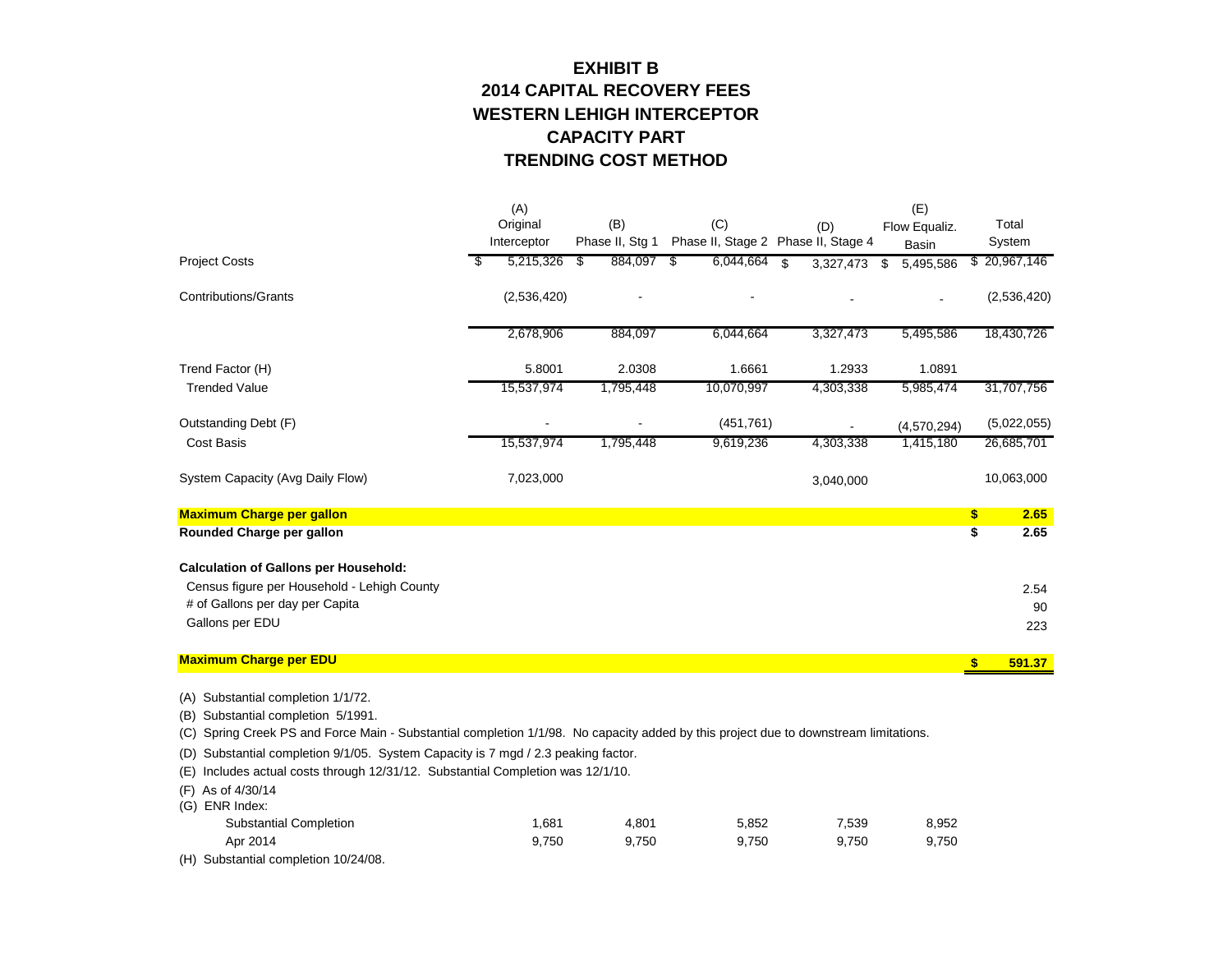# **EXHIBIT C 2014 CAPITAL RECOVERY FEES**

# **TRENDING COST METHOD**

|                                                                                                                            |                |     |              | Phase 2,   |
|----------------------------------------------------------------------------------------------------------------------------|----------------|-----|--------------|------------|
|                                                                                                                            |                |     |              | Stage 1    |
| <b>Project Cost</b>                                                                                                        |                |     | \$           | 4,750,332  |
| Contributions                                                                                                              |                |     |              | (583, 221) |
| Less: Outstanding Debt                                                                                                     |                |     |              |            |
| <b>Total Cost Basis</b>                                                                                                    |                |     | \$           | 4,167,111  |
| Trending Factor (2)                                                                                                        |                |     |              | 2.2512     |
| <b>Trending Cost Basis</b>                                                                                                 |                |     | \$           | 9,381,051  |
| System Capacity (Avg. Daily Flow)                                                                                          |                | (1) |              | 10,000,000 |
| <b>Maximum Charge per gallon</b>                                                                                           |                |     | \$           | 0.94       |
| Rounded Charge per gallon                                                                                                  |                |     | \$           | 0.94       |
| <b>Calculation of Gallons per Household:</b>                                                                               |                |     |              |            |
| Census figure per Household - Lehigh County                                                                                |                |     |              | 2.54       |
| # of Gallons per day per Capita                                                                                            |                |     |              | 90         |
| Gallons per EDU                                                                                                            |                |     |              | 223        |
| <b>Maximum Charge per EDU</b>                                                                                              |                |     | $\mathbf{s}$ | 209.62     |
| (1) PPS Peak flow of 24 MGD / 2.4 peaking factor.<br>(2) ENR Index 12/31/86 (Substantial Completion)<br>ENR Index Apr 2014 | 4,331<br>9,750 |     |              |            |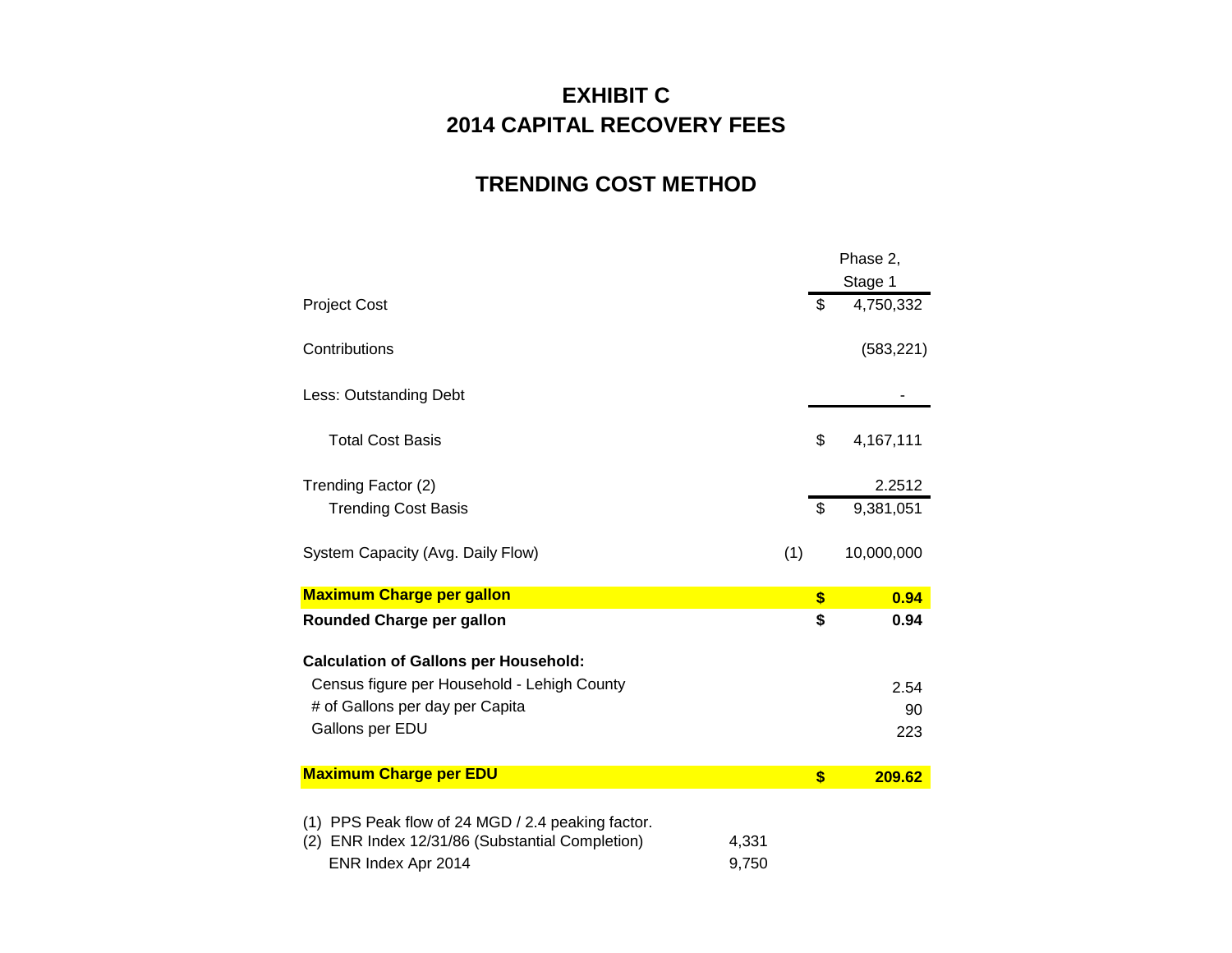## **Exhibit D 2014 UPPER MILFORD CONNECTION FEE SUMMARY**

|                                                          | Cost per Gallon |                |            |    | Cost per 1000 Gallons |                |            |                                       |
|----------------------------------------------------------|-----------------|----------------|------------|----|-----------------------|----------------|------------|---------------------------------------|
|                                                          | Existing        |                | <b>New</b> |    | Existing              |                | <b>New</b> | Costing                               |
| Fee                                                      | Charge          |                | Charge     |    | Charge                |                | Charge     | Method                                |
| <b>Collection Part</b>                                   | \$<br>10.35     | \$             | 8.52       | \$ | 10,350.00             | $\sqrt[6]{2}$  | 8,520.00   | <b>Historical Cost Trended</b>        |
| Capacity Part (F)                                        | \$<br>2.48      | \$             | 1.59       | \$ | 2,480.00              | $\mathfrak{S}$ | 1,590.00   | <b>Historical Cost Trended</b>        |
| <b>Non-UMIT Interceptor Use:</b><br><b>Capacity Part</b> | \$<br>0.55      | $\mathfrak{S}$ | 0.55       | \$ | 550.00                | \$             | 550.00     | <b>Historical Cost plus Financing</b> |
| <b>UMIT Interceptor Use (C):</b>                         |                 |                |            |    |                       |                |            |                                       |
| Total Cost per EDU (A)                                   | \$<br>5,291.79  |                | \$4,534.40 | \$ | 22,110.00             | \$             | 19,760.00  |                                       |
| Total Cost per MFR (B)                                   | \$<br>4,622.79  |                | \$3,532.36 |    |                       |                |            |                                       |
| <b>Other UMIT Areas:</b>                                 |                 |                |            |    |                       |                |            |                                       |
| Total Cost per EDU (A)                                   | \$<br>129.25    | \$             | 129.25     |    |                       |                |            |                                       |
| Total Cost per MFR (B)                                   | \$<br>77.55     | \$             | 77.55      |    |                       |                |            |                                       |
| Lower Macungie (E):                                      |                 |                |            |    |                       |                |            |                                       |
| Total Cost per EDU                                       | \$<br>535.36    | \$             | 552.09     |    |                       |                |            |                                       |
| <b>WLI Fees (D)</b>                                      | \$<br>8.73      | \$             | 9.10       | \$ | 8,730.00              | \$             | 9,100.00   |                                       |

(A) Upper Milford EDU = 250 gallons in 2011 and 235 gallons in 2012.

(B) 2013 MFR for Upper Milford fees equates to 134 gallons per day or 60% of EDU.

(C) Includes Upper Milford & WLI fees.

(D) Wastewater Capacity and Interceptor fees for a 2012 EDU equates to 223 gallons because fees are sold across municipal lines.

(E) Represents the capacity charge to a Lower Macungie resident connecting to the Upper Milford Interceptor System.

(F) Only applies to connections where flow is transported by Upper Milford interceptors.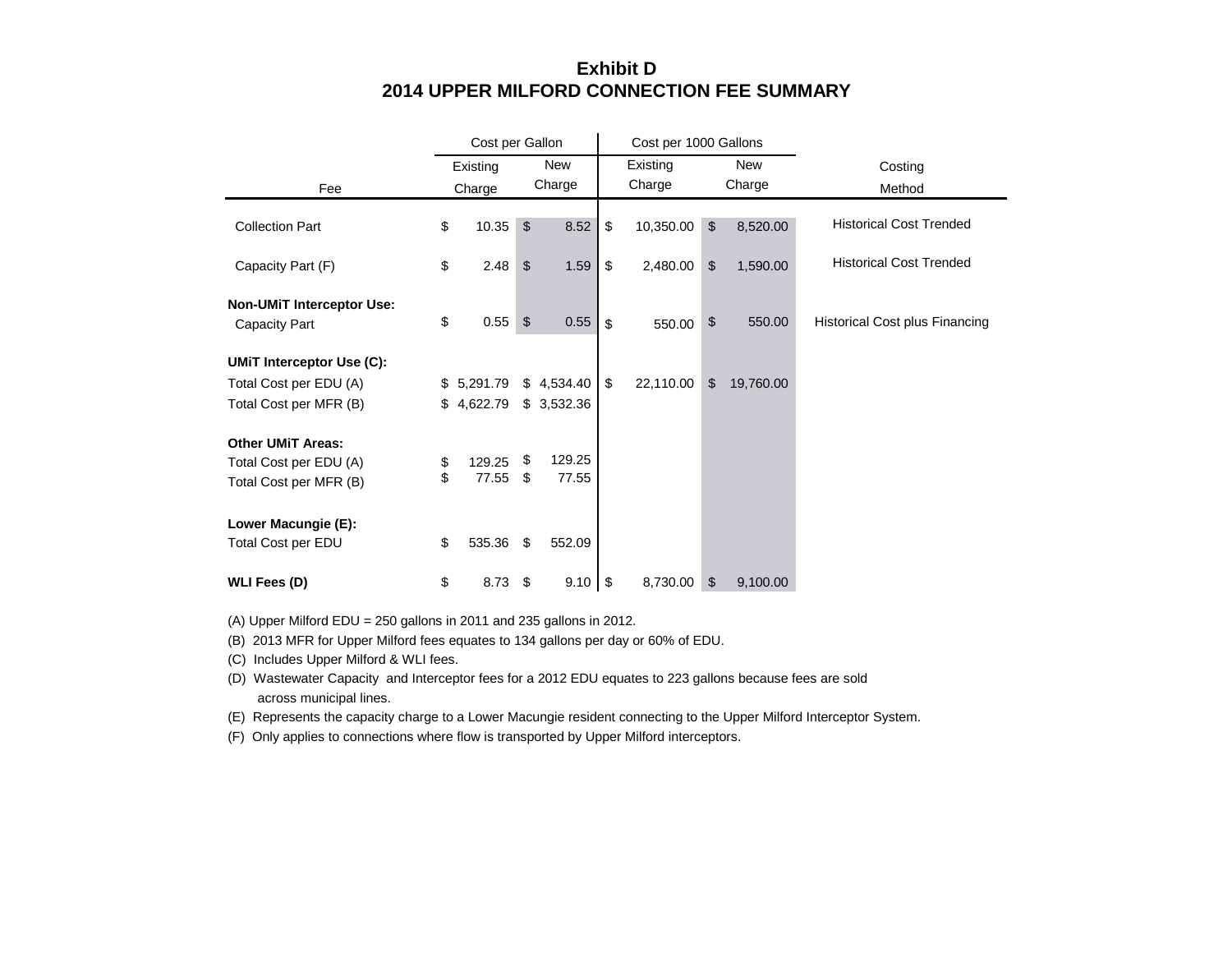# **2014 CAPITAL RECOVERY FEES UPPER MILFORD TOWNSHIP EXHIBIT D RT 29 AREA - COLLECTION & CAPACITY PARTS TRENDING METHOD**

| Project Costs: (A)                                |       |                 |                   |               |
|---------------------------------------------------|-------|-----------------|-------------------|---------------|
| Rt. 29 Project Cost & Capitalized Interest        |       |                 | \$                | 1,646,084     |
| South 7th Street - Ph - 1                         |       |                 |                   | 204,222       |
| South 7th Street - Ph - 2                         |       |                 |                   | 233,261       |
| Ramer Heights Project & Capitalized Interest      |       |                 |                   | 148,811       |
| Vera Cruz Project Costs thru 4/30/14              |       |                 |                   | 4,475,600     |
| Project Costs Total: (A)                          |       |                 | \$                | 6,707,978     |
| Less federal Grant Vera Cruz (E)                  |       |                 |                   | (1,309,500)   |
| Less State Grant Vera Cruz (E)                    |       |                 |                   | (1,000,000)   |
| Less Federal Grant - S. 7th St - Ph 1             |       |                 |                   | (172, 100)    |
| Less Federal Grant - S. 7th St - Ph 2             |       |                 |                   | (206, 649)    |
| <b>Net Project Cost</b>                           |       |                 |                   | 4,019,729     |
|                                                   |       |                 |                   |               |
| <b>ENR Index Change (B)</b>                       |       |                 |                   |               |
| Rt 29 Project                                     |       | 2.1113          |                   | 3,475,383     |
| Ramer Heights Project                             |       | 1.9559          |                   | 291,055       |
| South 7th Street - Ph - 1                         |       | 1.1426          |                   | 36,703        |
| South 7th Street - Ph - 2                         |       | 1.0893          |                   | 28,987        |
| Vera Cruz                                         |       | 1.0359          |                   | 2,243,888     |
| <b>Cost Basis</b>                                 |       |                 |                   | 6,076,017     |
| Outstanding Debt 4/30/14 (D)                      |       |                 |                   | (2, 166, 100) |
| <b>Cost Basis for Capital Recovery Fee</b>        |       |                 | \$                | 3,909,917     |
|                                                   |       |                 |                   |               |
| % of Collector Cost                               | 84.3% | \$<br>3,294,211 |                   |               |
| % of Capacity Cost (C)                            | 15.7% | \$<br>615,706   |                   |               |
|                                                   |       |                 |                   |               |
| <b>System Capacity</b>                            |       |                 |                   | 386,669       |
|                                                   |       |                 |                   |               |
| Cost per Gallon - Collector Part                  |       |                 | \$                | 8.52          |
| <b>Cost per Gallon (Rounded) - Collector Part</b> |       |                 | $\boldsymbol{\$}$ | 8.52          |
|                                                   |       |                 |                   |               |
| Cost per Gallon - Capacity Part                   |       |                 | \$                | 1.59          |
|                                                   |       |                 | \$                | 1.59          |
| <b>Cost per Gallon (Rounded) - Capacity Part</b>  |       |                 |                   |               |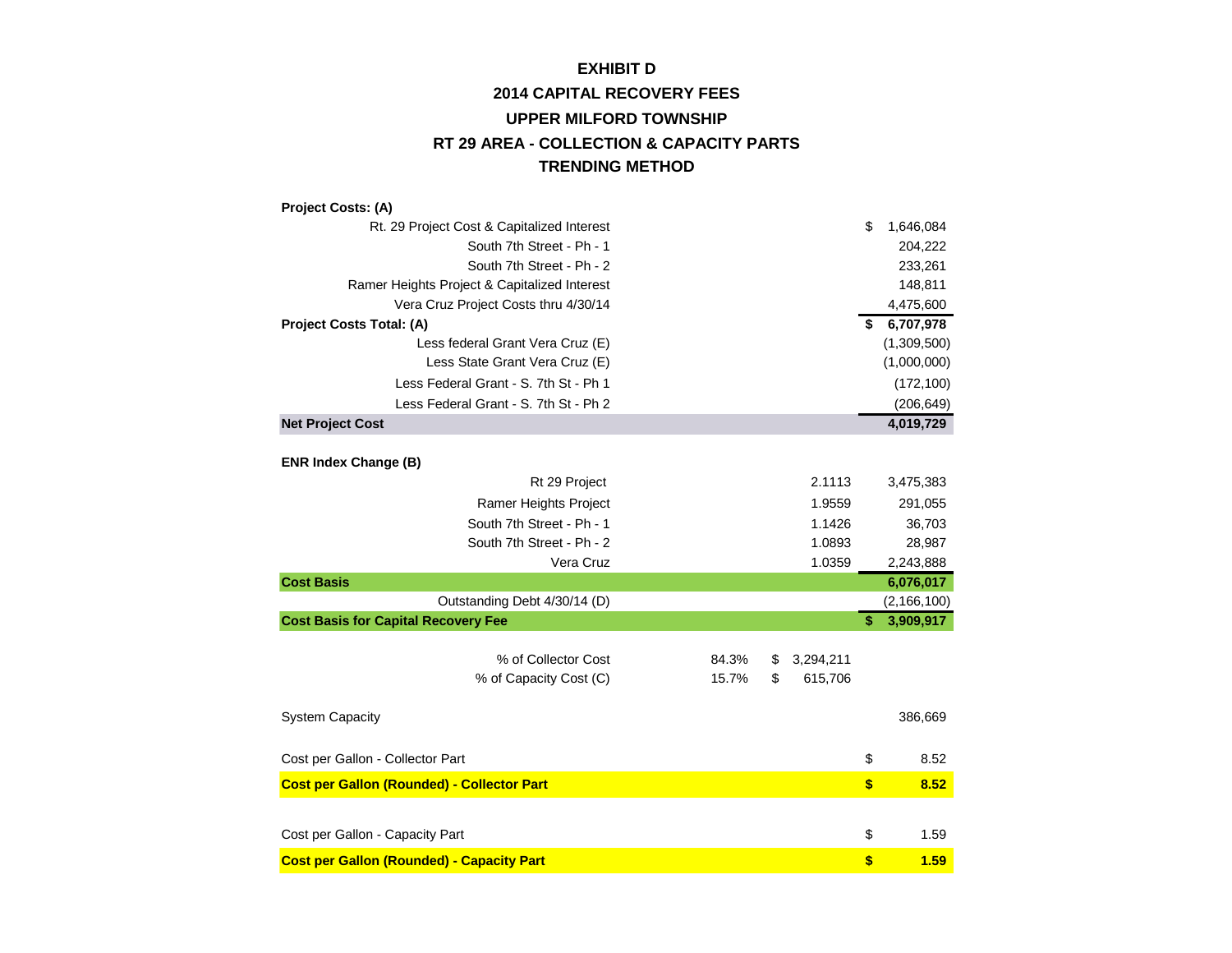# **2014 CAPITAL RECOVERY FEES UPPER MILFORD TOWNSHIP EXHIBIT D RT 29 AREA - COLLECTION & CAPACITY PARTS TRENDING METHOD**

| <b>Calculation of Gallons per Household:</b> |              |          |
|----------------------------------------------|--------------|----------|
| Census figure per Household - UMIT           |              | 2.61     |
| # of Gallons per day per Capita              |              | 90       |
| Gallons per EDU                              |              | 234.9    |
| Gallons per EDU Rounded                      |              | 235      |
|                                              |              |          |
| <b>Cost per EDU - Collector Part</b>         | \$           | 2,002.20 |
|                                              |              |          |
| <b>Cost per EDU - Capacity Part</b>          | $\mathbf{s}$ | 373.65   |
|                                              |              |          |
| Gallons per MFR (60% of EDU)                 |              | 141      |
| Gallons per MFR Rounded                      |              | 141      |
|                                              |              |          |
| Cost per MFR Unit - Collector Part           | \$           | 1,201.32 |
|                                              |              |          |
| <b>Cost per MFR Unit - Capacity Part</b>     | \$           | 224.19   |

#### **NOTES:**

A) Excludes treatment capacity purchases & capitalized interest.

| (B) ENR Index    | Subs. Comp | <b>ENR</b> | ENR 4/1/14 | ENR Cha |
|------------------|------------|------------|------------|---------|
| Rt 29 System     | 8/22/89    | 4.618      | 9.750      | 2.1113  |
| Ramer Heights    | 12/15/92   | 4.985      | 9.750      | 1.9559  |
| S. 7th St - Ph 1 | 1/26/09    | 8.533      | 9.750      | 1.1426  |
| S. 7th St - Ph 2 | 10/15/10   | 8.951      | 9.750      | 1.0893  |
| Vera Cruz        | 12/31/12   | 9412       | 9.750      | 1.0359  |

C) Includes 100% of sewers transporting sewage from a collector system to an interceptor.

D) If projects are built to serve exclusively new customers, outstanding debt does not need to be subtracted.

E) Costs incurred and grants as of 4/30/14.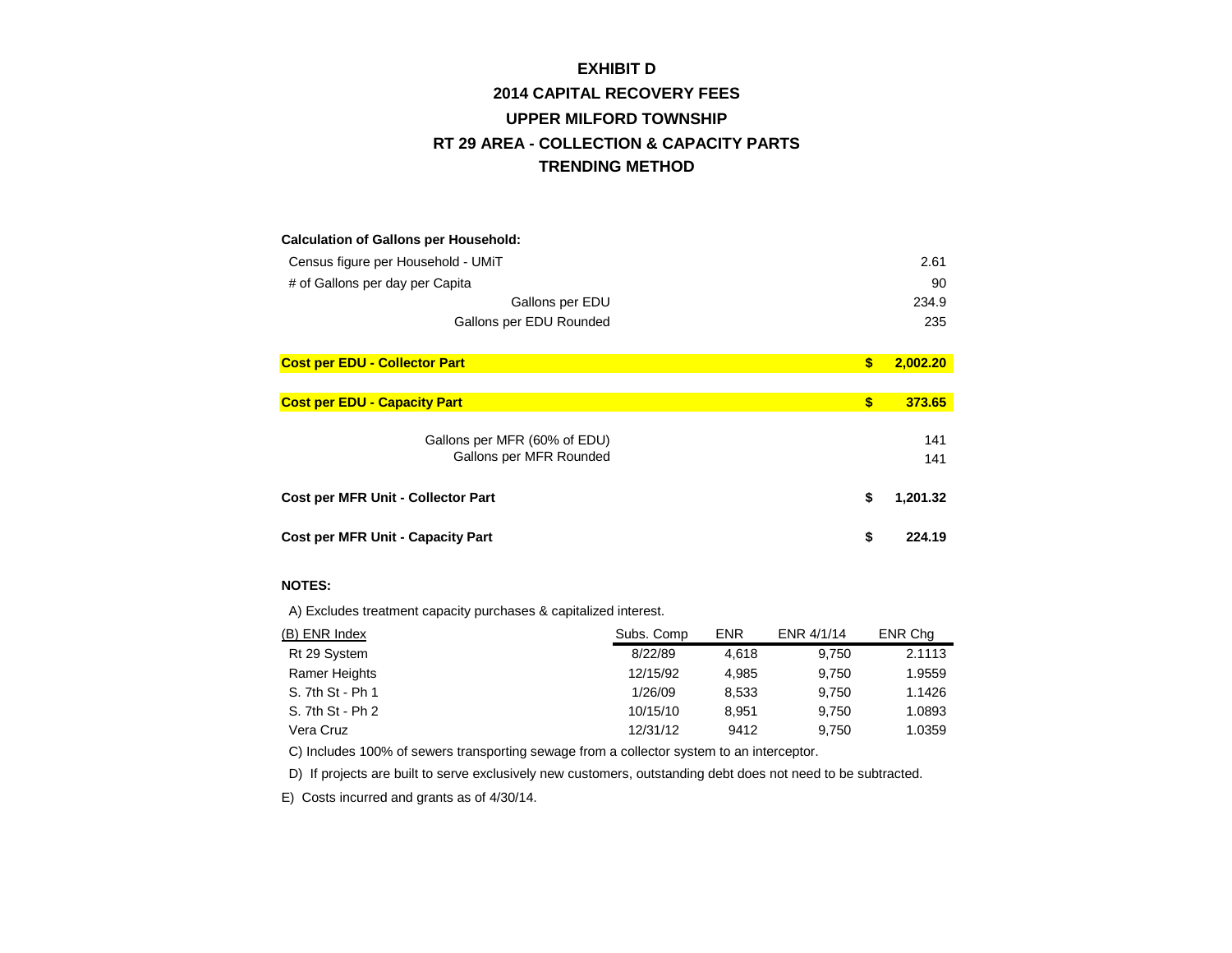# **CARRYING COST METHOD EXHIBIT D 2014 CAPITAL RECOVERY FEE UMiT CAPACITY OTHER**

| Unreimbursed Planning Costs (B)<br>Less: Contributions<br>Less: Outstanding Debt<br>Plus: Financing & Interest Expenses (A) | \$  | 183,425<br>30,306 |
|-----------------------------------------------------------------------------------------------------------------------------|-----|-------------------|
| <b>Total Cost Basis</b>                                                                                                     | \$. | 213,731           |
| System Capacity:<br>Ultimate UMiT flow in gals.(C)                                                                          |     | 386,669           |
| Planning Charge per Gallon                                                                                                  | \$  | 0.5527            |
| <b>Planning Charge per Gallon (Rounded)</b>                                                                                 | \$  | 0.55              |
| <b>Existing Charge per Gallon</b>                                                                                           | \$  | 0.55              |
| <b>Calculation of Gallons per Household:</b>                                                                                |     |                   |
| 2.61<br>Census figure per Household - Upper Milford                                                                         |     |                   |
| # of Gallons per day per Capita<br>90                                                                                       |     |                   |
| 234.9<br>Gallons per EDU                                                                                                    |     |                   |
| 235<br>Gallons per EDU Rounded                                                                                              |     |                   |
| <b>Planning Charge per EDU</b>                                                                                              | \$  | 129.25            |
| Existing Charge per EDU                                                                                                     | \$  | 129.25            |

(A) Includes interest expense (\$29,122) thru 11/12/99 on \$77,487 borrowed as part of December 1991 loan and the portion of prorated financing costs \$1,184.

(B) Planning costs thru 12/31/11. Excludes costs for LMT agreement (1993 = \$3,696 & 1994 = \$2,820).

(C) Reflects limiting agreement capacity (225,000 gals) plus allocation added as part of Vera Cruz project.